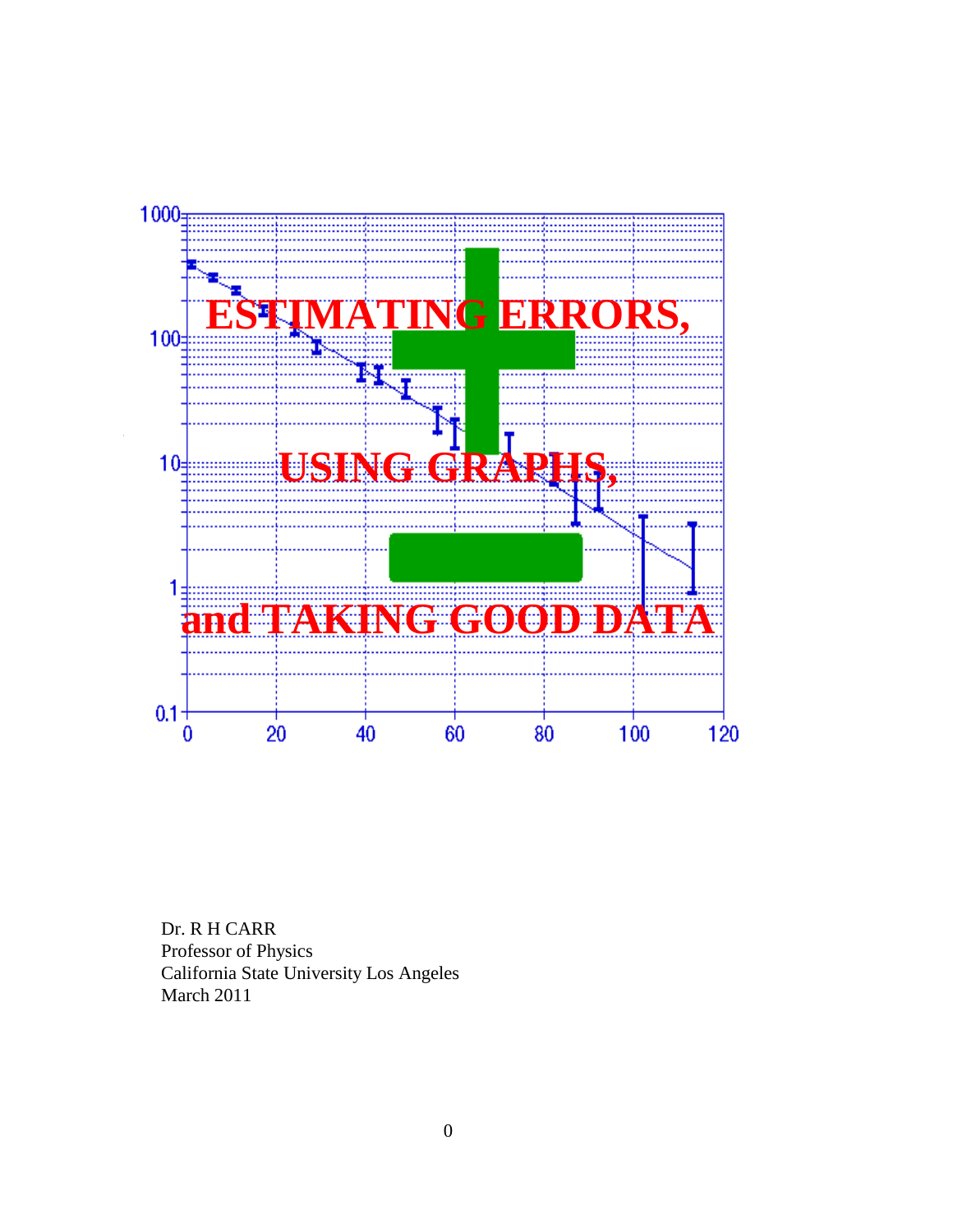# **PURPOSE:**

These notes are intended to assist students in instructional science laboratories, especially in physics, and to eliminate the need to repeat this material in each laboratory manual of a course sequence.

# **CONTENTS:** ESTIMATING ERRORS:

|                                                                                                                                                                                                                                                                                                                                                                                                 | 3 |
|-------------------------------------------------------------------------------------------------------------------------------------------------------------------------------------------------------------------------------------------------------------------------------------------------------------------------------------------------------------------------------------------------|---|
|                                                                                                                                                                                                                                                                                                                                                                                                 |   |
| Significant figures                                                                                                                                                                                                                                                                                                                                                                             |   |
| "Absolute" error (plus or minus)                                                                                                                                                                                                                                                                                                                                                                |   |
| Relative error (percent)                                                                                                                                                                                                                                                                                                                                                                        |   |
|                                                                                                                                                                                                                                                                                                                                                                                                 |   |
|                                                                                                                                                                                                                                                                                                                                                                                                 |   |
| <b>Methods of Estimating Random Uncertainties</b>                                                                                                                                                                                                                                                                                                                                               |   |
|                                                                                                                                                                                                                                                                                                                                                                                                 |   |
|                                                                                                                                                                                                                                                                                                                                                                                                 |   |
| Values Carried Forward,                                                                                                                                                                                                                                                                                                                                                                         |   |
|                                                                                                                                                                                                                                                                                                                                                                                                 |   |
| Uncertainty Estimate for the Result                                                                                                                                                                                                                                                                                                                                                             |   |
|                                                                                                                                                                                                                                                                                                                                                                                                 |   |
|                                                                                                                                                                                                                                                                                                                                                                                                 |   |
|                                                                                                                                                                                                                                                                                                                                                                                                 |   |
| ESTIMATING ERRORS IN GRAPHICALLY OBTAINED VALUES                                                                                                                                                                                                                                                                                                                                                |   |
|                                                                                                                                                                                                                                                                                                                                                                                                 |   |
|                                                                                                                                                                                                                                                                                                                                                                                                 |   |
|                                                                                                                                                                                                                                                                                                                                                                                                 |   |
| DERIVATION OF "1ST ORDER" ERROR PROPAGATION  20                                                                                                                                                                                                                                                                                                                                                 |   |
| $\overline{OPTIP}$ uses of $\overline{MPDOP}$ $\overline{PDQ}$ $\overline{OP}$ $\overline{Q}$ $\overline{P}$ $\overline{P}$ $\overline{OP}$ $\overline{UP}$ $\overline{OP}$ $\overline{OP}$ $\overline{OP}$ $\overline{OP}$ $\overline{OP}$ $\overline{OP}$ $\overline{OP}$ $\overline{OP}$ $\overline{OP}$ $\overline{OP}$ $\overline{OP}$ $\overline{OP}$ $\overline{OP}$ $\overline{OP}$ $\$ |   |

| OTHER USES OF "ERROR PROPAGATION THINKING" ……………22 |  |
|----------------------------------------------------|--|
|                                                    |  |
|                                                    |  |

# XY GRAPHS:

| <b>ANALYZING</b> |  |
|------------------|--|
|                  |  |
|                  |  |
|                  |  |
|                  |  |
|                  |  |
|                  |  |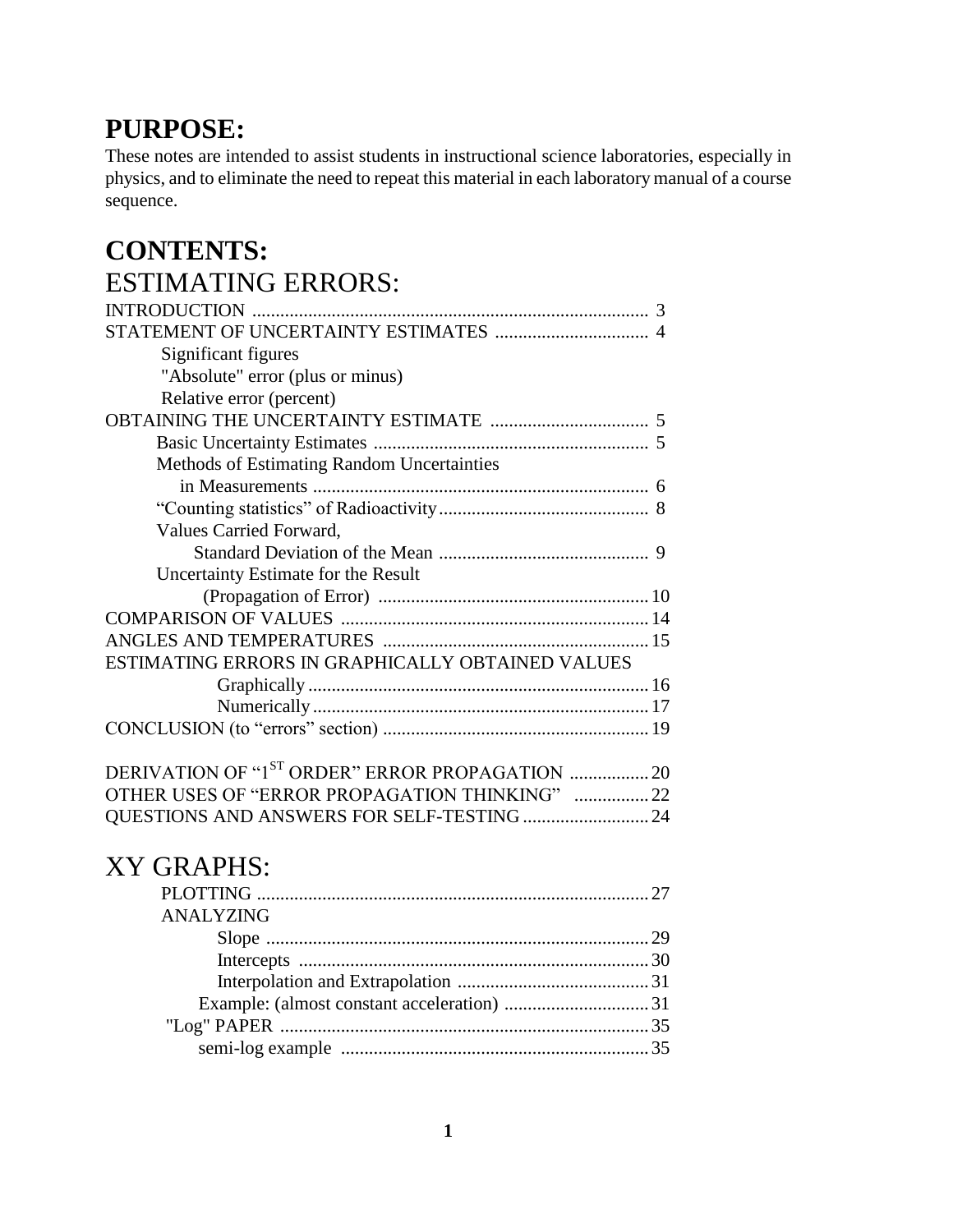| NUMERICAL CALCULATION OF SLOPES |  |
|---------------------------------|--|
|                                 |  |
|                                 |  |
|                                 |  |
| FREQUENCY DISTRIBUTIONS         |  |
|                                 |  |
|                                 |  |
|                                 |  |
|                                 |  |
|                                 |  |
|                                 |  |

# **SOME HINTS ON TAKING GOOD DATA**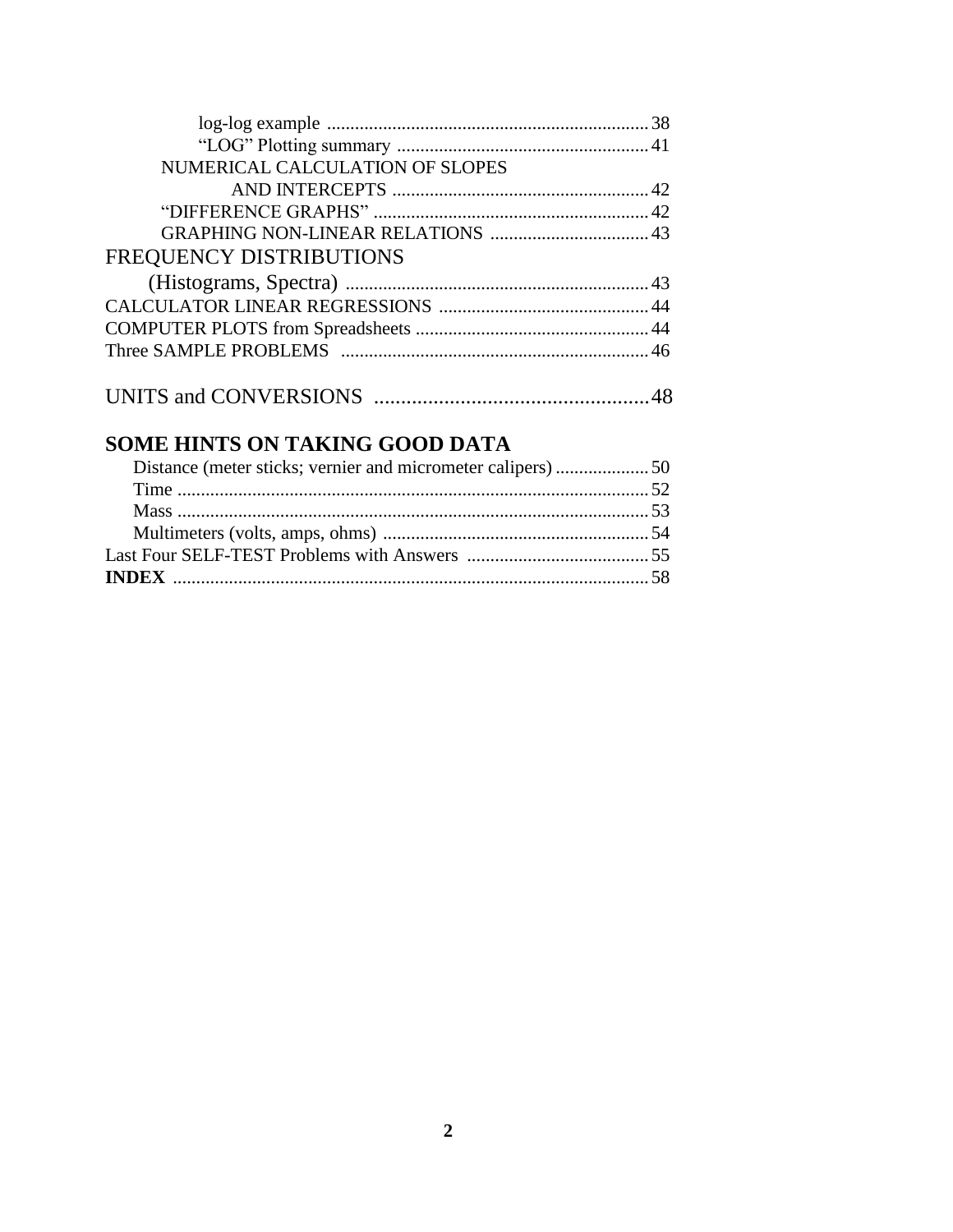# ESTIMATING ERRORS

# **INTRODUCTION**

When the result of a scientific measurement is to be communicated, in a publication or even in a physics lab report, three pieces of information are essential:

the VALUE for example 54.3 its UNITS " " cm. its ESTIMATED UNCERTAINTY examples  $\pm$  0.2 cm,  $\pm$  0.4%

and a fourth piece is common:

COMPARISON to values obtained by other methods or other people.

This guide is focused on the third item above, the procedures for assigning an appropriate estimated uncertainty to a result. The words "error" and "uncertainty" are used interchangeably except where specially noted. The phrase "human error", as a euphemism for mistake, is, however, a forbidden term in lab reports.



"I attribute it to human error. But then I attribute everything to human error."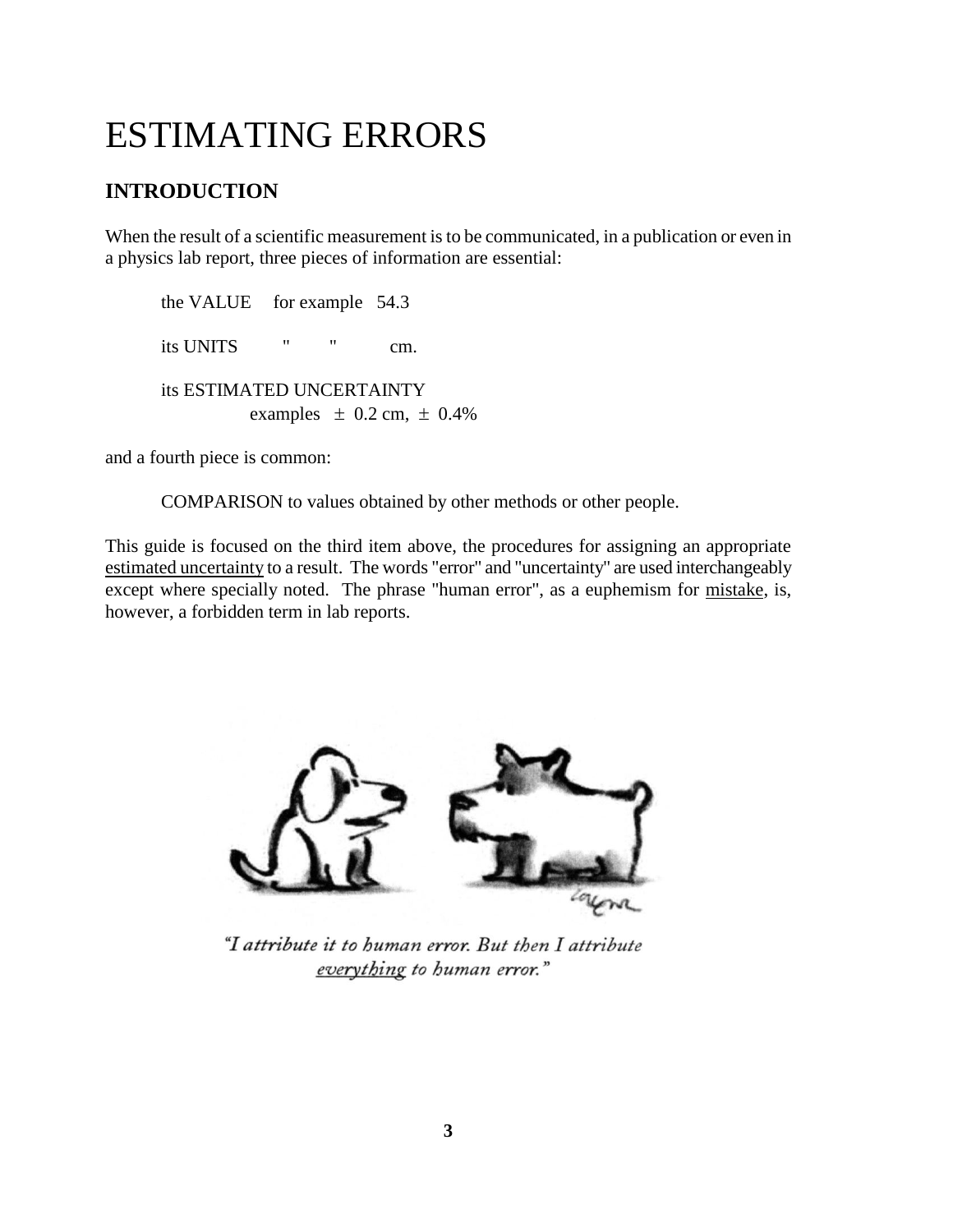Understanding the potential sources of errors in an experiment often dictates the design of the apparatus and the method or procedure. Furthermore, in many cases simply identifying and understanding the source of an error will lead to ways of eliminating it.

# **STATEMENT OF UNCERTAINTY ESTIMATES**

There are several accepted, and to some extent equivalent ways of expressing the uncertainty in a result. The three most suitable to physics courses are:

**Significant Figures**. The way in which the value is stated should in itself be a crude indication of its precision. Only the last stated figure should be in doubt, and the writer should believe that the number stated even in this last place is more likely to be correct than any other. Thus a stated result of 2.54 cm (three significant figures) implies that 2.53 or 2.55 are less likely to be correct, and 2.70 would usually be out of the question (though see below). It is permissible to carry one non-significant figure through calculations to avoid rounding errors, but this should be dropped in the final answer. Normally the number of significant figures in a result cannot exceed the number of significant figures in any of the measurements that were combined to give the result.

A pure number (integer) is assumed to have an indefinitely large number of significant figures in this context, that is  $2 = 2.000000...$  Constants such as pi  $(=3.1415927...)$  should be used with enough digits so that they do not limit the overall precision.

**Absolute error** (plus and minus). A more precise and preferable statement of uncertainty (error) in the result is the direct one of attaching a  $\pm$  estimate to the value, for example 2.54  $\pm$  0.02 cm. Usually the error estimate itself will have only one significant figure. Note that the term "absolute" is simply a label to distinguish this mode of statement from others. It does not imply that an uncertainty so stated is any more certain or correct. Note that the value and the uncertainty carry the same units (cm. in this example).

When there are sound statistical grounds for doing so, an error estimate can have more than one significant figure and can encroach upon "significant figure" rules, for example  $2.54 \pm$ 0.13cm. However, a statement such as  $2.54 \pm 0.79$  cm is self-contradictory and should be rewritten as  $2.5 \pm 0.8$ cm.

**Relative Error** (percentage). An equivalent statement of uncertainty can be made by dividing the estimated absolute error by the value and multiplying by 100% to express the estimated uncertainty as a percentage of the value,

e.g.  $2.54 \text{cm} \pm 0.8\%$  ( = 2.54  $\pm$  0.02 cm.) i.e.  $\% \text{v} = 100\% \text{ x } \Delta \text{v} / \text{y}$ 

In many experiments the relative error is constant throughout a series of measurements, though the absolute error may change. Expression of uncertainty in % is obviously more convenient in such cases.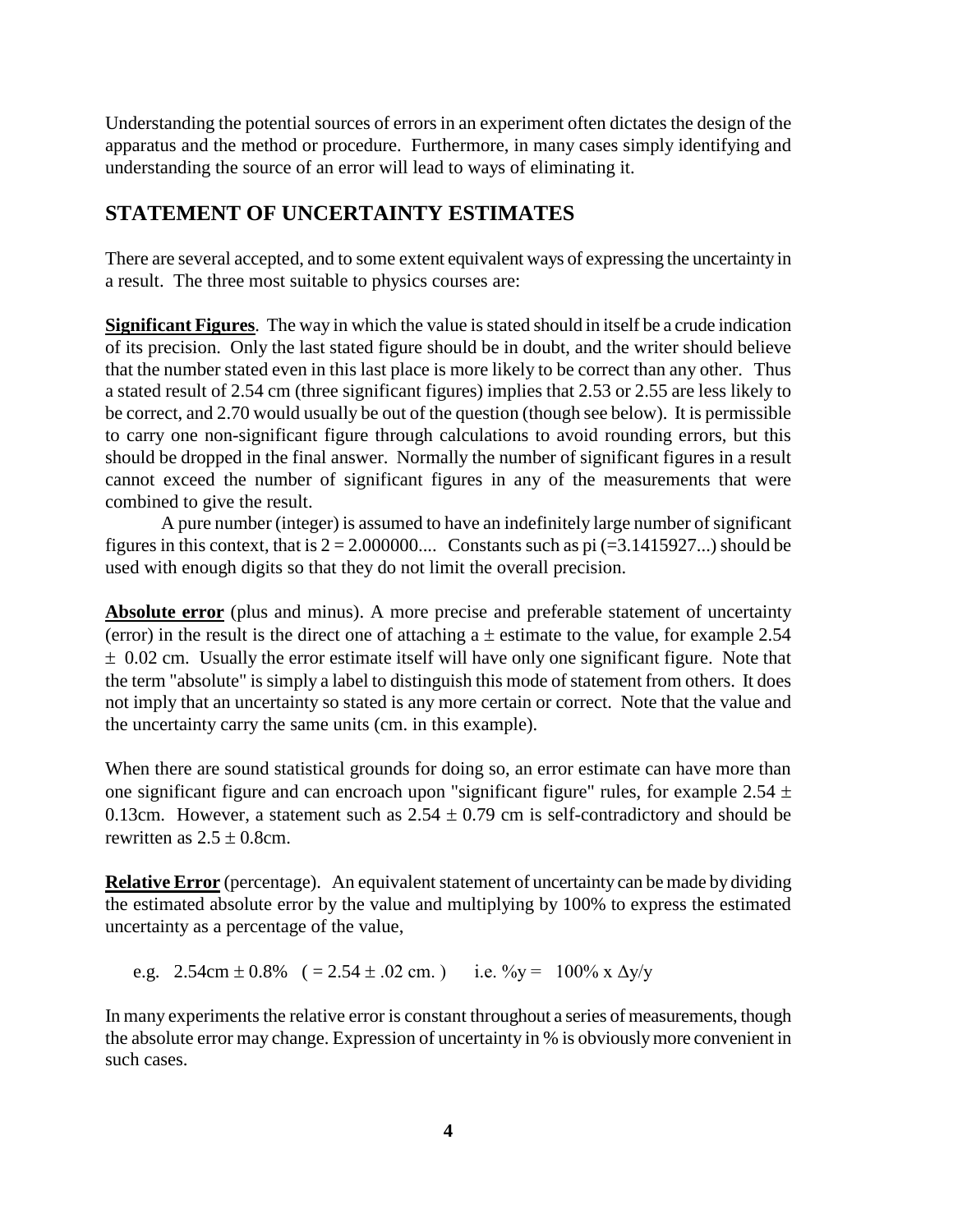# **OBTAINING THE UNCERTAINTY ESTIMATE**

For each of the steps of obtaining a result value there is a matching step for estimating its uncertainty:

| Value:                                   | Uncertainty:                        |
|------------------------------------------|-------------------------------------|
| data readings $\dots \dots \dots \dots$  | basic uncertainty estimate          |
| averaging data $\dots \dots \dots \dots$ | uncertainty of an average           |
| calculating result $\ldots$              | propagation of uncertainty          |
|                                          | (combining different types of data) |

#### **BASIC UNCERTAINTY ESTIMATES** (on the data)

Each piece of data must have its own uncertainty estimate recorded as a  $\pm$  or  $\pm$  % value. The method for deciding on these basic errors depends on the circumstances and method of taking data. If the estimate is the same for a column of repeated readings, it may appear in the column heading. Otherwise it should be appended to each reading.

It is useful to consider three basic sources of error (uncertainty):

- a) Variation or uncertain definition of the thing being measured. Examples: How many rain drops strike a square foot of ground per second during a storm? What do you mean by the diameter of a not-quite-spherical ball? How long is the top of a not exactly rectangular table with rounded edges?
- b) Uncertainty in the measurement itself. Every instrument has limitations on its precision. Sometimes the very act of making a measurement affects the property being measured. Example, measuring the length of a rubber band.
- c) Applicability of the model/theory/equations to the real situation. This source applies primarily to the calculation step, but is mentioned here for completeness.

The errors from these three sources can usually be grouped into two categories:

A) Systematic errors are those that are always in the same direction and tend to accumulate. Examples: calibration error of a voltmeter, readings from a meter stick missing a few millimeters at the beginning, timing with a stopwatch that runs slow or starts only on the next whole second after you push the button.

Source (c) above refers to the subtle, but important type of systematic error: the use of an inappropriate equation for the calculations. For example, one might have used a constant acceleration equation in a situation where the net force was not constant - e.g. a parachute jumper. Less obvious would be the use of  $\langle r \rangle^2$  instead of  $\langle r^2 \rangle$  in calculating the moment of inertia of a thick ring. [where  $\langle \rangle$  is read as "the average value of" .]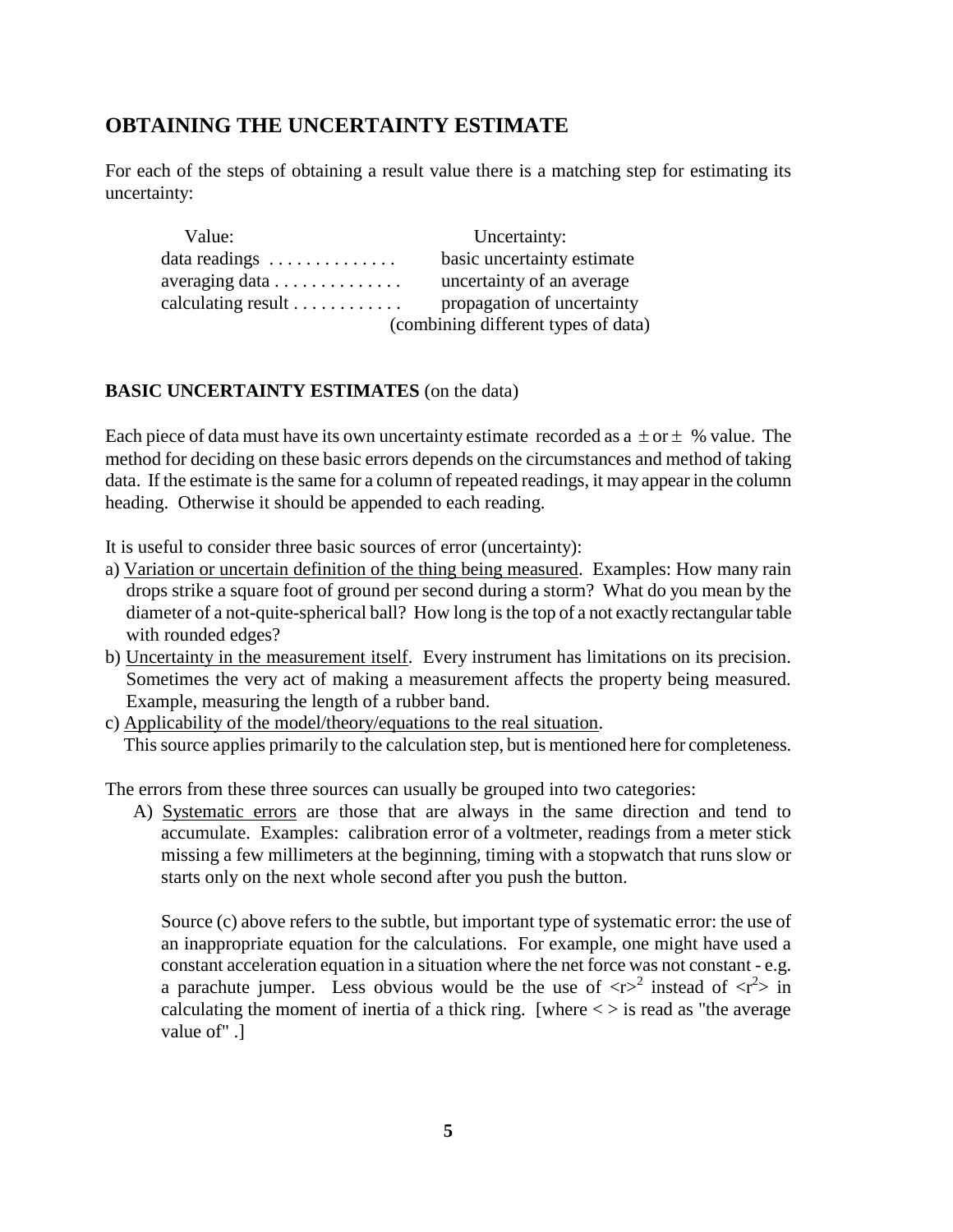As much as possible, systematic errors should be discovered, quantified, and eliminated or adjusted for in calculations. Just taking more data will not reduce a systematic error, though it may help in the discovery of its source. For a "theory mismatch" error the "correction" is usually to find the right theory to match the experimental conditions.

B) Random errors are equally likely to be above or below the "truth". Technically, "random" should be applied only in those situations in which the deviations from the mean value can be expected to follow the "normal distribution" or "bell curve". However, it is often used to mean any type of uncertainty that is not obviously "systematic". In fact, methods developed for treating random errors are often applied to estimating the consequences of unquantifiable systematic errors. Random errors can be reduced by taking more data (or by using a better measuring device).

#### **METHODS OF ESTIMATING RANDOM UNCERTAINTIES IN MEASUREMENTS**

**Statistical Error Estimate**: When many measurements are made of a given quantity, random errors are best estimated by studying the variations among the measurements. *Note this method is worthless for estimating systematic errors.*

Mean Value. The mean, or average value of a set of measurements of the same quantity is obtained by summing all values and dividing by N, the number of measurements summed.

$$
\langle x \rangle = \frac{\sum_{i=1}^{N} x_i}{N}
$$

The difference between a single measured value and the mean value is called the "deviation" of the single measurement.

 $\delta_i$  = (value)<sub>i</sub> – (mean value) = x<sub>i</sub> – <x>

Standard Deviation or root mean squared deviation **σ** is the most accepted way of expressing the amount of scatter of data values from their average value. It is defined and may be calculated by

$$
\sigma = \sqrt{\sum_{i=1}^N \delta_i^{\; 2} \over (N\!-\!1)}
$$

Except for using  $(N-1)$  on the bottom, instead of N,  $\sigma$  is seen to be simply the square root of the average (mean) squared deviations. Thus it is often termed the "rms" deviation. In practice, if  $\sigma$  is changed significantly by the use of N vs. (N-1), then N is not large enough to validate the use of statistics in the first place.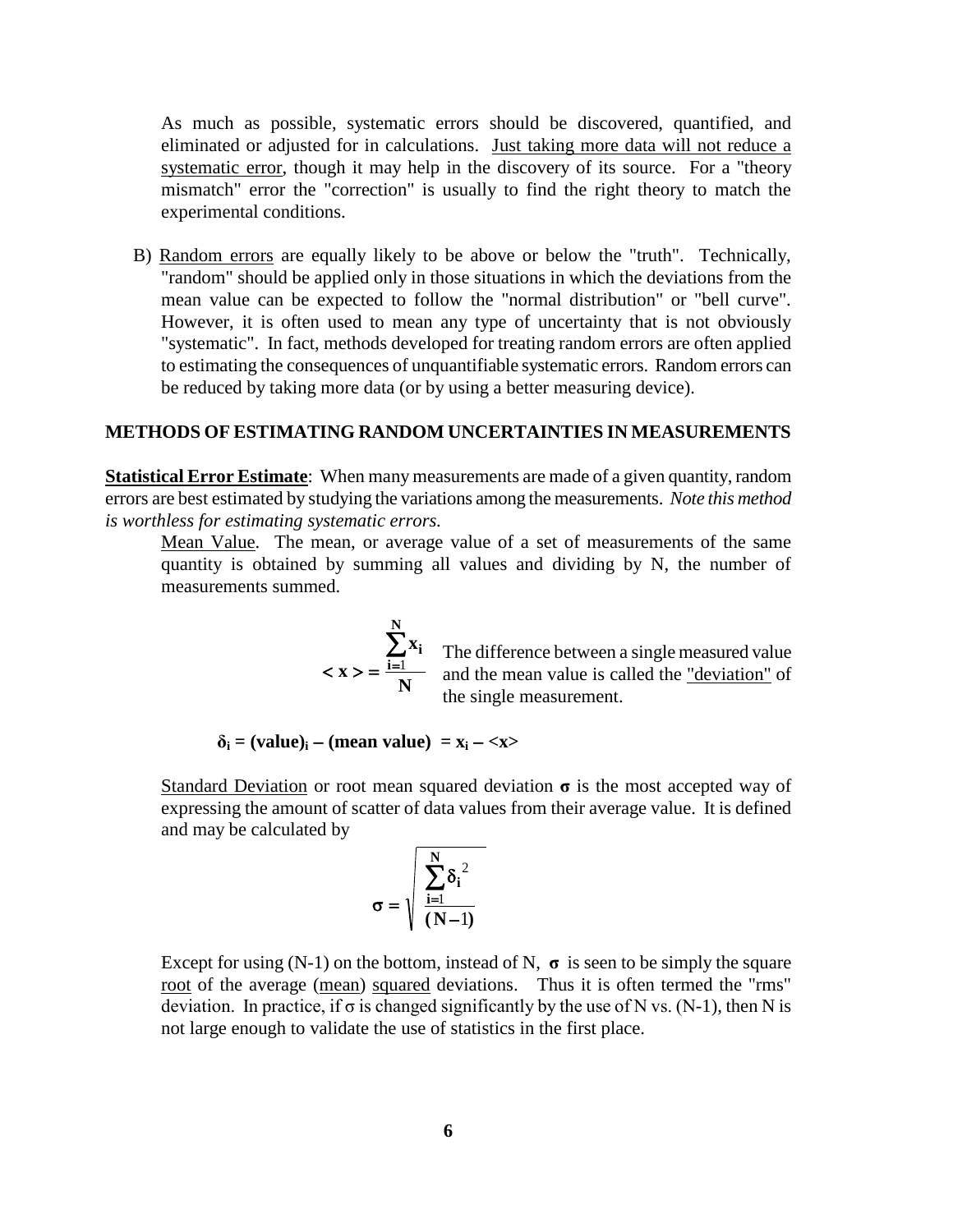An alternative calculation, used by most calculators because it can be continually updated as the data is entered, instead of waiting for completion of all the data, is:

$$
\sigma^2 = \langle x^2 \rangle - \langle x \rangle^2
$$
 where  $\langle \rangle$  is read as "average of"

The square of the standard deviation is known as the "variance". Physicists prefer to use the standard deviation **σ** because it carries the same units as the data.

As a rule of thumb don't trust statistics if N is less than at least 10, and even for large N be wary of systematic errors, which can affect the mean while passing unnoticed through the deviations.

 About 68%, roughly two-thirds of the measurements can be expected to be within one standard deviation **σ** of the mean value. Over 99% of the data are predicted by statistics to be within 3 standard deviations of the average. Thus when you report a mean value  $\pm \sigma$  (or mean  $\pm\%$  σ) you are said to be stating it at a 68% confidence level. Similarly, a statement of value  $\pm$ 3σ represents a 99% confidence level.

It is common experimental practice to assume that isolated data outside  $\pm$  3 $\sigma$  represent mistakes rather than random fluctuations. Such data points, if any, should be discarded and the remaining values re-averaged.

Limitations on statistical treatment of errors. A purely statistical estimate of uncertainty is **invalid in three common cases**:

- a) Presence of uncompensated systematic errors
- b) Number of readings N too small
- c) Inadequate sensitivity of the measuring instrument

The first two points have already been discussed. For (c) one must recall that validity of the entire statistical treatment assumes that deviations both much smaller and larger than the standard deviation **σ** can be detected. **Therefore, whenever you observe that a calculated σ is not several times the smallest deviation detectable by the measuring instrument, you must find some other way to estimate the uncertainty.**

#### **Non-statistical estimates**:

Manufacturer's statement: Particularly common with electrical instruments, the instruction manual might say for example "voltage: 0.1% or one digit". In the lab this type of information should be supplied by the manual or the instructor. On analog meters the statement might be "voltage scales 2%, resistance 5%" and the user would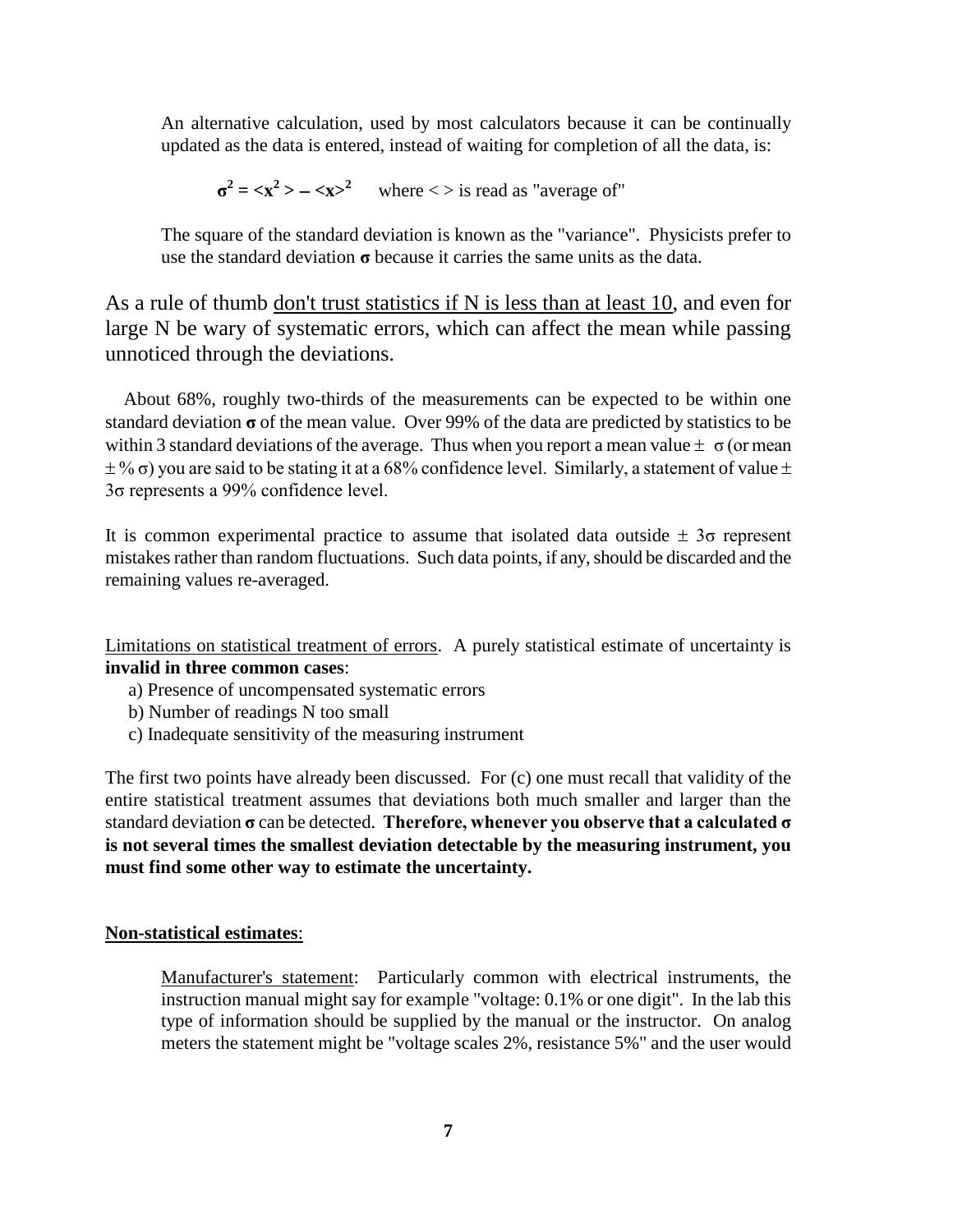have to combine this (by methods discussed below) with the uncertainty associated with 'reading' the dial. This is an example in which a systematic error is treated as a random one. If the voltmeter actually reads, say, 1% too high, it probably does so consistently, *but* since you don't know whether it is reading too high or too low, you treat it as a random uncertainty. Of course, if one has the resources to recalibrate the voltmeter, this systematic error can be reduced.

Least count and common sense: When a statistical estimate is invalid, *and in every case as a check,* one must make an estimate of uncertainty based on experience, common sense, or other information. Every analog measuring device has a smallest, directly readable division - its least count. On a typical lab meter stick the least count is 1mm on the metric side and 1/8 inch on the inch side. When the measurement is made properly, (for example with the meter stick on edge so the markings are tightly against the object being measured) the uncertainty is usually some fraction of the least count. One might read the meter stick to the nearest half millimeter, and the recorded data might be  $38.65 \pm 0.05$ cm. Most of the time one should attempt to read analog devices to  $1/10$  of the least count, e.g.  $38.67 \pm 0.01$ cm, but recognize this may be an optimistically small uncertainty estimate. [This "readability" uncertainty related to the least count is often called the "intrinsic uncertainty" of the measuring instrument.] If the circumstances are poorer, for example trying to measure the diameter of a basketball with a meter stick, an honest uncertainty estimate may be several times larger than the least count. This is where the "common sense" comes in. (On a digital meter the least count and the reading uncertainty are automatically the last digit and cannot be subdivided.)

#### **The "counting statistics" of radioactivity:**

A single radioactive decay is an extremely fast, but very unlikely event. Any particular nucleus may decay now, or later, or much later; and there is nothing you can do to change when it happens. All you can do is observe a large number of nuclei, "count" the number of events, and treat the results statistically. Yoursample may have bursts of decays, and periods of fewer decays, or it may have periods of more or less steady decay rate. The larger the sample the steadier the rate will become in terms of % changes. The question then becomes, "How well does my observed number of "counts" represent the "true" average of the sample's decay rate?

The answer is simply that the standard deviation  $\sigma$  of a number of counts N is the square root of N. So, for example, if you have collected 100 counts in a then  $\sigma$  is 10. You could say that the "true" average decay rate has a 68% chance of being between 90 and 110 for the time interval measured. How can you be more accurate? Collect more counts. If you collected 10,000 counts (by observing longer or using a larger sample) then  $\sigma$  becomes 100 instead of 10. At first glance this seems larger, but compared to N of 10,000 the  $\sigma$  is only 1%, where for  $N=100$ ,  $\sigma$  was 10%.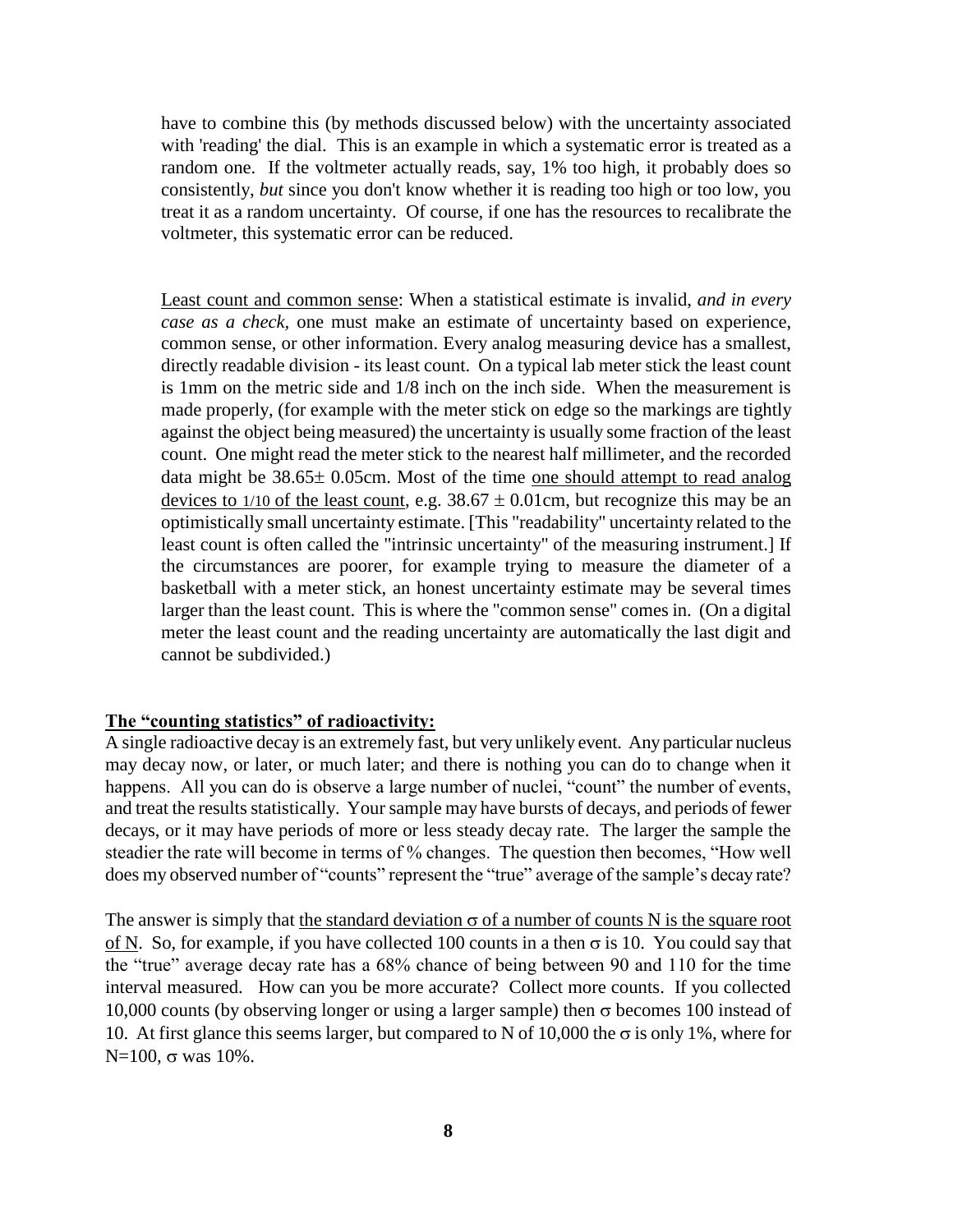A second complication in radioactivity measurements in the real world is "background." Even in the absence of the radioactive source your detectors register some "counts" from cosmic rays, natural or artificial radioactivity in the surroundings, and "noise" in the detectors themselves. These, too, are random in behavior, and your data samples the average. Therefore the contribution of the source must always be calculated by subtracting the background rate – observed without the source, but everything else the same.

Calculation of the resulting uncertainty from combining  $\sigma$ 's of total and background counts will be discussed later.

#### **VALUES CARRIED FORWARD**

At this point you have measurements of a few basic quantities, for example the length and width of a table. **All** items show a basic least count uncertainty estimate, and **all** show more than one reading (to reduce the chance of a simple mistake). Some may have satisfied the conditions for valid statistical treatment and thus show also an average value and a standard deviation describing the spread of data around that average value.

**Standard Deviation of the Mean**. Obviously the average of several readings can be expected to be "better" i.e. nearer the truth than a single reading. The "standard deviation of the mean" quantifies this idea.

The standard deviation **σ**, calculated above, measures the scatter of data values *from* their mean.

A quantity of greater interest, which should be used in the "propagation of uncertainty" for subsequent calculations, is the standard deviation *of* the mean, **S**. It is calculated from  $S = \sigma / \sqrt{N}$  (where N is the number of readings of that piece of data) and *in the absence of systematic errors* measures the likelihood of deviation between the mean of your values and the "true" value. That is, the mean (average) value has a 68% chance of being within  $\pm S$ of the "truth", just as an individual data reading has a 68% chance of being within  $\pm \sigma$  of the average of the set of readings.

Uncertainty of the uncertainty: Because your data set is not infinite, it is also subject to what is termed a "sampling error." That is, there is an uncertainty about the value of the standard deviation.

For ideal "random" data this can be expressed as:

Thus for ten readings **σ** itself is statistically in doubt by about 25%, and the doubt increases rapidly for smaller **N**. This is the reason for suggesting that below 10 readings a statistical

 $\overline{\phantom{a}}$ J  $1 \pm \frac{1}{2}$ 

ſ  $\sigma = \sigma \mid 1 \pm$ 

 $\overline{\phantom{a}}$ J

2**N**

 $\mathcal{E}$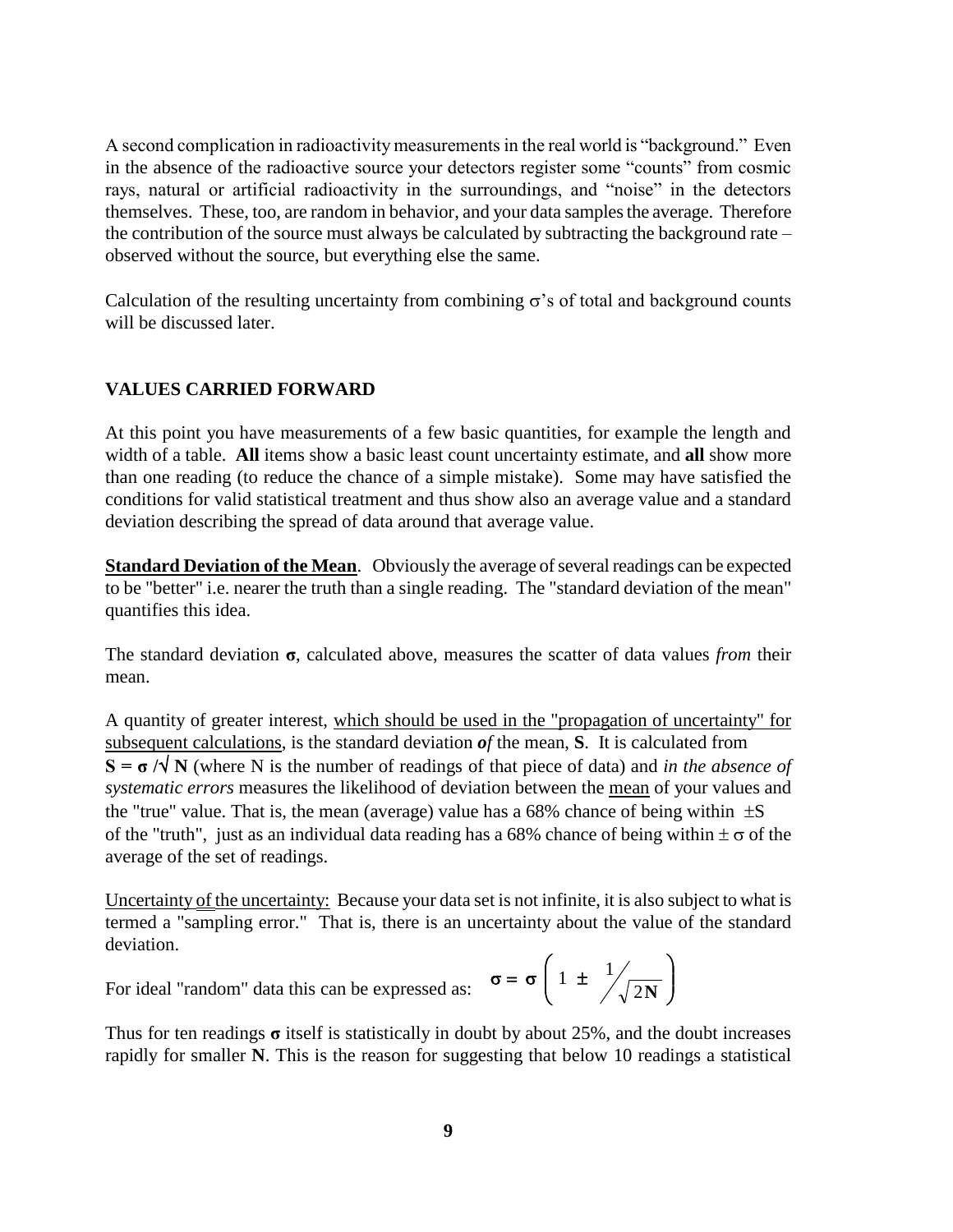treatment is not worth the trouble (*especially since most data cannot be expected to follow a "normal distribution"*).

**Uncertainty in the average of a few readings**: It is common to take from half to a quarter of the difference between the extreme values of a few readings as a measure of the accuracy of their mean. Here it is particularly important to be on the lookout for mistakes or anomalous readings (such as a lump of gum on the table where you measured it).

Even if all readings are identical, their uncertainty is not zero. One must still attach a reasonable combination of the "readability" error, based on least count and common sense, and the calibration uncertainty of the measuring device. The value of this reasonable combination, which we shall term the "intrinsic error of the measurement", is usually taken as simply the largest of its components: fraction of least count, common sense, or calibration uncertainty. In calculations of the result you use the mean values of each quantity, and in calculating its estimated uncertainty you "propagate" only the larger of the "intrinsic" uncertainty and the computed statistical error S, not both. Combining these two, while theoretically appropriate, is a subtlety not justified by most sets of data.

### **UNCERTAINTY ESTIMATE FOR THE RESULT**

Propagation of errors is the name of the process by which the uncertainties of the various data values are combined to give the uncertainty in the result. Before this step, all discoverable systematic errors should have been corrected. Remaining unknown systematic errors, for example voltmeter accuracy specifications, have been combined with the appropriate estimates of random error to establish the uncertainty of each mean value carried forward.

Now is the time to combine the various data to calculate uncertainty of the final result.

**Rules for combining all data error estimates to obtain the estimated uncertainty of the final result are below. They are based on "first order" error analysis, which is easily understood by examining the total derivative of the expression.** (see page 20)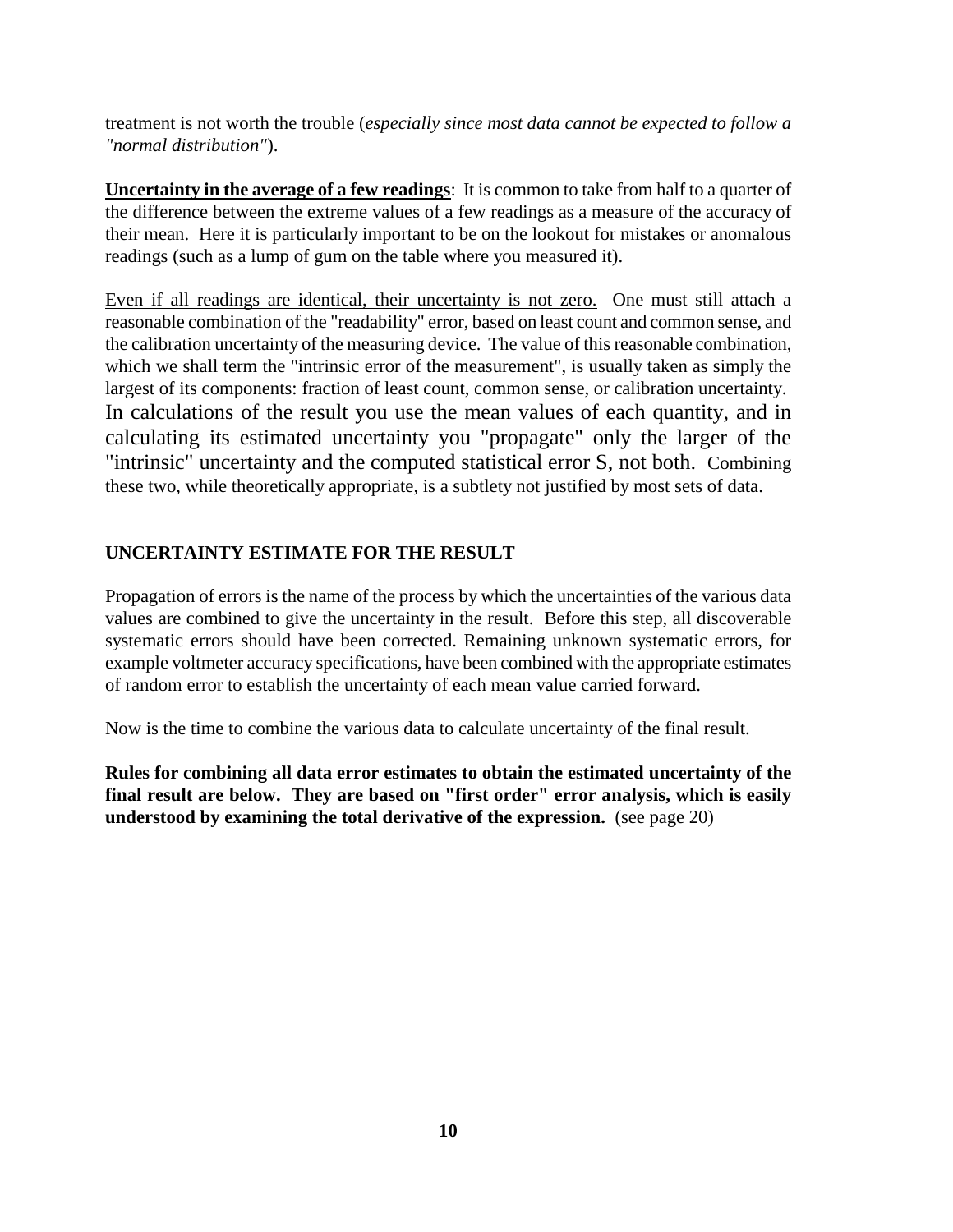#### **I. When independent data are multiplied or divided, the** *relative* **uncertainty (fractional or %) in the result is the square root of the sum of the squares of the relative uncertainties of the data.**

For example, suppose L and W are the length and width of a table, with measured values  $L \pm$  $S_L$  and  $W \pm S_W$ . Suppose you want the Area of the table,  $A = LW$ .

Define, for shorthand,  $\% W = 100\% \times S_W / W$ , and similarly for L.

Then the "first cut" propagation is  $% A = W + W$ and the "better" calculation is  $\% A = \sqrt{\frac{9}{6}L^2 + \frac{9}{6}W^2}$ 

Corollary. In multiplication or division the number of significant figures in the result cannot exceed the smallest number of significant figures in any factor. (Integers have, of course, as large a number of significant 0's as needed.)

Suppose instead that you want the ratio of the table's length to its width,  $R = L/W$ . [Note that first order analysis does not distinguish between L/W and L x (1/W), i.e. %W = %(1/W). This is because by the above rule, %(1/W) = %(1) + %W, and the integer "1" has 0 uncertainty].

Thus: first cut  $% R = \% L + \% W$ and the "better" value is

$$
\% \mathbf{R} = \sqrt{\% \mathbf{L}^2 + \% \mathbf{W}^2}
$$

just like the uncertainty propagation for the area A.

**II. When independent data are added or subtracted, the absolute uncertainty of the result is the square root of the sum of the squares of the absolute uncertainties of the data.** For example, suppose again that L and W are the length and width of a table, with measured values  $L \pm S_L$  and  $W \pm S_W$  but this time you want the perimeter,  $P = 2L + 2W$ .

"First cut" error estimate  $S_P = S_{2L} + S_{2W}$ {see IV below for proof that  $S_{2L} = 2 S_L$ }

"Better calculation"  $S_{\mathbf{p}} = \sqrt{S_{2I}^2 + S_{2I}^2} = \sqrt{(2S_{I})^2 + (2S_{I}^2)^2}$ 2  $S_{P} = \sqrt{S_{2L}^{2} + S_{2W}^{2}} = \sqrt{(2S_{L})^{2} + (2S_{W})^{2}}$ 

Corollary. In addition or subtraction the result need be carried out only through the first column that contains a doubtful figure.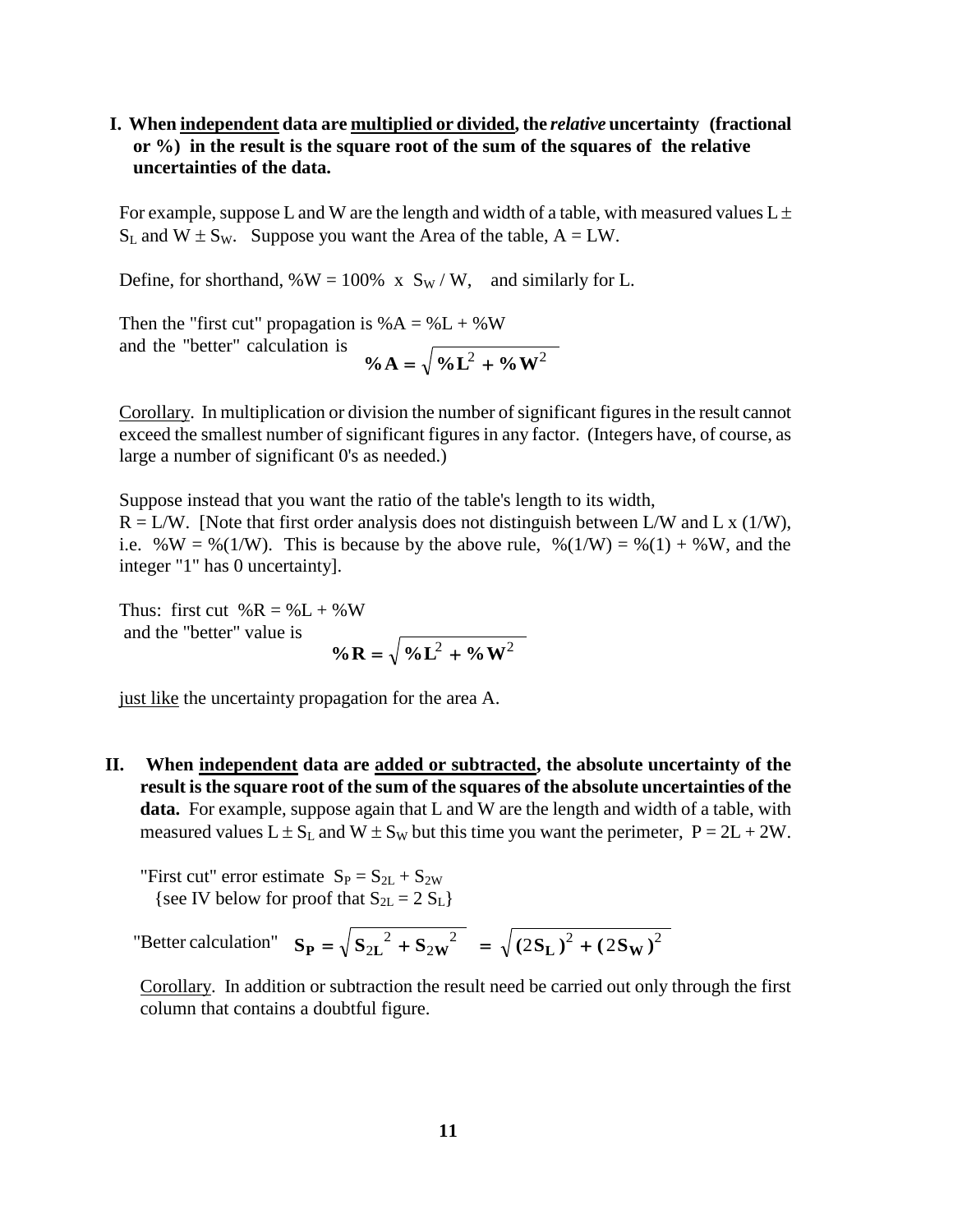A different situation for the application of the same "propagation" rules is the calculation of the rate of radioactive decay of a source, from data of background and source+background count rates. If  $N_T$  is the total count rate, and  $N_B$  is the background, then clearly  $N_{\text{SOURCE}}$  is  $N_T - N_B$ . As discussed earlier, the uncertainty in  $N_T$  is  $\sqrt{N_T}$  etc. The two data values are independent, and therefore their uncertainties combine as the square root of the sums of the squares. The result is that  $\sigma_s = \sqrt{\{N_T + N_B\}}$ . Thus if your data was 700 with the source present, and 300 with the source absent, the contribution of the source would be  $400 \pm 32$ , i.e. the difference in the values  $\pm$  the square root of the sum of the counted values.

#### **III. When dependent values are multiplied or divided their % uncertainties are added or subtracted, respectively,** *without the squares and square root***.**

Dependence most often occurs in calculations involving raising some data to a power. For example, if  $C = A^2$ , i.e. AxA, then %C = 2 %A.

This is easily remembered by use of the derivative.

if  $C = A^2$  then ln  $C = 2$  lnA and  $\delta C/C = 2 \delta A/A$ 

Noting  $\delta A$  is  $S_A$ , and multiplying everything by 100%,

$$
\%C = 2\%A
$$

Note the general rule that if a calculation involves raising a measurement to a power, the % uncertainty in the result is the measurement's % uncertainty multiplied by the power.

e.g. if  $V = (4 \pi / 3) r^3$  then %V = 3 % r, since 4,  $\pi$ , and 3 contribute no uncertainty.

A simple example of dependent errors in division would be the measurement of a tabletop, and the calculation of the ratio of length to width. Suppose the huge systematic error were made of measuring the length and width in inches, but recording it in centimeters. The length to width ratio would still be correct because the equal percent errors in both numbers would subtract to zero (leaving only the independent random errors to add as the square root of sums of squares).

#### **IV. When dependent values are added or subtracted their absolute uncertainties add or subtract, respectively, again** *without benefit of squares and square roots***.**

The most common occurrence of such automatically dependent values is the multiplying of a data value by a constant.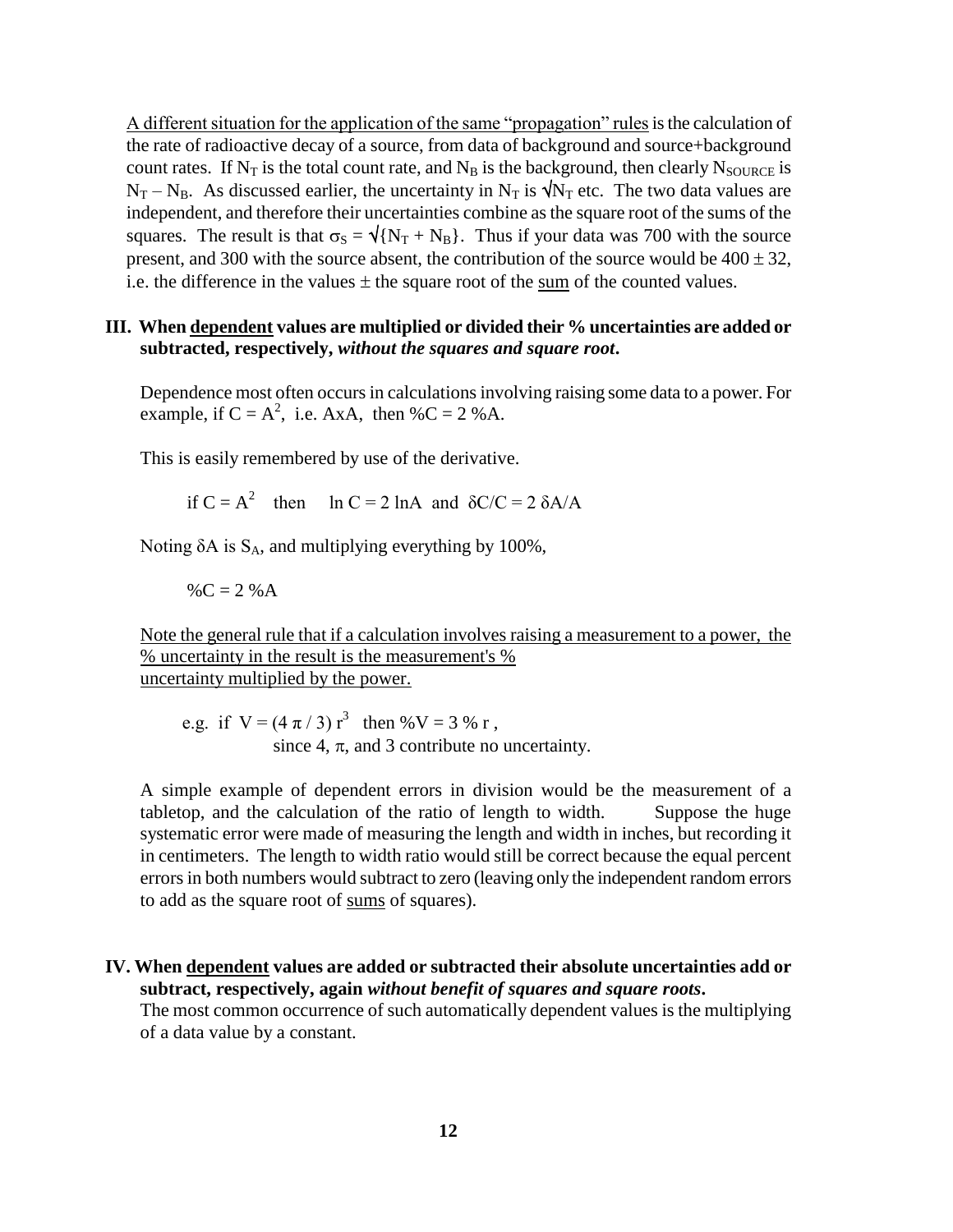For example if  $D = 2X$ , i.e.  $X + X$ , then  $S_D = 2 S_X$ .

Again this can be justified from the derivative  $\delta D = 2 \delta X + X \delta 2$ , but  $\delta$ 2 = 0 since 2 is an integer, and  $\delta$ X is what we mean by S<sub>x</sub>. Therefore in the perimeter example in section II above, one would evaluate S<sub>P</sub> by first calculating  $S_{2L} = 2$  $S_L$ , and similarly for W.

Note the general rule that when a calculation requires multiplying a measurement by a number, the absolute uncertainty of the result is the absolute uncertainty of the measurement multiplied by the same number, but its relative or % error is unchanged.

For example, if one side of a square has been measured and the "result" calculated is the perimeter, then since  $P = 4$  L,  $\Delta P = 4 \Delta L$ , and thus  $P = 4L \pm 4 \Delta L$ .

However, if all four sides have been *measured independently* with equal instruments and care,

$$
\Delta P = \sqrt{\Delta L_1^2 + \Delta L_2^2 + \Delta L_3^2 + \Delta L_4^2} = \sqrt{4 \Delta L^2} = 2 \Delta L
$$

This is half the uncertainty in the result, but it requires taking 4 times as much data.

In these examples it is obvious that one term of  $X$ , in  $2X$ , or one factor of A, in  $A^2$ , is dependent on the other. Unfortunately, *experimental* interdependence of measurements is tricky and, if suspected, should be discussed with the instructor. Generally you may assume independence of data except for cases similar to the examples above, most of which arise in calculations rather than in measurements.

#### **PROPAGATION OF UNCERTAINTY IN MORE COMPLICATED CALCULATIONS**

Many calculations can be broken down into a series of additions or multiplications. For example the density of a cylinder with an axial hole in it is:

 $\rho = M / [\pi L (R_1^2 - R_2^2)].$ 

Therefore:

 $\% \rho = \sqrt{[\%M^2 + \%L^2 + \% (R_1^2 - R_2^2)^2]},$ 

*but* % ( $R_1^2 - R_2^2$ ) must come from  $\Delta(R_1^2 - R_2^2) / (R_1^2 - R_2^2)$ , and  $\Delta(R_1^2 - R_2^2)$  comes from  $\sqrt{\Delta R_1^2 + \Delta R_2^2}$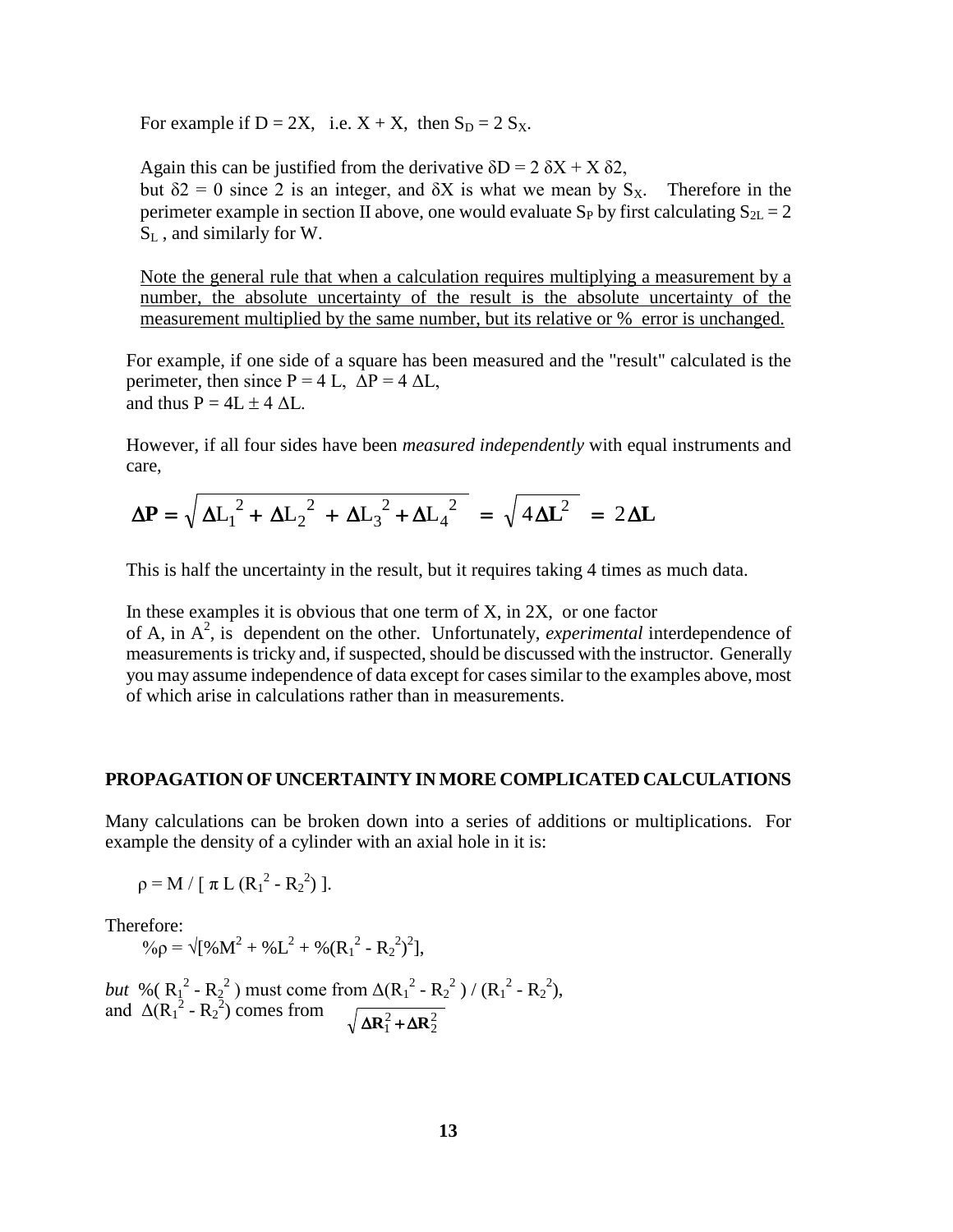*and*  $\Delta R_1^2$  is from  $\Delta = \%R_1^2 \times R_1^2 / 100$ , *and*  $\%R_1^2 = 2\%R_1$ , etc.

This is all very tiresome, but straightforward.

There are however some calculations, for example those involving trig functions or logs, that cannot be treated by the simple rules presented above. One can develop a treatment for each case modeled on the total differential, but most students choose instead to simply calculate "worst case" uncertainties by recalculating the result substituting, into the calculation, values increased or decreased by their estimated uncertainties in a way to maximize their contributions ( for example using  $+S$  for numerator values and  $-S$  for measurements in the denominator). The estimated uncertainty in the result is then some reasonable fraction of this "worst case."

### **COMPARISON OF VALUES.**

If one quantity is experimentally determined by two different methods, it is meaningful to compare the two results quantitatively. This is most often done by computing a percent difference. Thus if  $V_1$  and  $V_2$  are the values of V measured by methods 1 and 2, then

% Difference = 100% x Difference / Average = 
$$
100\%
$$
 x  $\frac{V_1 - V_2}{\frac{1}{2}(V_1 + V_2)}$ 

If a quantity has a standard value (a value accepted by the scientific community), it is meaningful to compare it to your result. Again the most common quantitative comparison is the % difference, but when compared to an accepted value the resulting number is dignified by the label "% Error" rather than "% difference."

Thus 
$$
%Error = |Vyours - Vstd| \times 100\%
$$
  
Vstd

In either above situation if the two values are drastically different, e.g. one twice or ten times the other, the % form of comparison is meaningless and you should review your calculations and units for a mistake. If no mistake can be found, you must settle for admitting that one value is "so many times" the other. But DO NOT use terms such as "900% error" or "40% correct."

What is a "good" or "acceptable" difference? It depends on the experiment. A useful way of looking at this is to consider the difference in the context of the uncertainties of the values being compared. For the purpose of the instructional labs we will consider the difference to be "adequately small," the values to "correspond," and the results to be "in agreement" according to whether their difference is less than the combined uncertainties of the values,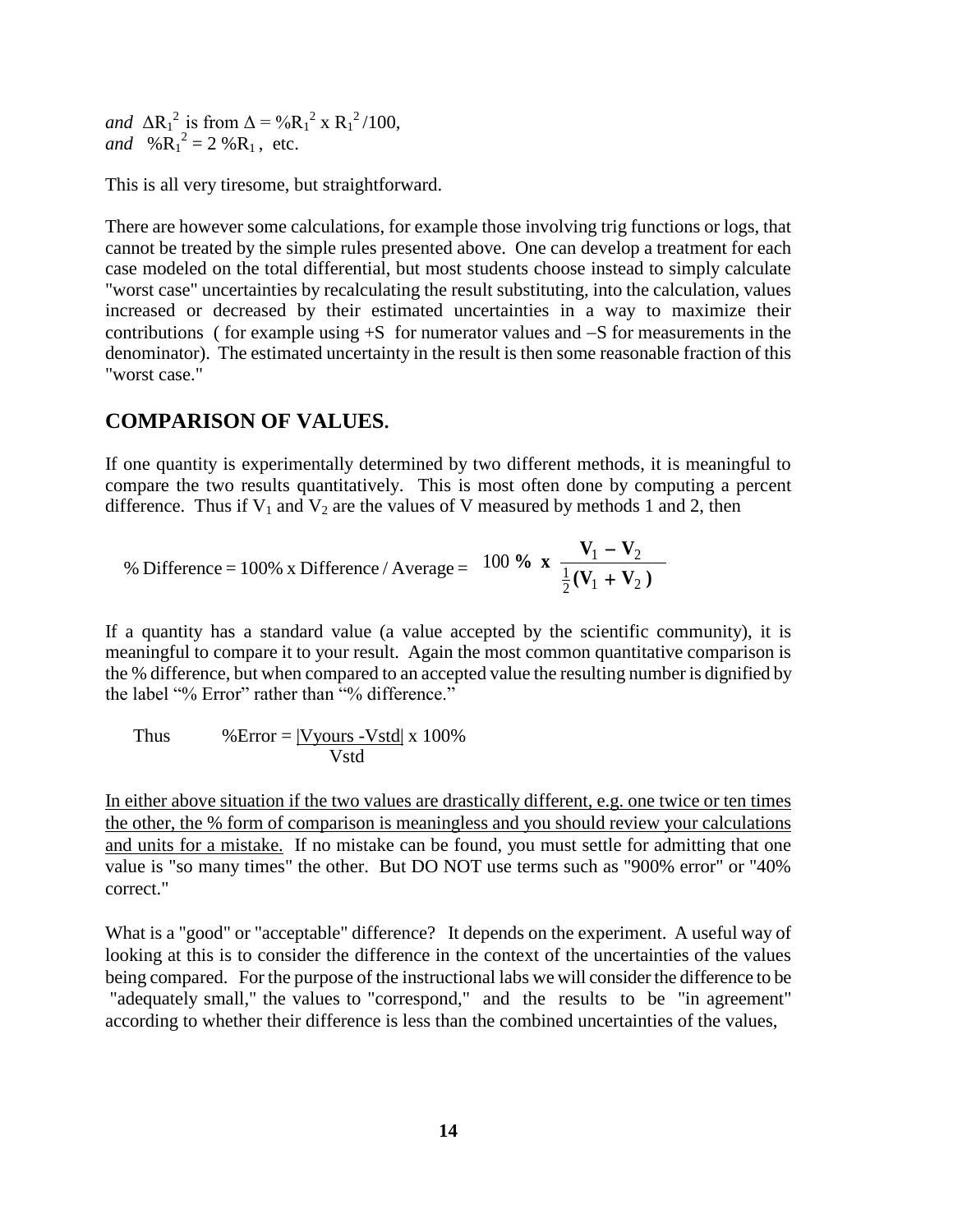i.e. **whether**  $(A - B)^2 < ( \Delta A)^2 + ( \Delta B)^2$ .

Of course it is not fair to intentionally inflate ΔA and ΔB to achieve this condition.

**ANGLES AND TEMPERATURES** present special problems in error analysis, not because both are in degrees, but because in many situations the "zero" is arbitrary and, therefore a % error is meaningless.

An "absolute error" in temperature of  $\pm 2^{\circ}$  is meaningful, but to state the situation of  $\pm$  2° at 20°F as a 10% uncertainty, is wrong because 0°F is arbitrary. However,  $\pm$  2° uncertainty on a temperature *change* of 50 $^{\circ}$  would be a meaningful  $\pm$  4%. A single measurement's % uncertainty becomes meaningful only when the context is such that an "absolute" temperature scale, such as  $\mathrm{R}^{\circ}$ Kelvin, is appropriate. For example a  $\pm 2\mathrm{R}^{\circ}$ C uncertainty would be meaningfully a  $\pm 0.7$ % uncertainty at room temperature of about 300 $\mathrm{K}$  if one were estimating the average speed of air molecules.

Similarly, an "absolute" angle uncertainty is meaningful, but % uncertainties make sense only when compared to a difference between two angles, or when there is a clearly understood "zero" - such a comparing to a full cycle,  $360^\circ$ , of the motion.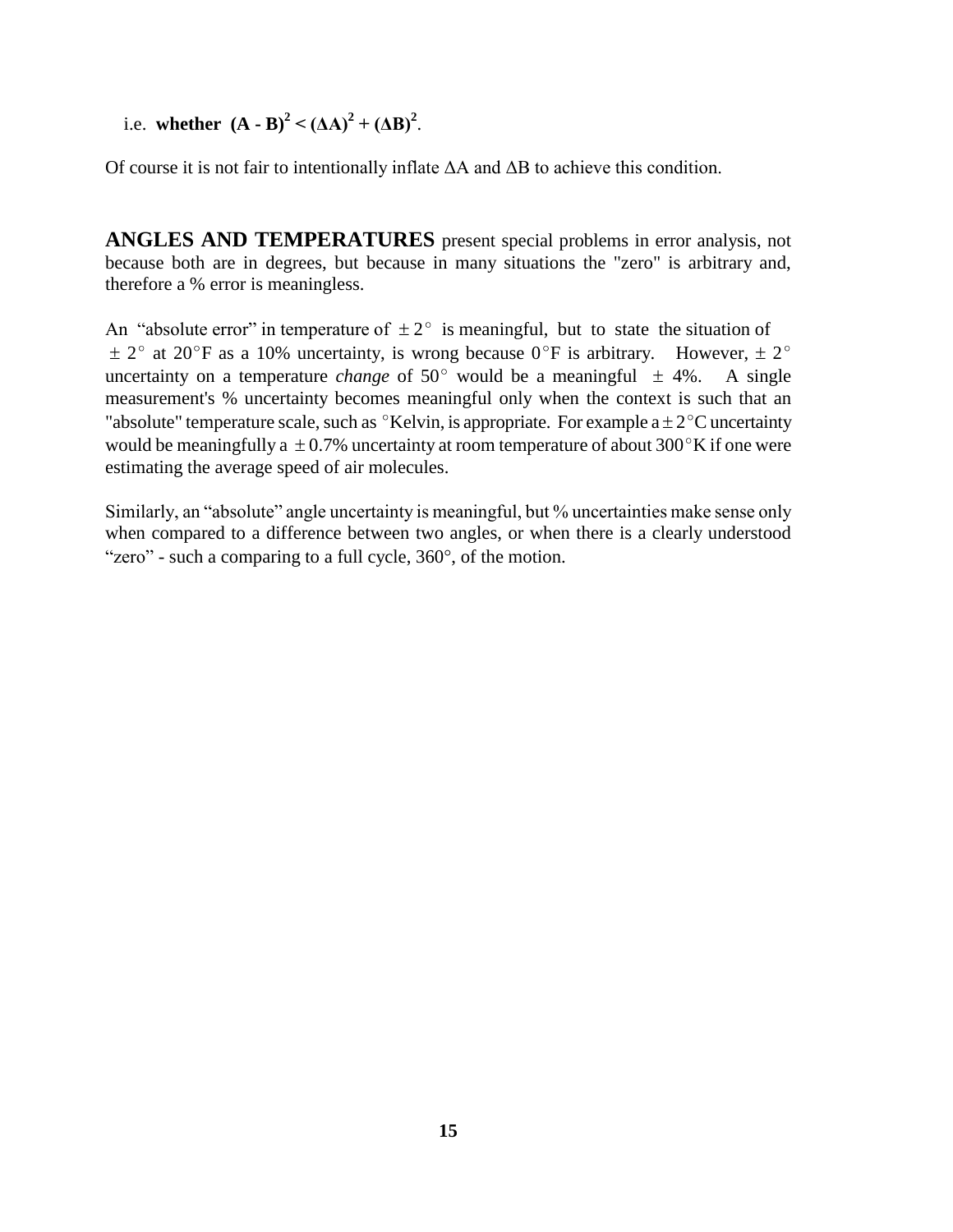# **ESTIMATING ERRORS IN GRAPHICALLY OBTAINED VALUES.**

#### Graphical uncertainty estimates:

Elaborate formulae exist for calculating slopes, intercepts, slope uncertainties, and intercept uncertainties directly from data values. Some of these appear below. For lower division physics labs we will, however, generally use an analog approach - PLOT THE GRAPH. Draw what you consider the "best" straight line fit (linear regression) to obtain slopes and intercepts. (This assumes, of course, that the graph axes have been chosen to make the expected relation linear.) Then draw what you see as "alternative, acceptable" fits to estimate reasonable plus and minus limits in your slope and intercept values - referred to in the lab manual as "alternative slope method".

To the right is an example of drawing "alternative fits" to estimate the uncertainty in slopes and intercepts.

(The spreadsheet plot has 'cheated' by using the numerically calculated values for  $\pm \sigma$ -slope and forcing the alternative fit lines to go though the average-x, average-y position. The resulting intercept variation is very close to the numerical  $\pm$  σ-intercept.) It is interesting to note that all lines, especially the higher-slope alternative fit, have a smaller slope than



might have been drawn "by eye." As bad as it looks, the coefficient of fit  $(=$  correlation coefficient) is 0.946 for this graph!

It is particularly useful for estimating the "alternative fits" to have plotted error bars on your points. In the spirit of standard deviation you can then miss up to a third of the error bars with your "acceptable" extreme lines. [This was not done for the example above.] If even your "best" line cannot touch two thirds of your error bars, you have a problem, [as would be the case above if the plotted "point" size represented the estimated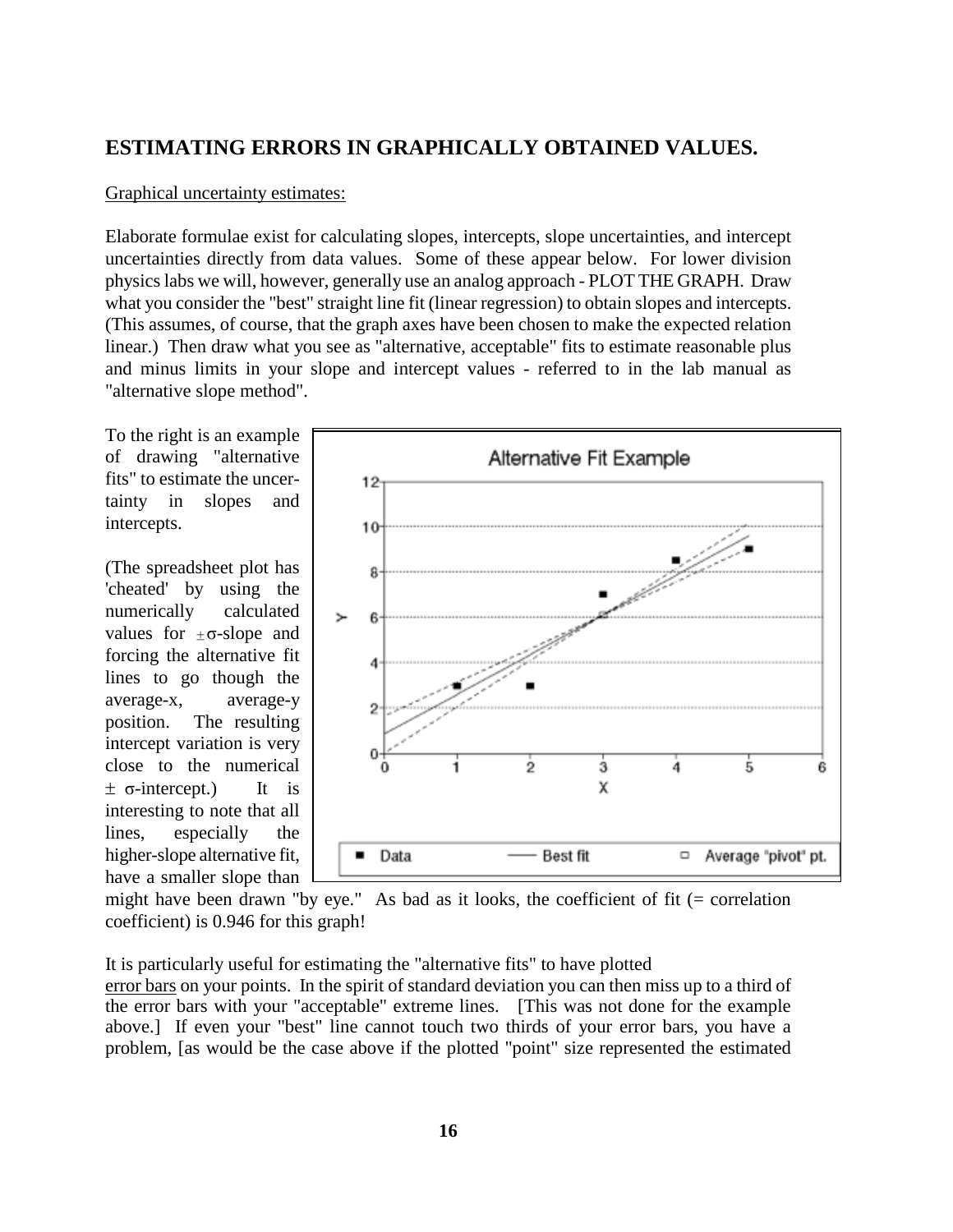uncertainty]. You should then restudy the data (for mistakes or systematic errors), the error estimation procedure (for size of error bars) and the theory (for the possibility that the assumed mathematical dependence is in error).

If your pocket calculator does linear regressions, you are encouraged to use it as a check but not as a substitute for your graphical analysis. Calculators have no "sense" about excluding bad data points resulting from data or data entry mistakes, and are therefore prone to producing eight to ten digits of utter nonsense.

#### Numerical estimates of uncertainty of graph slopes and intercepts

In the GRAPHS section equations are listed for calculating the intercept and slope of a linear graph. Repeated here, these equations [for the  $y = a + bx$  line] and n data pairs are:

| $a = [y][xx] - [x][xy]$ | $b = n[xy] - [x][y]$ |
|-------------------------|----------------------|
| $n[xx] - [x][x]$        | $n[xx] - [x][x]$     |

where  $[y] = \sum y_i$  of all data,  $[xx] = \sum x_i^2$  of all data,  $[xy] = \sum x_i y_i$  etc. and one is assuming that the x values are accurate and the scatter is in the y values.

In order to estimate the accuracy of the coefficients, one must return to the data-calculation table to calculate the "residuals", i.e. how far each data point is from the best fit straight line.

for  $d_i = a + bx_i - y_i$  and  $\alpha^2 = [dd]/(N-2)$  for N readings in the data set.

The estimated error in the coefficients is

$$
\sigma^2_{a} = \frac{\left[x \times \right] \alpha^2}{N \left[x \times \right] - \left[x\right]^2} \qquad \qquad \sigma^2_{b} = \frac{N \alpha^2}{N \left[x \times \right] - \left[x\right]^2}
$$

and if one is a glutton for punishment and wants the correlation coefficient, one must again return to the table to calculate columns of  $X_i = x_i - x_{AV}$  and  $Y_i = y_i - y_{AV}$ .

Then:  $r = \underline{[XY]}$  $\sqrt{\text{[XX][YY]}}$ 

**Below is a Sample data/calculation Table for numerical calculations of slopes, intercepts and their uncertainties**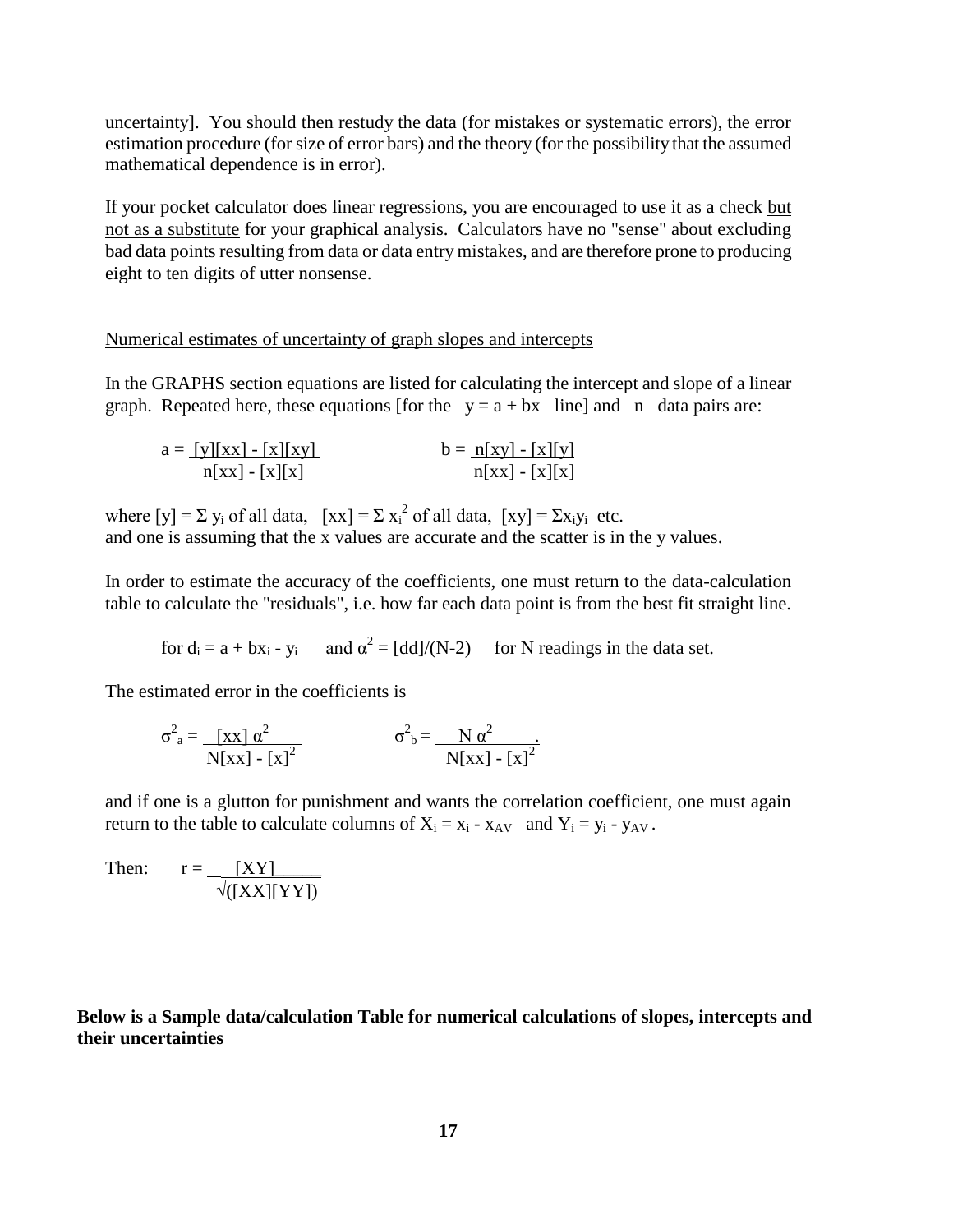| $\mathbf x$      | y     | theo  | xy       | XX                      | $\mathbf X$ | Y       | d        | dd    | XX     | XY     | YY     |
|------------------|-------|-------|----------|-------------------------|-------------|---------|----------|-------|--------|--------|--------|
| $\bf{0}$         | 4.8   | 4.41  | $\bf{0}$ | $\bf{0}$                | $-4.5$      | $-9.98$ | $-0.395$ | 0.156 | 20.25  | 44.91  | 99.60  |
| 1                | 6.3   | 6.71  | 6.3      | $\mathbf{1}$            | $-3.5$      | $-8.48$ | 0.411    | 0.169 | 12.25  | 29.68  | 71.91  |
| $\overline{2}$   | 9.5   | 9.02  | 19       | $\overline{\mathbf{4}}$ | $-2.5$      | $-5.28$ | $-0.484$ | 0.234 | 6.25   | 13.2   | 27.88  |
| 3                | 10.8  | 11.32 | 32.4     | 9                       | $-1.5$      | $-3.98$ | 0.522    | 0.272 | 2.25   | 5.97   | 15.84  |
| 4                | 13.2  | 13.63 | 52.8     | 16                      | $-0.5$      | $-1.58$ | 0.427    | 0.183 | 0.25   | 0.79   | 2.50   |
| 5                | 16.6  | 15.93 | 83       | 25                      | 0.5         | 1.82    | $-0.667$ | 0.445 | 0.25   | 0.91   | 3.31   |
| 6                | 17.9  | 18.24 | 107.4    | 36                      | 1.5         | 3.12    | 0.338    | 0.114 | 2.25   | 4.68   | 9.73   |
| $\overline{7}$   | 20.1  | 20.54 | 140.7    | 49                      | 2.5         | 5.32    | 0.444    | 0.197 | 6.25   | 13.3   | 28.30  |
| 8                | 23.7  | 22.85 | 189.6    | 64                      | 3.5         | 8.92    | $-0.851$ | 0.724 | 12.25  | 31.22  | 79.57  |
| $\boldsymbol{9}$ | 24.9  | 25.15 | 224.1    | 81                      | 4.5         | 10.12   | 0.255    | 0.065 | 20.25  | 45.54  | 102.41 |
| 45               | 147.8 | 147.8 | 855.3    | 285                     | $\bf{0}$    | $-0.00$ | 0.000    | 2.559 | 82.500 | 190.20 | 441.06 |

intercept a = 4.405 ;  $\sigma_a = 0.332$  ;  $\alpha^2 = 0.320$ slope  $b = 2.305$ ;  $\sigma_b = 0.062$ ; coefficient of fit = 0.997

So the equation of the best fit line is:

 $y = (4.405 \pm 0.332) + (2.305 \pm 0.062)x$ 

and the alternative fit lines plotted are:  $y = (4.405 - 0.332) + (2.305 + 0.062)x,$ and  $y = (4.405 + 0.332) + (2.305 - 0.062)x$ 

Note that these estimated uncertainties are based entirely on the scatter of y values with the x values assumed accurate.

Formulae exist for incorporating uncertainties in the points themselves by weighting them according to their reliability, but these are beyond the scope of these notes.

Reference: J. Topping "Errors of Observation and Their Treatment", Institute for Physics, London 1956

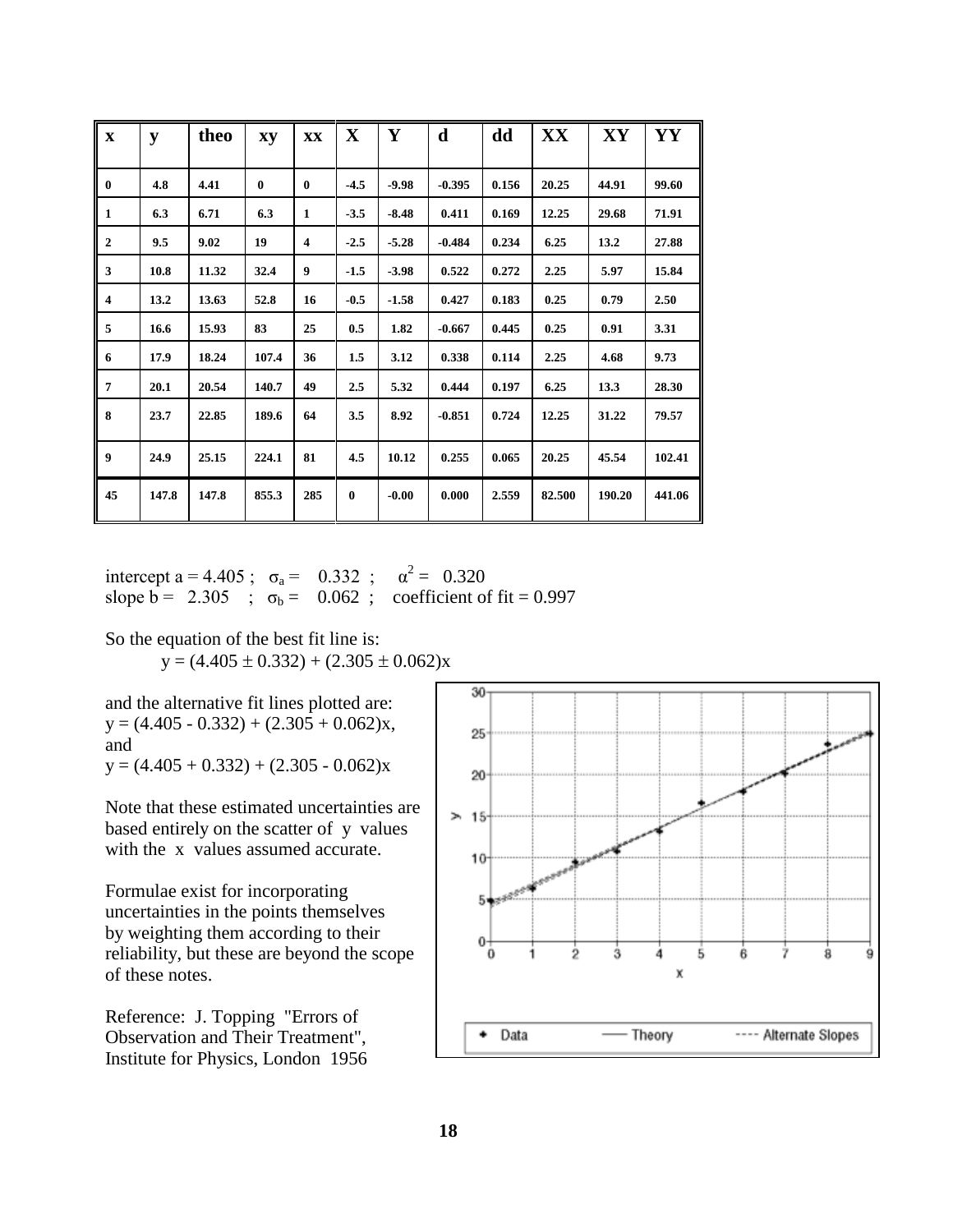# **CONCLUSION OF ERRORS SECTION.**

When you complete an error analysis and arrive at a predicted uncertainty for a result, pause and ask yourself, "IS THIS REASONABLE?" Check particularly that any statistical treatment of uncertainty has not given an answer at odds with either the intrinsic uncertainty or the observed scatter of data. Consider also possible systematic errors. Graphs are particularly powerful for spotting trends and interdependence of experimental variables.

Additional questions, to be answered in the discussion section of your lab reports, are:

1) (always) "Does the stated uncertainty reflect inaccurate measurement of a constant quantity, or accurate measurement of a varying or variable quantity?"

2) (usually) "Has the making of the measurement affected the experiment?" [Did your micrometer squash the sample? Did your voltmeter "load" the circuit? ...]

3) (sometimes) "Is the precision limited by resetability, or by readability?" [for example by deciding when the cross-hair is on target, or by the subsequent reading of the cross-hair's position on the scale of the setting screws]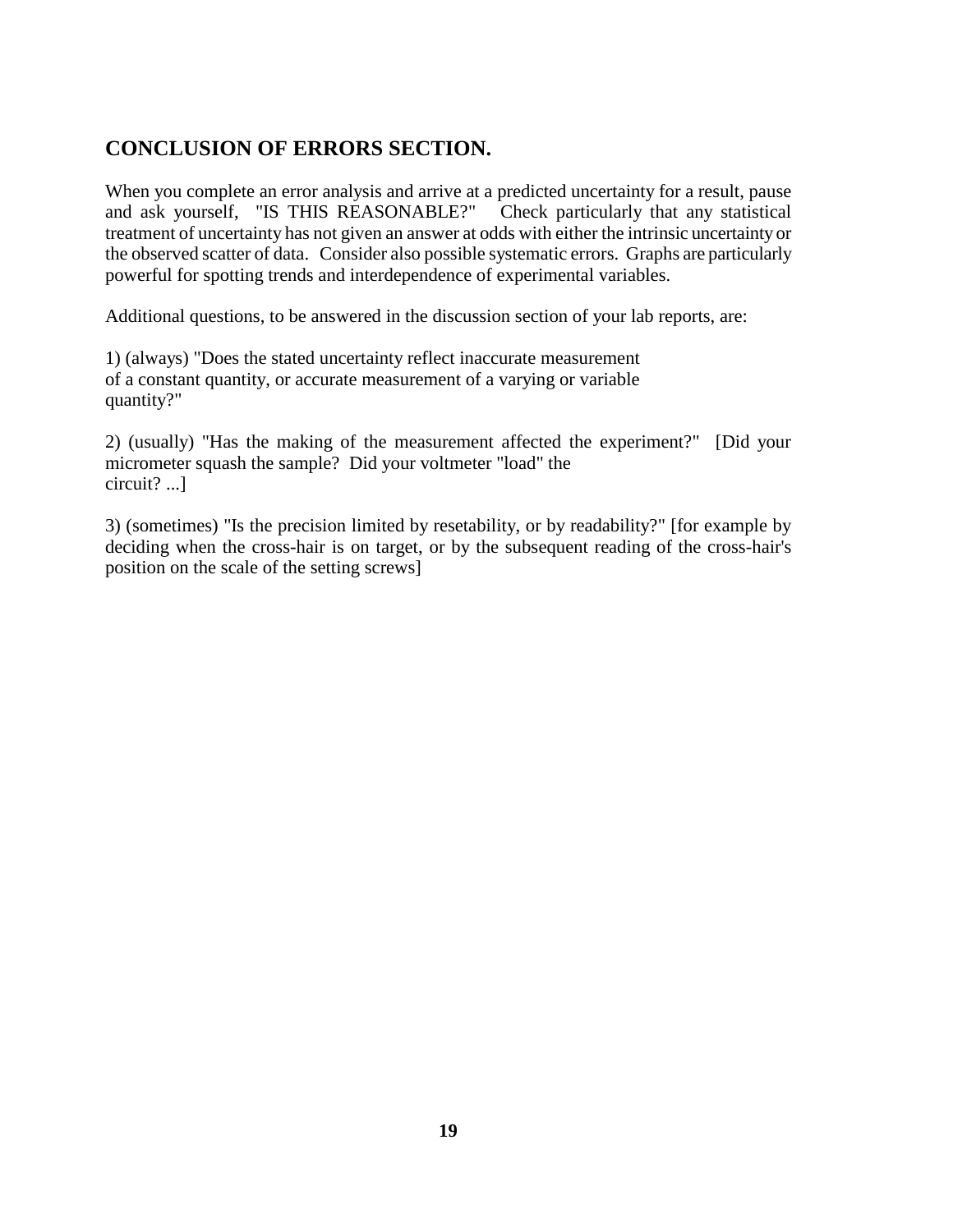#### **DERIVATION OF FIRST ORDER ERROR ANALYSIS**

A typical calculus text shows that the "total differential" of a function of several variables, say  $w(x,y,z,...)$  is:

$$
dw = \frac{\partial w}{\partial x} dx + \frac{\partial w}{\partial y} dy + \frac{\partial w}{\partial z} dz + \dots
$$

In experimental measurement terms this translates as: "If **w** is the calculated result from data measurements x, y, z, …, then the change (uncertainty) in this result due to a change (uncertainty) in any of the data contributing to the result can be calculated from the data change times the partial derivative of the combining 'result' equation with respect to that data 'variable'."

For example, if w is the perimeter of a rectangle,  $w = 2x + 2y$ , where x and y are the measured length and width.

thus  $dw = 2 dx + 2 dy$ , and if there is an error or uncertainty in **x** of  $dx$ , then the resulting error or uncertainty in **w** is  $2 dx$ . If dx is known to be positive, then so is dw; and if dx is negative (i.e. too small) when w is reduced by twice the dx error. And if dx is a  $\pm$  uncertainty, then dw is  $\pm$  2dx. Same for dy.

But suppose *both* **dx** and **dy** are non-zero. Here"s where additional thought is needed. If dx and dy are "systematic errors," as defined on page 5, then they simply add or subtract according to their signs and the sign of their corresponding partial derivatives.

But suppose both are "random" and "independent," equally likely to be  $-$  or  $+$ . Think of "independence" graphically as "at right angles."

The most probable combination of "independent" quantities is to take the square root of the sum of squares, analogous to the hypotenuse in two dimension. But of course this process is not limited mathematically to two, or even three dimensions. So for random, independent errors the total differential becomes a mnemonic for the process with the simple summation of partial derivative terms replaced by the square root of the sum of their squares. Note that it is the SUM of the squares of the terms. No uncertainty can ever reduce the uncertainty of the result, even though a known increase, or decrease, in the corresponding piece of data may decrease the result.

For a second example, suppose w represents the density (mass/volume) of an object.  $w =$ m/xyz for a rectangular brick of dimensions xyz.

then 
$$
\mathbf{dw} = \frac{\mathbf{dm}}{\mathbf{xyz}} + \frac{\mathbf{m}}{\mathbf{yz}} \left( \frac{-\mathbf{dx}}{\mathbf{x}^2} \right) + \frac{\mathbf{m}}{\mathbf{xz}} \left( \frac{-\mathbf{dy}}{\mathbf{y}^2} \right) + \dots
$$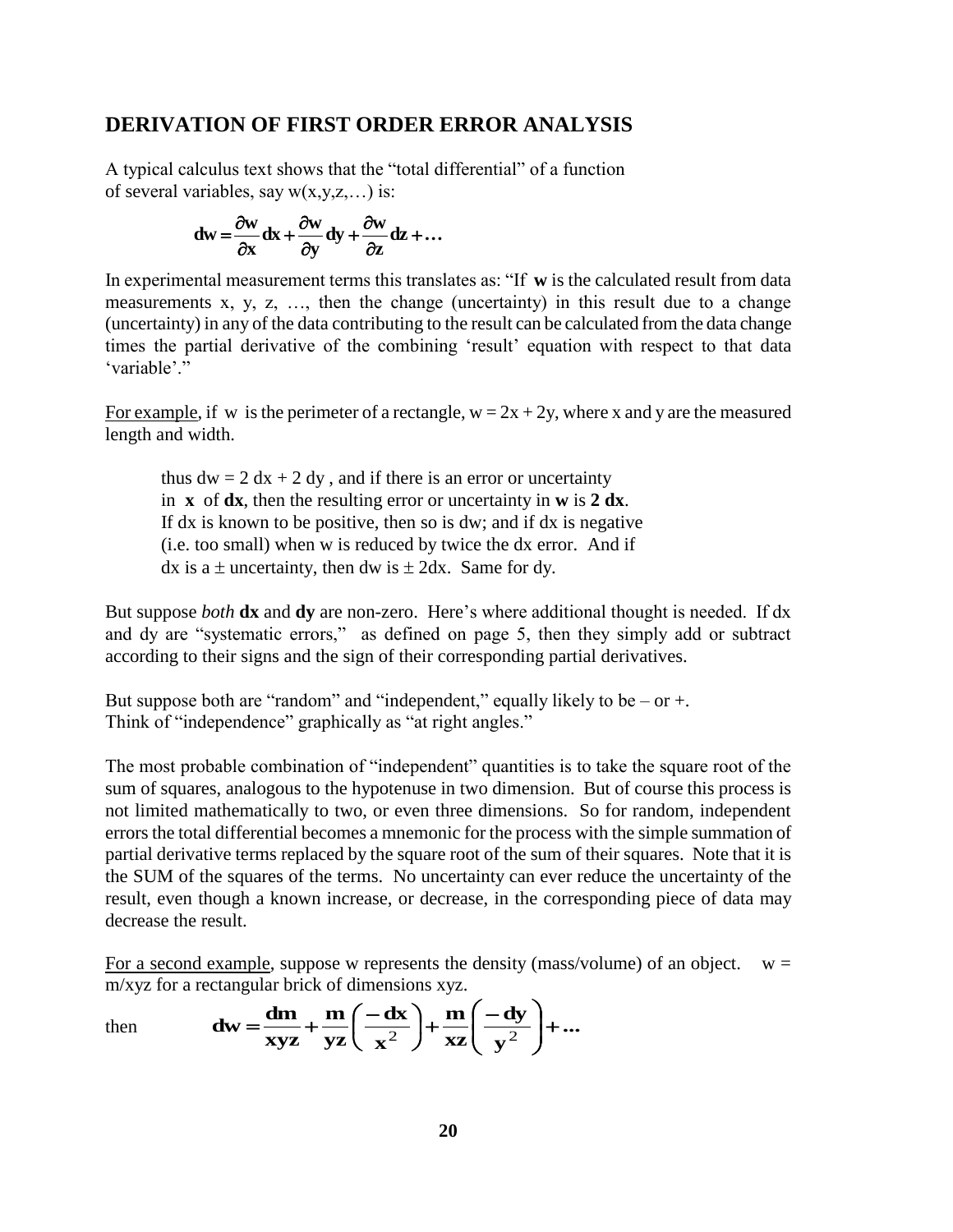and if we divide both sides by  $w = m/xyz$ , we get

$$
\frac{dw}{w} = \frac{dm}{m} - \frac{dx}{x} - \frac{dy}{y} - \frac{dz}{z}
$$
 (20)

which we could have reached more directly by taking natural logs of both sides of the equation before doing the partial derivatives, i.e.

 $\ln w = \ln m - \ln x - \ln y - \ln z$ 

Again, if dx or dy or dz is known to be positive, then it reduces w, just as a positive dm increases w. But if all are independent uncertainties, then the fairest combination is the square root of the sum of the squares of the terms.

Putting equation (20) in words, we state that for a result obtained by multiplying or dividing the data, the "relative error" in w is the square root of the sum of the squares of the relative uncertainties of the independent contributing data.

And if we multiply both sides of eq#20 by 100%, the % error in w is equal to the square root of the sum of squares of the % errors in its components.

Another example: Suppose the object whose density is being measured is a sphere.  $w = \text{mass/volume} = \text{m}/(4\pi \text{R}^3/3)$ 

then **m dm w**  $\frac{dw}{dx} = \frac{dm}{dx} - 3$ 

because  $4\pi/3$  is a constant with no partial derivative; and the natural log of  $R^3$  is 3 ln R. Any mistake or uncertainty in measuring R is tripled. Note that it wouldn"t help to measure the diameter D and use volume =  $\pi D^{3}/6$ . The tripled contribution to the error or uncertainty in density is the same.

And what about the minus sign? If R is too big, then w is undervalued; but if dR is a  $\pm$  uncertainty, then it increases w's uncertainty, as always.

**R dR**

And one last example: The period P, the length of time for one full swing, of a simple pendulum is  $P = \sqrt{(L/g)}$  where L is the pendulum length and g is gravity.

Since  $ln(period) = \frac{1}{2} ln L - \frac{1}{2} ln g$ , the relative error or uncertainty in period dP/P is only half that of the length measurement dL/L.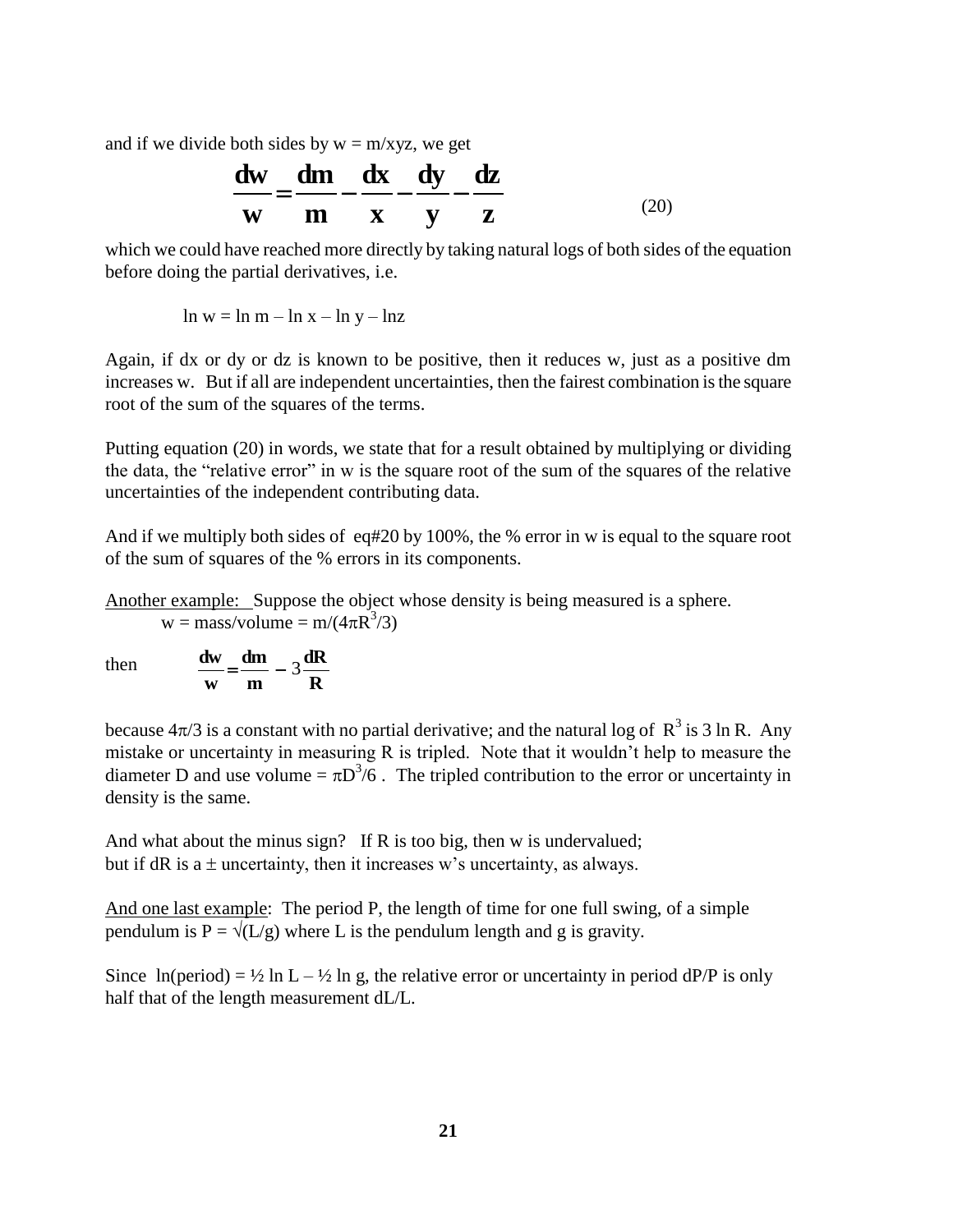NOTE THAT SINCE ALL THE RULES OF PROPAGATION PRESENTED ABOVE ARE DERIVED FROM THE CALCULUS DIFFERENTIAL, THEY ARE VALID ONLY WHEN THE CHANGE OR UNCERTAINTY IS SMALL COMPARED TO THE DATA VALUE.

WHEN A LARGE CHANGE IN DATA IS MADE, IT MUST BE ENTERED FRESH INTO THE APPROPRIATE EQUATION FOR THE RESULT.

# **OTHER USES OF "ERROR PROPAGATION THINKING"**

#### **Clocking your speed:**

You are driving down the highway and time yourself against the mileposts. If your speed is 60 mph it takes you (3600 sec/hour)/(60 miles/hour)= 60 sec/mile. But suppose your time is only 58 seconds.

You could calculate your speed as  $(3600 \text{ sec/hour})/(58 \text{ sec/mile}) = 62.07 \text{ mph}$ , but this is not easy to do in your head. Instead, remember that  $v = d/t$  and therefore  $\delta v/v = \delta d/d - \delta t/t$ . Assuming the mileposts are accurate, i.e.  $\delta d=0$ , then  $\delta v/v = -\delta t/t$ ;  $\delta v = -v (\delta t/t) = -60 (-2/60) =$ +2 i.e.  $v = 62$  mph.

QUESTION: Suppose your mile time was 40 seconds instead of 60 sec., what is your speed? NO, it"s not 80mph. This is too far away to apply derivative-based error analysis. Your speed is 3600/40 = 90mph, so watch for airplane spotters and radar checkpoints. (But 56 sec  $\rightarrow$  64 mph by error analysis; closer to the true 64.3 than you can read on your speedometer. And, of course, each second timing uncertainty becomes 1 mph speed uncertainty – if you are driving 60mph.)

#### **Thermal expansion and the pendulum clock:**

Almost all materials get bigger as they get warmer. This is covered quantitatively in the topic of thermal expansion, with  $\delta L/L = \alpha \delta T$  (where  $\delta T$  is temperature change, L is length, and  $\alpha$  is the "coefficient of thermal expansion" with units of reciprocal temperature.) For real materials **α** is so small that answers stay within the realm of error analysis calculation for any change that doesn"t destroy the sample (though changes in **α** with temperature can cause a problem for large temperature changes).

Meanwhile the period of a pendulum is  $P = \sqrt{\frac{L}{g}}$ , where g is gravity.

QUESTION: Suppose a clock with a steel pendulum shaft cools by 6 degrees, how much time does it gain (or lose) per day?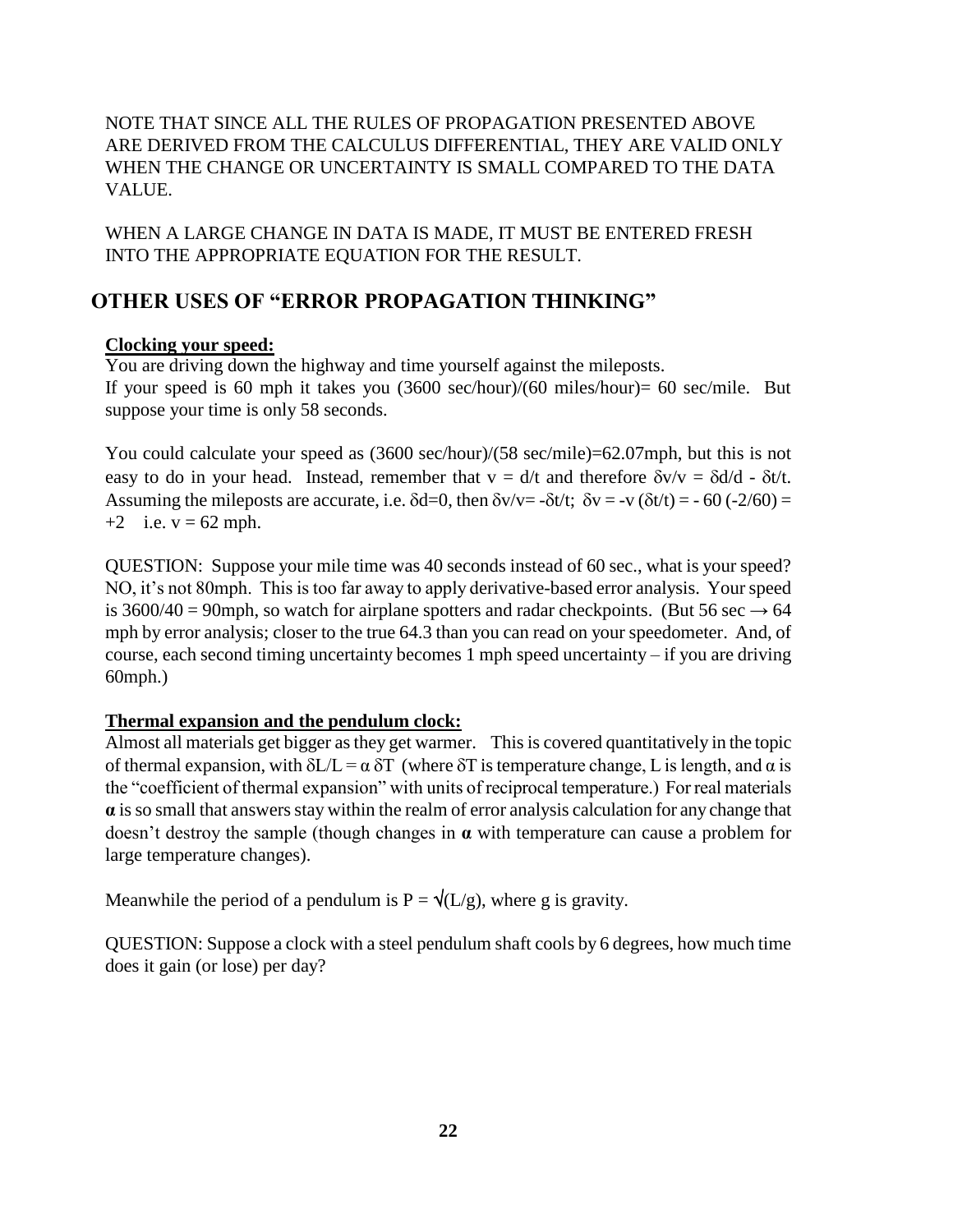ANSWER:  $\delta P/P = \frac{1}{2} \delta L/L - \frac{1}{2} \delta g/g = \frac{1}{2} \alpha \delta T$ . (Remember those halves come from the square root, and g isn't changing) The value of α for steel is  $13 \times 10^{-6}$  per degree C. P for a day is 60 sec/min x 60 min/hour x 24 hours/day = 86400 sec/day. Therefore  $\delta P = 86400$  sec/day x 13 x  $10^{-6}$  per deg x (- 6) degrees = - 6.7 sec. The period is shorter; the pendulum swings more often; the clock "gains" 6.7 seconds per day by being cooler by 6 deg. (Note that it doesn"t matter whether the pendulum swings once per second, or is so long that it swings only once per day, the % change and therefore the change per day is the same.)

#### **Pendulum clocks on mountains:**

Let's carry our pendulum clock 1000m in altitude up a mountain. Outside a spherical mass  $g = GM/R<sup>2</sup>$  where G is {Newton's} universal gravitational constant, M is the mass (here, of the earth), and R is the radius from the center (6400km). Thus  $\delta g/g = -2 \delta R/R = -2 x$  $1000 \text{m}/6400 \text{km} = -3.125 \text{ x } 10^{-4}$  (where the "2" came from the squared R). Therefore, remembering that  $\delta P/P = -\frac{1}{2} \delta g/g$  we find that  $\delta P = 84600 \times \frac{1}{2} \times 3.125 \times 10^{-4} = 13.2$  seconds per day.  $\delta P$  is positive, the period is longer, the pendulum swings fewer times per day, and the clock "loses" 13.2 seconds per day.

QUESTION: You know that it generally gets cooler as you go to higher altitudes. A typical value is  $6^{\circ}$ C per 1000m up. So what coefficient of expansion is needed for our pendulum shaft material so that the cooling cancels the decrease in gravity? (Be glad your digital wristwatch doesn"t care about g, and has a much smaller temperature dependence than a typical pendulum clock.)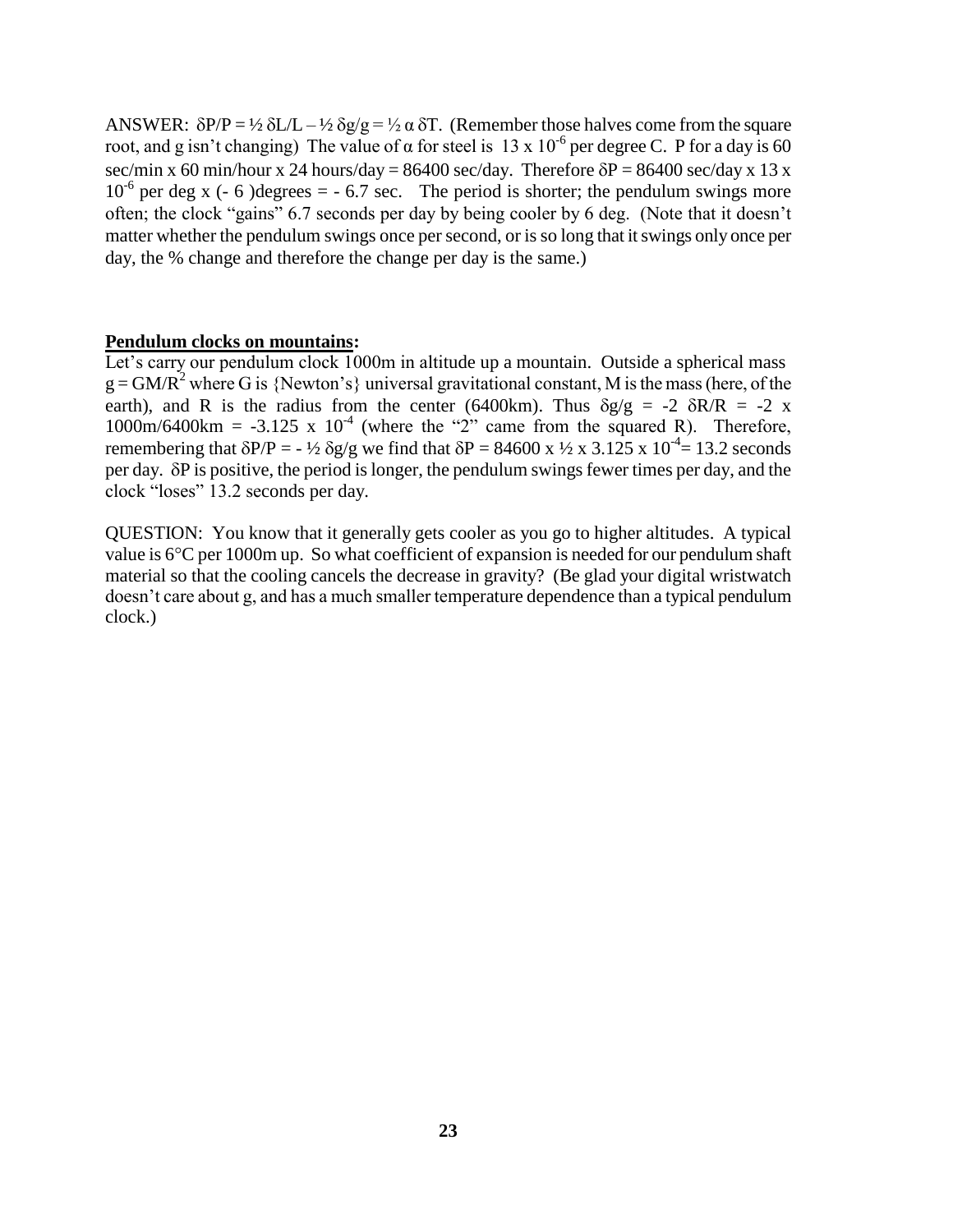# SOME QUESTIONS FOR SELF-TESTING

1. If a value and uncertainty were stated as  $2.48 \pm .02$  cm, would this error statement be called "absolute" or "relative"?

2. State the value and uncertainty of question #1 using a percent uncertainty statement.

3. What is the mean, standard deviation of the data, and standard deviation of the mean for the following: 2.50, 2.45, 2.38, 2.42, 2.7l, 2.65, 2.58, 2.4l, 3.68, 2.55, 2.68, 2.5l, 2.49, 2.45.

- 4. You want the area of the lab table top and have recorded the following data for width: 42.35 cm, 42.30 cm, 42.33 cm. What do you do next?
- 5. Using a vernier caliper you have the following data for length of a brass cylinder: 4.220, 4.220, 4.220, 4.220 cm
	- a) What is the standard deviation?
	- b) What uncertainty should you attach to the mean?
- 6. Answers from two ways of doing the experiment are 42.l cm/sec and 265 cm/sec. What is the percent difference?
- 7. The diameter of a right circular cylinder is  $2.78 \pm .04$  cm; its length is  $4.2 \pm .05$ cm. What is its volume?

8. Your Geiger counter registers 600 counts in 5 minutes with the sample present, and 400 counts in 5 minutes with the sample removed (so-called "background").

- a) How many counts per minute are coming from the sample?
- b) How can I reduce the uncertainty of my answer?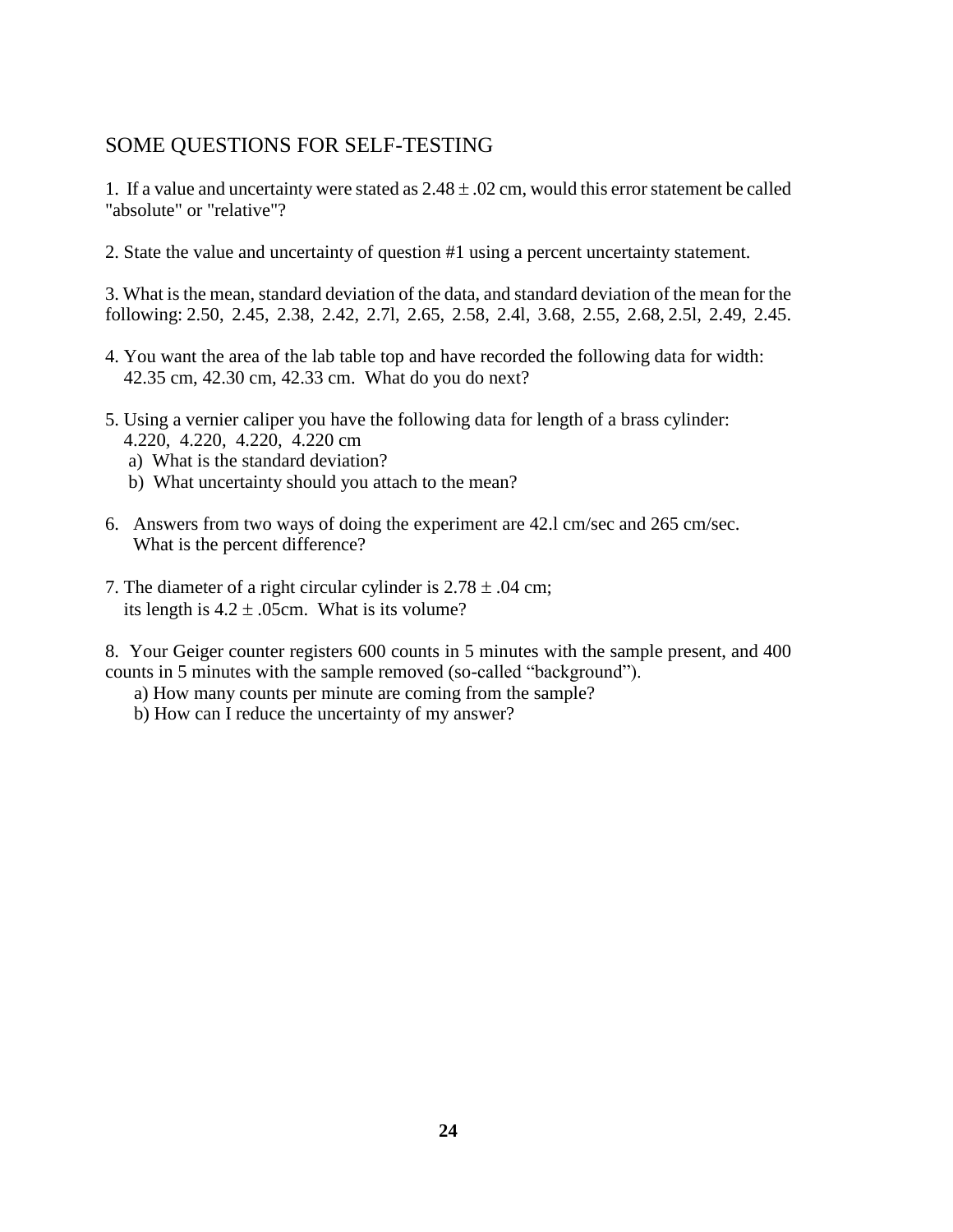## ANSWERS TO THE SELF TEST

- 1. "Absolute". But remember that this name is a label to distinguish it from "relative", not a guarantee of infallibility.
- 2. 2.48cm  $\pm$  0.8%. Note that only one significant figure is carried in the uncertainty. If it were a small number, two places might be justified. It depends on how well the uncertainty is known.
- 3. Mean 2.522;

 $\sigma$  = 0.106 or 0.102 depending on whether N-1 or N is used. S = .03

The 3.68 should be discarded as clearly a mistake or because it is more than 3σ from the mean. Thus the value and uncertainty as an answer, or to be carried into other calculations, would be  $2.52 \pm .03$ . However, note that while this is fine as a numerical exercise, it would be very unusual to have the spread of data so large compared to the claimed precision of the measuring instrument -- rather like measuring a marshmallow with a micrometer.

- 4. Start again! This time read the cm side of the stick instead of the inches. And don't try to get by with changing inches to cm by multiplying by 2.54, because the ".3" recorded was probably eighths, not tenths! ALWAYS LOOK AT YOUR DATA TO SEE WHETHER IT IS REASONABLE.
- 5. Standard deviation is meaningless here. You have decided that the vernier line that "lined up" with a main scale line was the one giving a reading of 4.22. If you used the simple 10:9 vernier [where the vernier has 10 marks in the length of nine main-scale marks], then you decided that the lineup was at 4.22, not 4.2l or 4.23, and it must have looked consistently to you to be greater than 4.2l and less than 4.23. Therefore, attach  $\pm$  .005cm (half the effective 'least count'). If you had one of the newer 20:38 vernier calipers, this data represents a decision that the reading was greater than 4.215 and less than 4.225, therefore attach  $\pm .005$ cm (go for the 'least count', not half, because the eye's resolution is nominally .01cm. If you had the latest calipers with a 50:49 vernier, the decision would be among 4.218, 4.220, and 4.222; but the uncertainty would still be  $\pm$  .005cm (eye-andparallax-limited, unless you use a magnifying glass to justify  $\pm$  0.002). Note that in any case you can't take four hundred more 4.22 readings and decrease the uncertainty by a factor of 10, as you could for a "normal distribution" set of data, because it is fundamentally eye-resolution limited, not instrument limited. To gain precision one must enlarge the scale optically (magnifying glass), mechanically (micrometer), or electronically.
- 6. Percent difference is meaningless for answers so far apart. Look for a mistake. Here, for example, the ratio of the numbers is close to  $2\pi$ . If this were a circular motion experiment this could pinpoint a likely calculation mistake.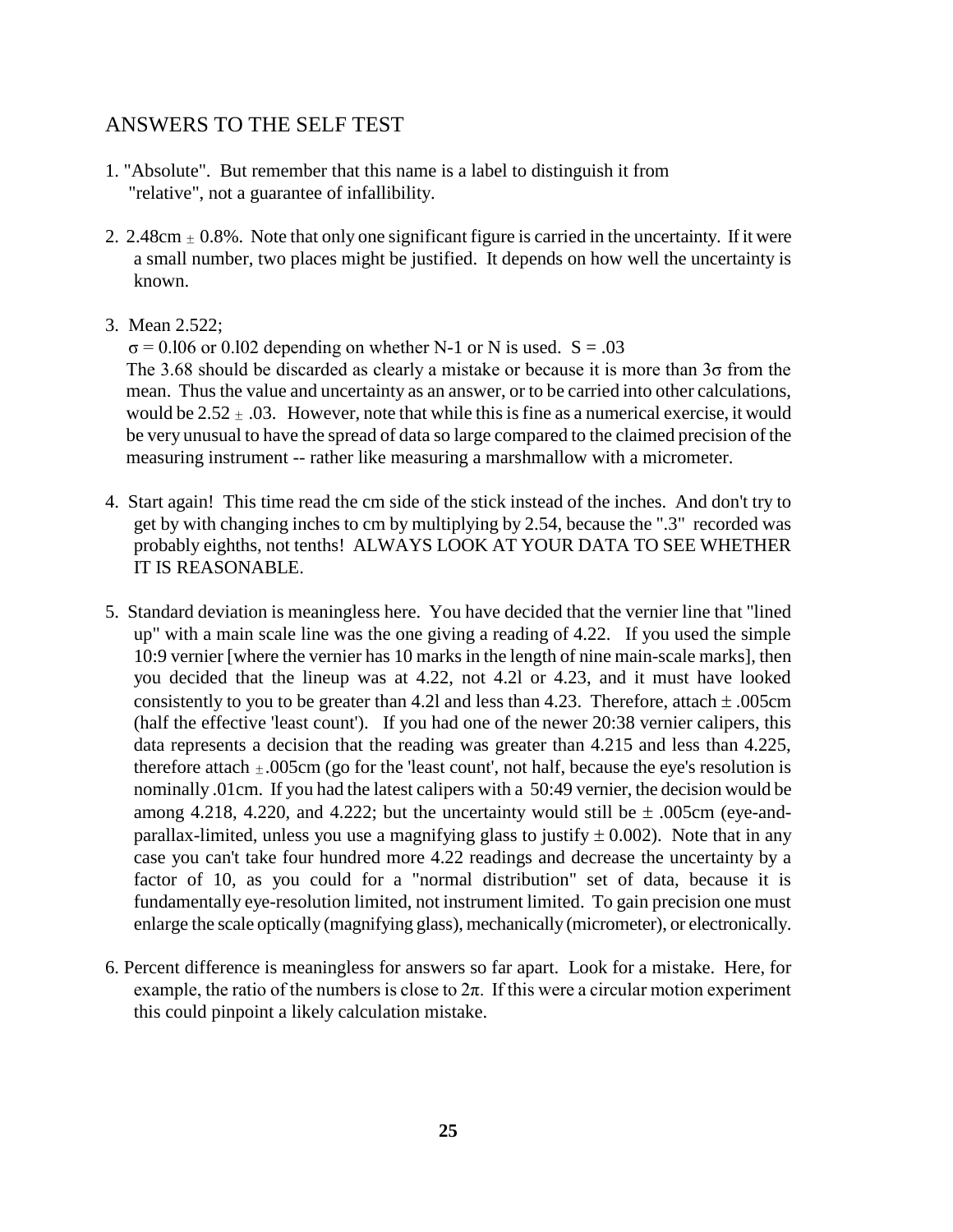- 7. 25.5 cm<sup>3</sup>  $\pm$  3% or 25.5  $\pm$  0.8 cm<sup>3</sup>.
- 8. a)  $40 \pm 6$  cpm b) count longer
	- a) In 5 minutes the source contributed  $(600 \pm \sqrt{600}) (400 \pm \sqrt{400})$  $= 200 \pm \sqrt{1000} = 200 \pm 32$ . To express this in counts per minute both the value and the uncertainty are divided by the 5.
	- b) Assuming you are studying a constant (long half-life) source, collecting four times as much data, i.e. 20minute counts each, would reduce the uncertainty by half. Fourteen hours each of data with and without source could reduce the statistical uncertainty to  $\pm 0.6$ .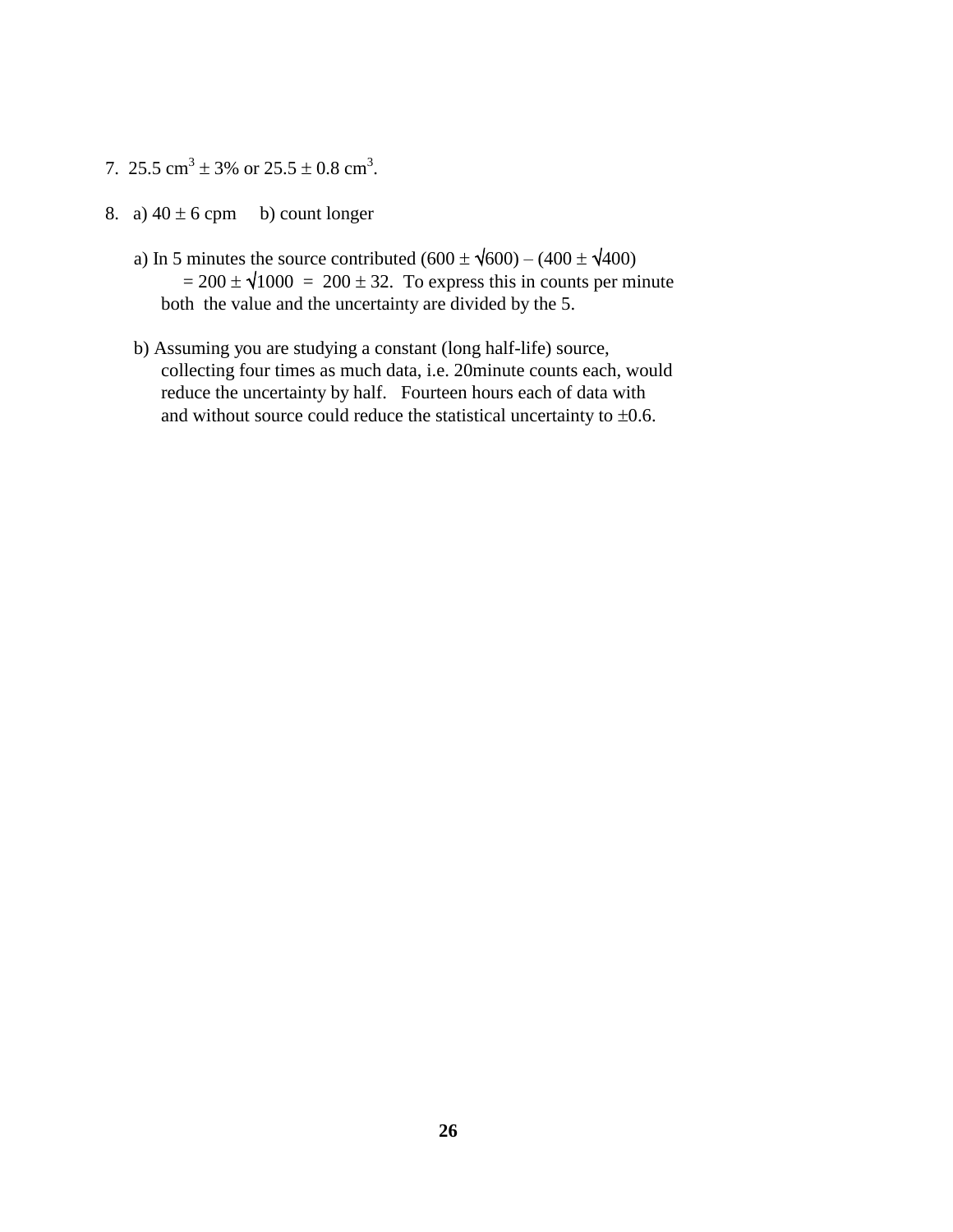# **X-Y GRAPHS & CHARTS** are used for two distinct purposes in scientific reports:

- a) display or presentation of data and results
- b) as an aid to analyzing data and finding mathematical relations among the variables of an experiment.

In both types of use a graph displays as a two-dimensional, or sometimes pseudo threedimensional picture what happens to one measurable quantity (variable) or predicted result in an experiment as another variable is changed. Graphs are particularly useful because they build on the human mind"s innate ability to visually recognize patterns.

The majority of the following discussion is directed toward purpose (b) above, that of graphing as a tool for data analysis and for converting a perceived pattern into a numerical relationship.

#### **PLOTTING**

The most common type of graph in physics reports is the "XY" plot. By convention, if one quantity can be said to depend on the other, the dependent variable is plotted on the vertical

(ordinate) "y" axis, and the independent variable is along the horizontal (abscissa) "x" axis. That is, "what you do" along "x" and "what happens" along 'y'. Each point  $\odot$  on a graph represents the simultaneous values of the two coordinates (x and y) for one piece of data, where the  $" "$ shows the actual value of the (x, y) pair. Especially for hand-plotted graphs where the number of data points is relatively small, it is common to draw a circle around the data points to make them easier for



the reader to spot the dot. The graph as a whole then displays a set of data for which a general relation is sought. [The data graphed here is for a less common situation of accelerating a mass on an air track - using a string mounted higher than in line with the track.]

If several sets of data are to be displayed on the same graph, other symbols commonly used are: **x** or  $+$ , or a dot surrounded with a  $\triangle$  or  $\Box$ .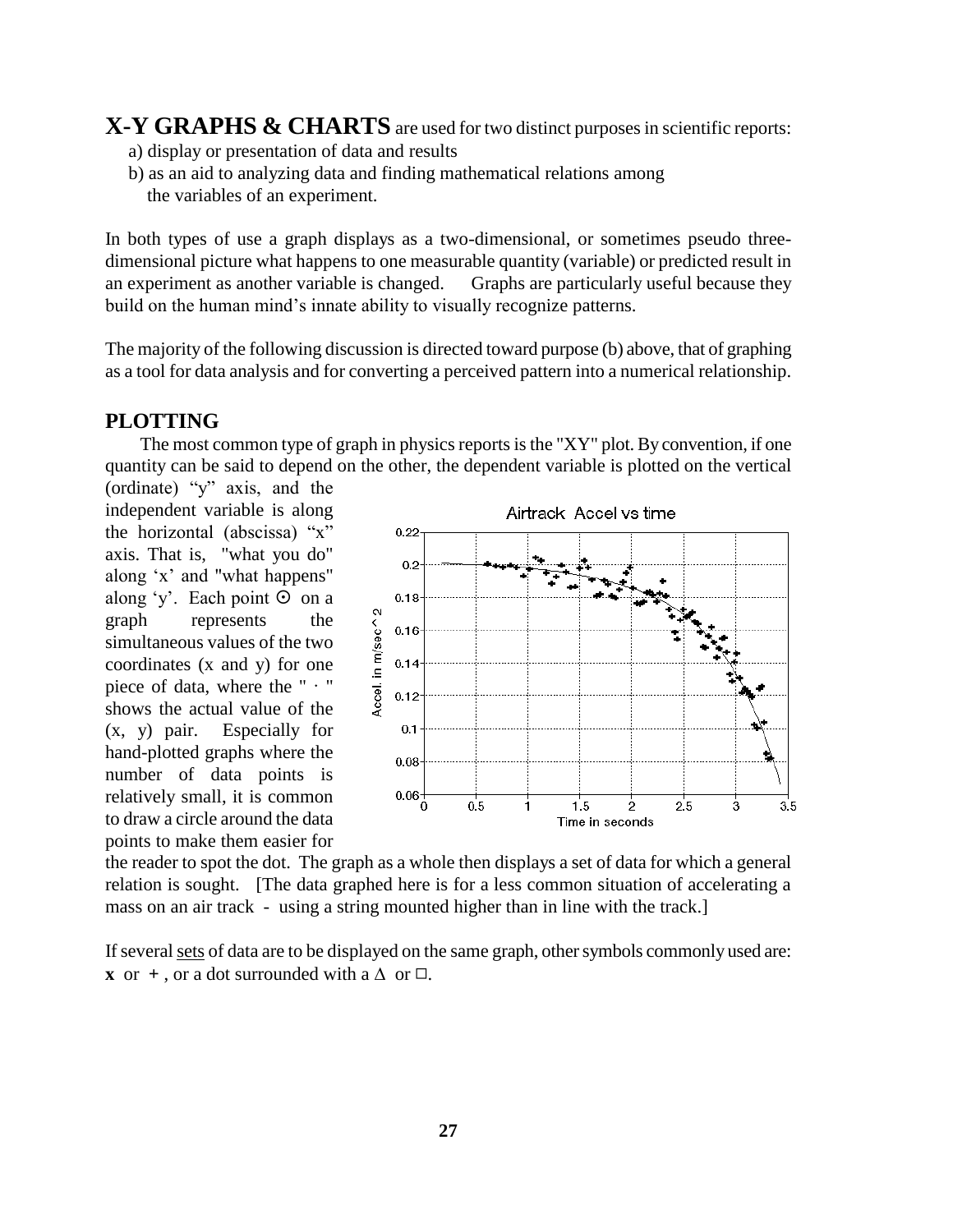It is sometimes desirable to indicate directly on the graph the uncertainty associated with each data point. This is done with "**error bars**", replacing the " $\odot$ " or "x" or "+" representing the value pair with a I, I, or  $\bf{l}$  symbol whose height shows the estimated  $\pm$  "y" uncertainty of the point plotted, as in the graph at the right.

The **scale** of the graph is chosen to accomplish the following:

1. Ease of plotting and re-reading. Division of a major unit into 2, 5, or 10 parts is good; 4 is less desirable; other fractions are very awkward. {Note that lines are labeled - not spaces, as in a typical bar graph.}

2. Accuracy. To display the full accuracy of the data the last significant figure should be represented by at least 1/5 of the smallest division on the paper.



Radioactive half-life measurement

3. Size. Data points should occupy as much as possible of the range of both coordinates. The intersection of the axes need not be at  $(0,0)$  if there is no data point there (unless graphical evaluation of the intercepts is required). Similarly, one should plan ahead if a negative intercept is expected.

**All graphs should be titled and should have their axes clearly labeled including units.** [Try to make the title more informative than simple reiteration of the axes.]

#### **For instructional physics lab reports data must be in ink, but plotting in pencil is recommended.**

For most physics experiments a smooth curve is drawn among the points as a first step toward finding a mathematical relation between the dependent and independent variable: viz.  $y = f(x)$ . The smooth curve need not pass through all (or any) points, but should be drawn to minimize the sum of the distances of all points from the curve. If "**error bars**" are used on the points, the curve should pass through most of them.

The smooth curve should have a shape consistent with the theoretical relation between the quantities.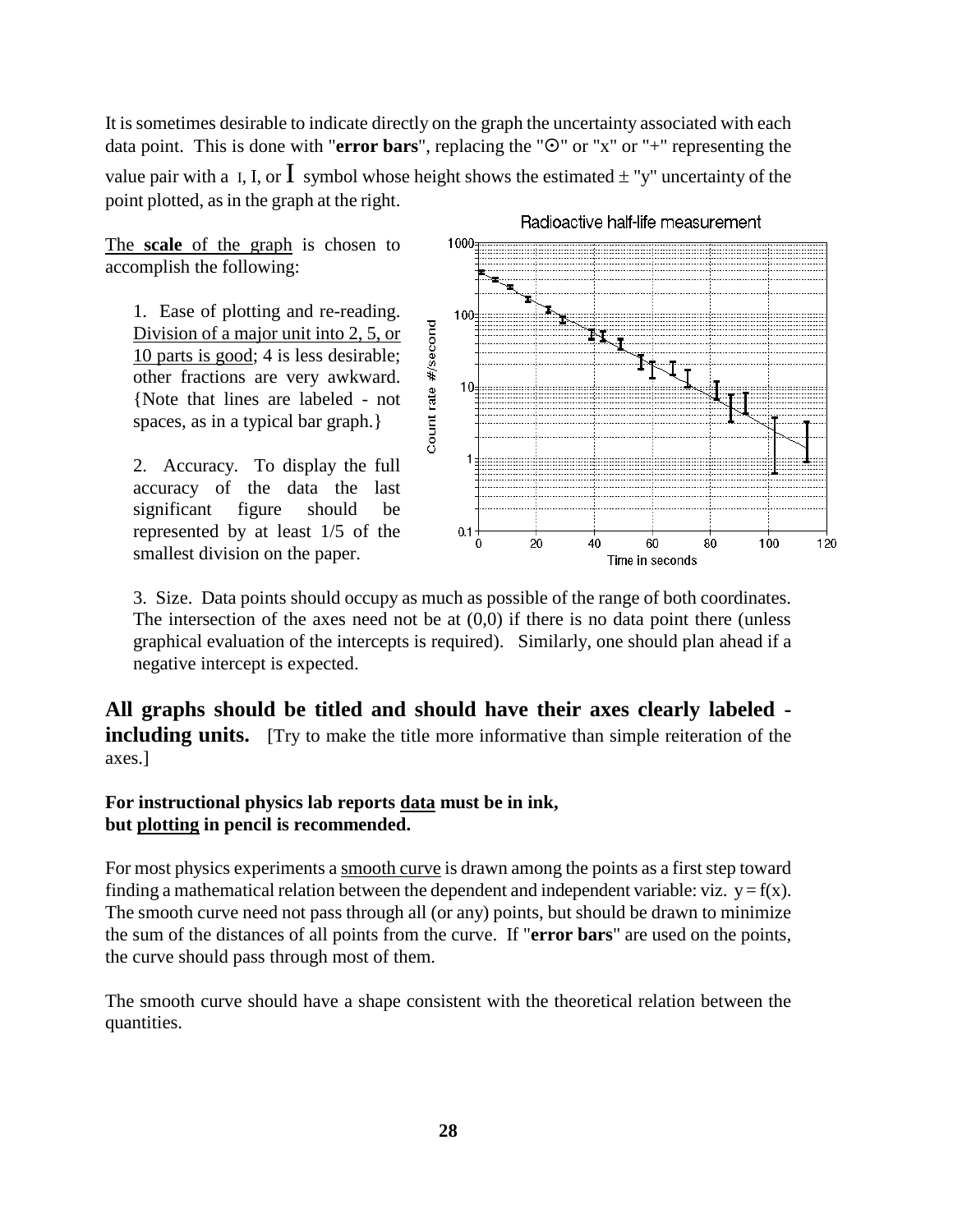It is easy to recognize and draw a straight line. It is not so easy to recognize, just by looking at it, a "good" parabola or trigonometric function. **Therefore, whenever possible, x and y should be defined in such a way that this relation will be represented by a straight line.** 

**Then, instead of a smooth curve, a "best straight line" should be drawn with a straight-edge.**

{The example at the right is the same data as that in the first graph of page 27, but plotted in a way that "should be" a straight line.} Theoretically, "best line" means positioning the line so as to minimize the sum of the squares of the "y" distances of the data points from the straight line. It can be shown mathematically that the best straight line must pass through the point  $(\langle x \rangle, \langle y \rangle)$ , where  $\langle x \rangle$  is the average value of all x



values of all data points, etc. Therefore, a common aid to drawing a best fit line by eye is to locate the point  $\langle x \rangle, \langle y \rangle$  on the graph and to treat it as a "pivot point" for the ruler while choosing the best slope.

*In instructional physics labs the position of the best line is usually pretty obvious. If the point scatter is so large that the position is seriously in doubt, a data or analysis error probably has been made.*

#### **ANALYZING**

**The goal of graphical analysis is to transform the qualitative, visual relation between the variables into a precise, mathematical one.** This is where the value of choosing axes to make the relationship "linear", i.e. a straight line, becomes apparent. Obviously, "theoretical" guidance is necessary. More about that later.

**SLOPE**: When the curve is a straight line, as in the example at the right, it follows a mathematical relation of the form  $\mathbf{v} = \mathbf{a} + \mathbf{b}\mathbf{x}$ .

Its slope, defined as  $\Delta y/\Delta x$ , is the value of the constant "b". [Its "y-intercept", at  $x = 0$ , gives the value of **'a**'.]

To calculate the slope of a straight line

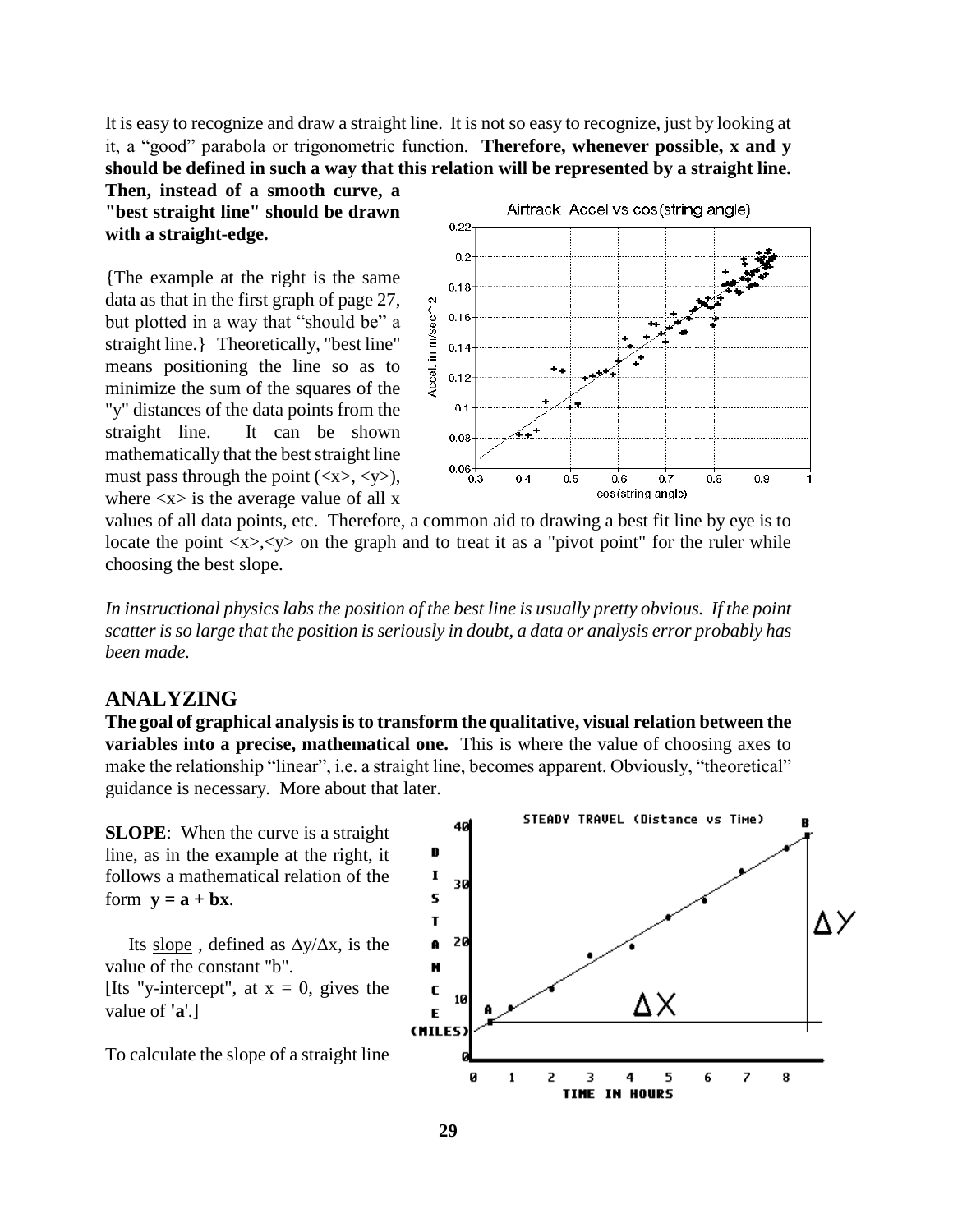one chooses two points, say A and B, on the line. If the coordinates of A are  $(x_A, y_A)$  and of B are  $(x_B, y_B)$ , then  $\Delta y = (y_B - y_A)$  and  $\Delta x = (x_B - x_A)$ . The slope is the ratio  $\Delta y/\Delta x$ .

Clearly the actual slope value of a straight line does not depend on where or how large an interval between A and B is taken. Greater calculation accuracy is possible when A and B are far apart. Points A and B should be chosen on the line, since the line averages all the data and is thus in principle better than any individual points. Therefore, the points from which the slope is calculated usually should **not** be data points.

The units of y and x are preserved when calculating and expressing the slope  $\Delta y / \Delta x$ .

The slope at any point of a curving line is defined as the slope of a straight line that is tangent to the curve at that point. This slope is different for different points on a curve.



**INTERCEPTS**: The value of **y** when  $x = 0$  is known as the y-intercept. Similarly the

intersection of the curve or its extension with the  $y = 0$  line (usually the x axis) is the x-intercept.

Again, if the graph is a straight line, which can be represented by the equation  $y = a + bx$ , then the y intercept (the value of y when  $x = 0$ ) is the value of 'a'.

Particular care must be taken in evaluating intercepts if the graph has been drawn using other than the line  $y = 0$  and the line  $x = 0$  as the **x** and **y** axes respectively. That is, if (0,0) doesn't show on the paper. [Usually 'a' is then found numerically from  $\mathbf{a} = \mathbf{y} - \mathbf{b}\mathbf{x}$ , picking a point on the line for x and y, and using the slope for '**b**'. The x-intercept is **-a/b**]

Hand calculators which do linear regressions may be used as a check on the slope and intercept values, **but not as a substitute for plotting a graph**. Calculators have no common sense about ignoring obviously bad points from bad data or faulty data entry.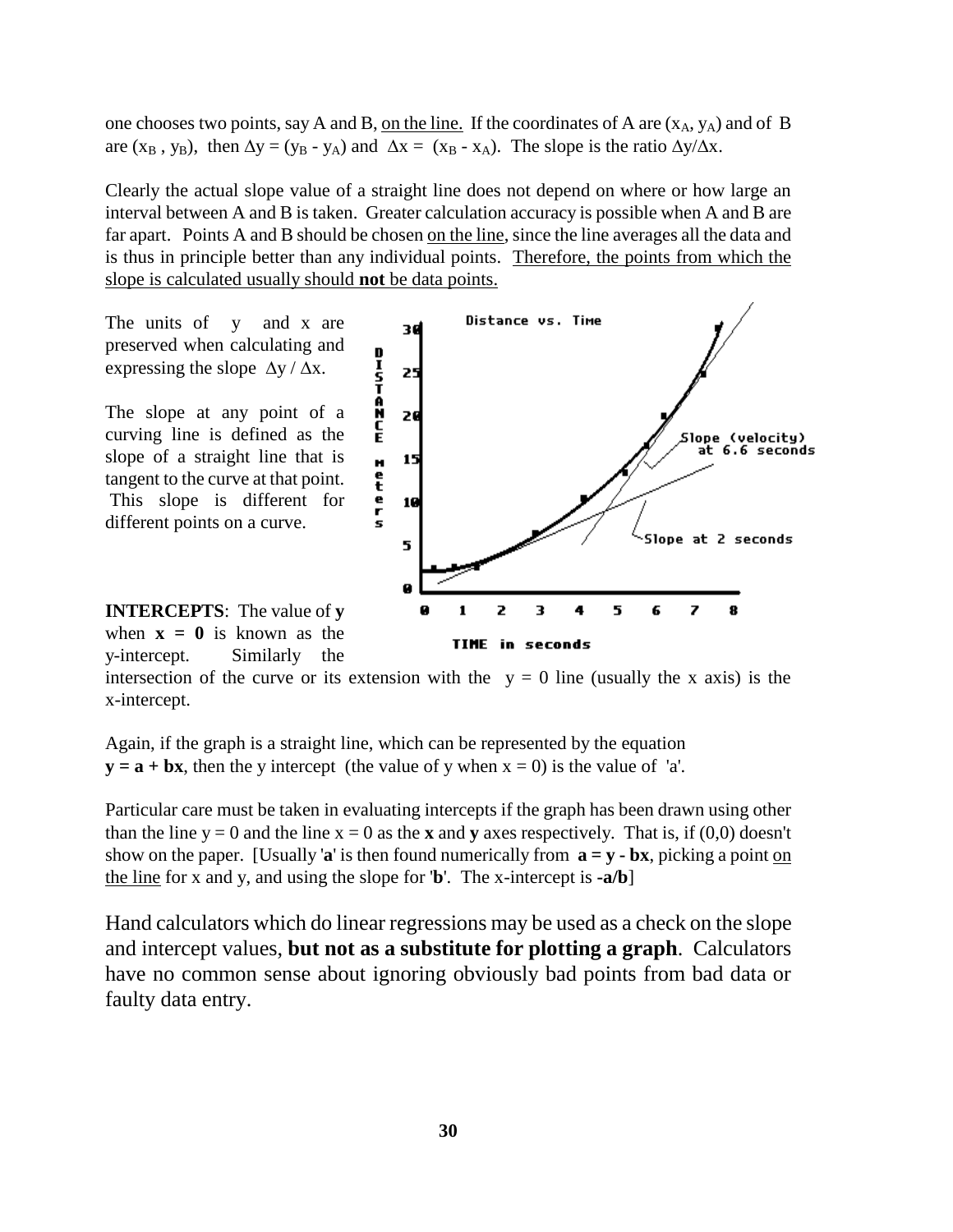**INTERPOLATION AND EXTRAPOLATION:** Interpolation is the estimation of the value of **y** for an **x** value lying between original data points. Drawing the smooth curve among the data values and reading values from that smooth line is an example of interpolation. One extrapolates to obtain the value of **y** at an **x** position outside the range of all data. Obtaining the intercepts is usually done by extrapolation.

See the "ERRORS" section of this booklet for graphical estimation of errors in slopes and intercepts and for numerical calculation procedures.

# **EXAMPLE I. When does a "best fit," fit? (a cautionary tale about not quite constant acceleration):**

While Adam is out of the room getting some water to drink, his partners, Bianca and Charles, take the data shown to the right of position **s** and time **t** of a rider that is accelerated on a low-friction track by a string running over a pulley and attached to a hanging weight. They present it to Adam as "Your turn to analyze it." Adam quickly enters the numbers into his calculator and gets the "best fit" as a straight line  $s = 0.0669 + 0.1981$  t.

"There. Four places. That should be accurate enough," Adam says to himself. He asks his instructor if he can leave lab early and finish the write-up at home.

The instructor says, "No!" and wants to see a plot of the data. Grumbling all the while, Adam plots the data and "best fit" and gets:

Oops. Adam realizes that he shouldn"t have skipped making the crude plot requested in the lab manual to check for gross data errors.

Presented with this evidence of their carelessness, his partners admit that they failed to note

when they were in the 'second meter' of the track measurement, and revise the data accordingly.

| S     | s rev, |
|-------|--------|
| 0.000 | 0.000  |
| 0.076 | 0.076  |
| 0.250 | 0.250  |
| 0.524 | 0.524  |
| 0.900 | 0.900  |
| 0.232 | 1.232  |
| 0.481 | 1.481  |
| 0.647 | 1.647  |
|       |        |

Now the crudely plotted curve is smooth, though not straight. (A computer fit might recognize some of this as a piece of a parabola, but by eye it is simply a smooth curve.)





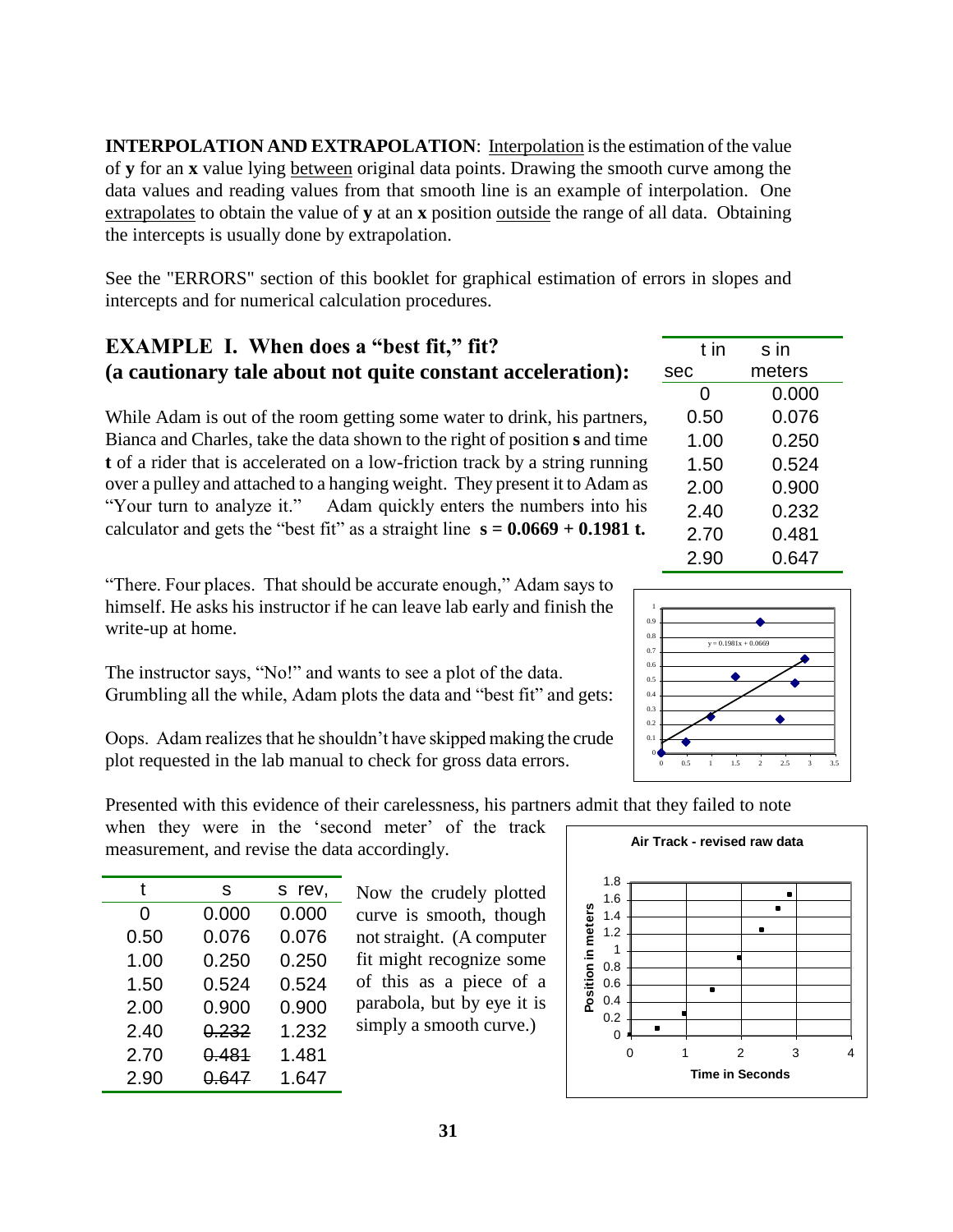Undeterred by the curvature, which Adam dismisses as another experimental error, he again enters the numbers into his hand calculator and gets a resulting equation for the position of the rider as

**s = - 0.206 + 0.5968 t** . "Much better," he says to himself, and again tries to get permission to leave.

But his lab instructor won"t agree. "I want to see the plot with the best line. And what does your equation mean?" the instructor says.

So Adam plots it more carefully, with the best straight line, and reports, "The starting position was at negative 0.206 and the velocity was 0.5968."



[Of course his plot is larger and clearer than what shows here.]

"That's odd," says his instructor. "I thought I saw the rider accelerating down the track, not moving at constant velocity. And is your data within experimental uncertainty of the fit line?"

To answer this, Adam returns to his partners.

First, they agree that the rider accelerated, and second, their estimate of data accuracy is  $\pm$  0.02 sec and  $\pm$  0.001 meters (which they should have put on the original data table). Adam

quickly sees that the "best fit" often misses the data by over a hundred times the estimated uncertainty of the points. But this is a small problem compared to the fact that his entire analysis is invalid because, he now realizes, by fitting to a straight line he had incorrectly assumed constant velocity.

Adam (belatedly) begins to think about the experiment. A string over a pulley, attached to a weight should supply a constant force to the rider. Therefore, it is theory for constant acceleration, not constant velocity, on which he should base his analysis. Checking this out by actually calculating a batch of velocities seems like too much work, but he remembers that the kinematics equation for constant acceleration is  $\mathbf{x} = \mathbf{x}_0 + \mathbf{v}_0 \mathbf{t} + \frac{1}{2} \mathbf{a} \mathbf{t}^2$ . Therefore he enters the data into an available computer spreadsheet, specifies a quadratic fit, and gets the graph shown at the right of the next page.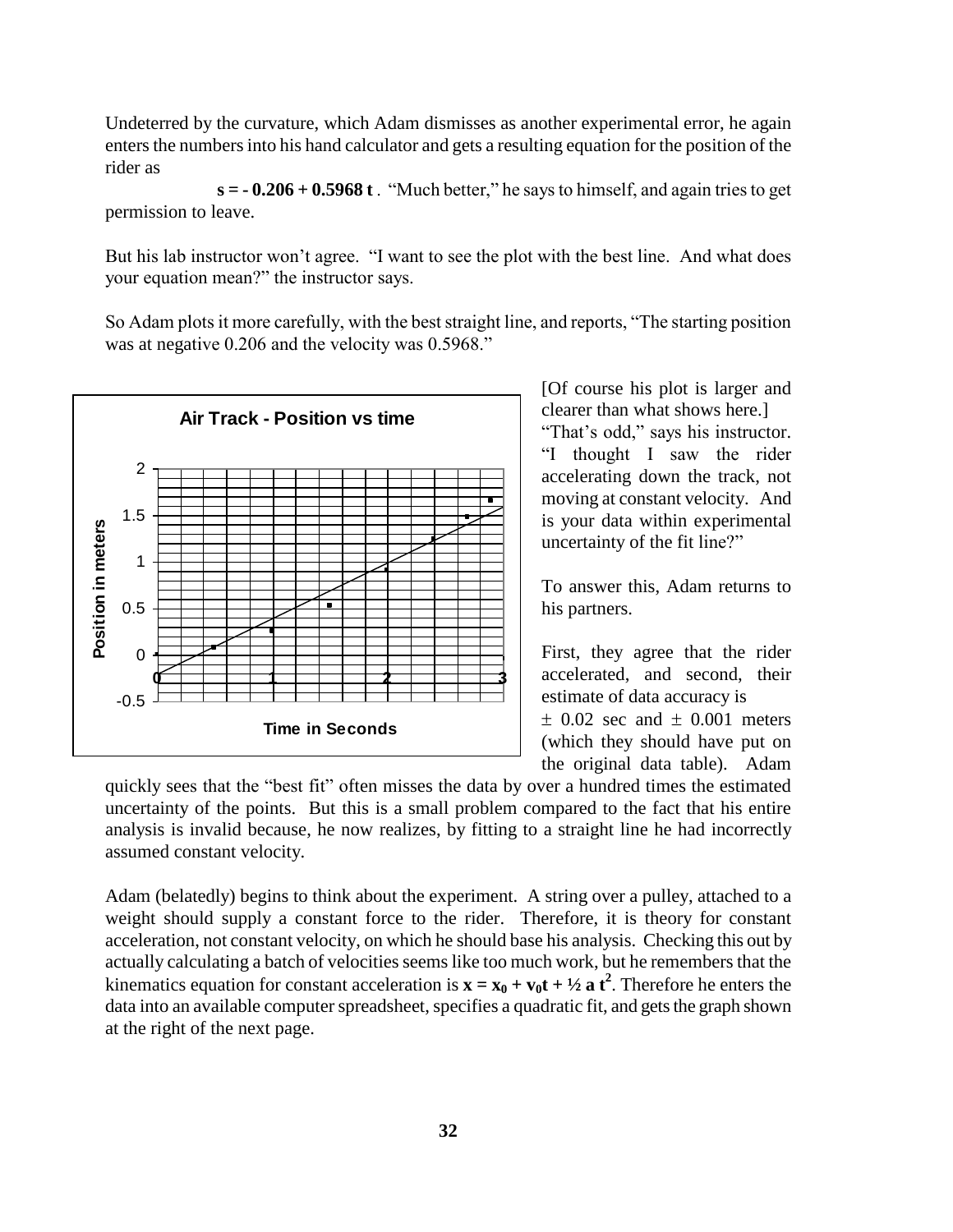Adam is happy, but his instructor still isn"t. The instructor points out that the computer's "trend line" still misses several of the data points, including the 0,0 point, by nearly 20 times the estimated error in the data.

**Therefore, while the line may be a "best fit", it is not a satisfactory**

**fit.** Even though this can be a takehome report, the lab instructor encourages Adam strongly to resolve the problem before leaving the lab. Besides, he points out, the manual's instructions specifically request a plot of velocity vs. time.

Adam remembers from a homework problem that for constant acceleration the average velocity over a time interval is equal to the instantaneous velocity at the timecenter of the interval, so he recopies the data leaving room for the

necessary calculations. He plots the results.

| t    | S     | $\delta s$ | $\delta t$ | t     | $v$ m/s |          |
|------|-------|------------|------------|-------|---------|----------|
| sec  | rev   | m.         | sec        | midpt |         | Wow!     |
| 0    | 0.000 |            |            |       |         | Look at  |
|      |       | .076       | 0.5        | 0.25  | 0.152   |          |
| 0.50 | 0.076 |            |            |       |         | that.    |
|      |       | .175       | 0.5        | .75   | .350    |          |
| 1.00 | 0.250 |            |            |       |         | Two      |
|      |       | .274       | .50        | 1.25  | .548    | straight |
| 1.50 | 0.524 |            |            |       |         | lines    |
|      |       |            |            |       |         |          |
|      |       | .376       | .50        | 1.75  | .752    | instead  |
| 2.00 | 0.900 |            |            |       |         | of one   |
|      |       | .332       | .40        | 2.20  | .830    | overall  |
| 2.40 | 1.232 |            |            |       |         | curve.   |
|      |       | .249       | .30        | 2.55  | .830    |          |
| 2.70 | 1.481 |            |            |       |         |          |
|      |       | .166       | .20        | 2.85  | .830    |          |
| 2.90 | 1.647 |            |            |       |         |          |



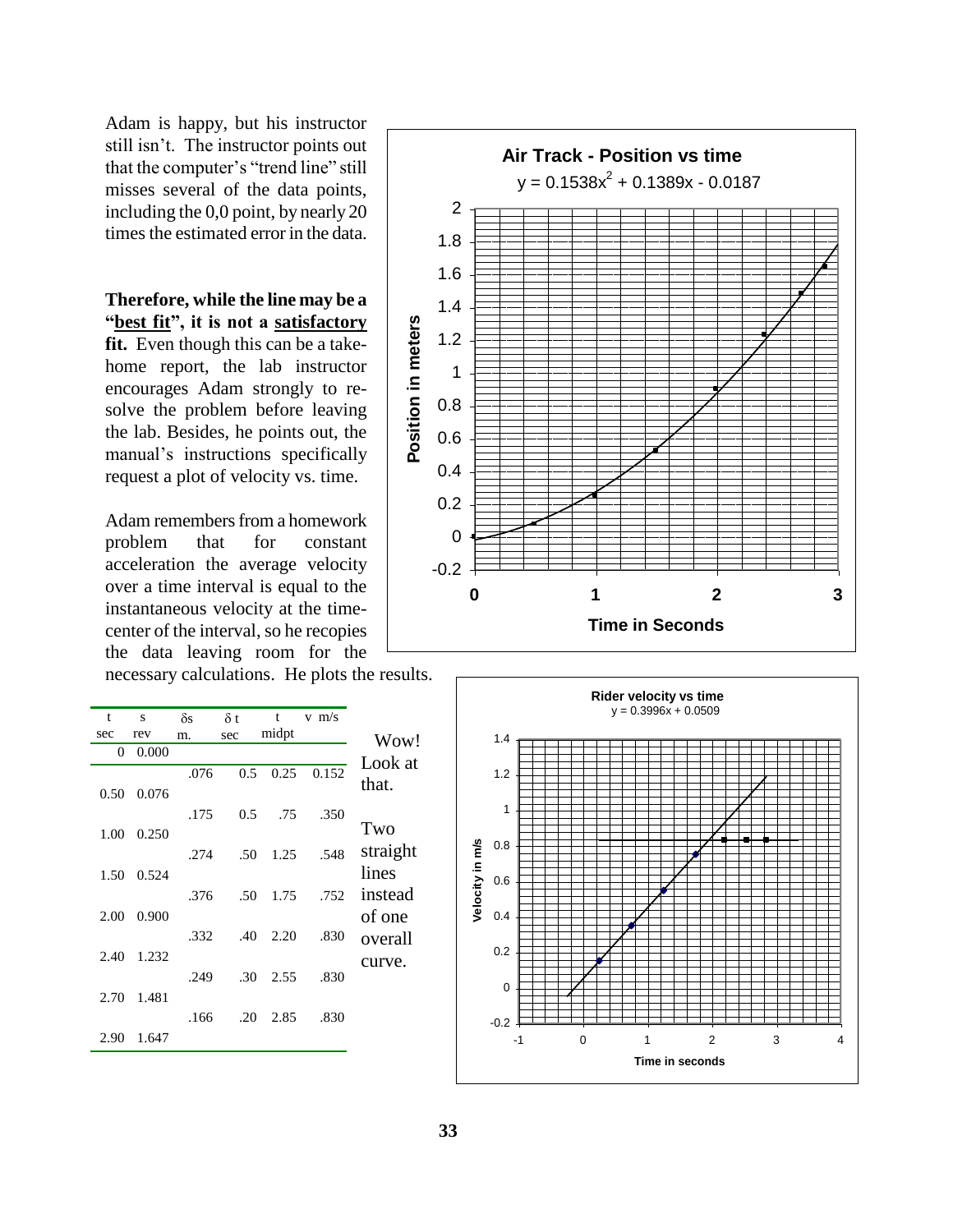No wonder all those attempted shortcuts failed. Adam"s plot is, of course, much larger and clearer than what shows here. He can see that all the points are now within a reasonable uncertainty of a line. As a check he numerically evaluates the line"s value at a few data times and compares velocities with the table values.

But what happened at the time of 1.95 seconds?

Adam looks at his earlier plot of position vs. time and sees that a time of 1.95 seconds corresponded to a rider position of 0.83 meters on the track. So he goes to the track used for the data, places the rider at what he estimates to be a position of 0.8 from the arbitrary "0,0" data point, attaches the string, runs it over the pulley, and … There is the accelerating weight just hitting the floor, ending the acceleration. [Clearly something his partners should have noted in the data.]

Finally the lab instructor is willing to sign Adam"s data and, since the lab period is over anyway, let him finish at home. He reminds Adam to calculate the acceleration and initial velocity from the velocity graph and to decide how much to round off, for "significant figures," any computer values of the equation"s coefficients.

What should Adam learn from his experience?

- 1. Be part of taking the data.
- 2. Record uncertainties as well as values.
- 3. Note other events like the weight hitting the floor.
- 4. Do make that crude, as-you-go plot; preferably as data is being taken.
- 5. Apply appropriate theory.
- 6. When you need to get results from a graph, plot it carefully and big enough to see whether the "fit" really *fits*.
- 7. Don"t blindly trust computer output. Just being "digital" or displaying a lot of "places" in a numerical result doesn"t make it correct.
- 8. Don"t leave the lab before resolving a data problem.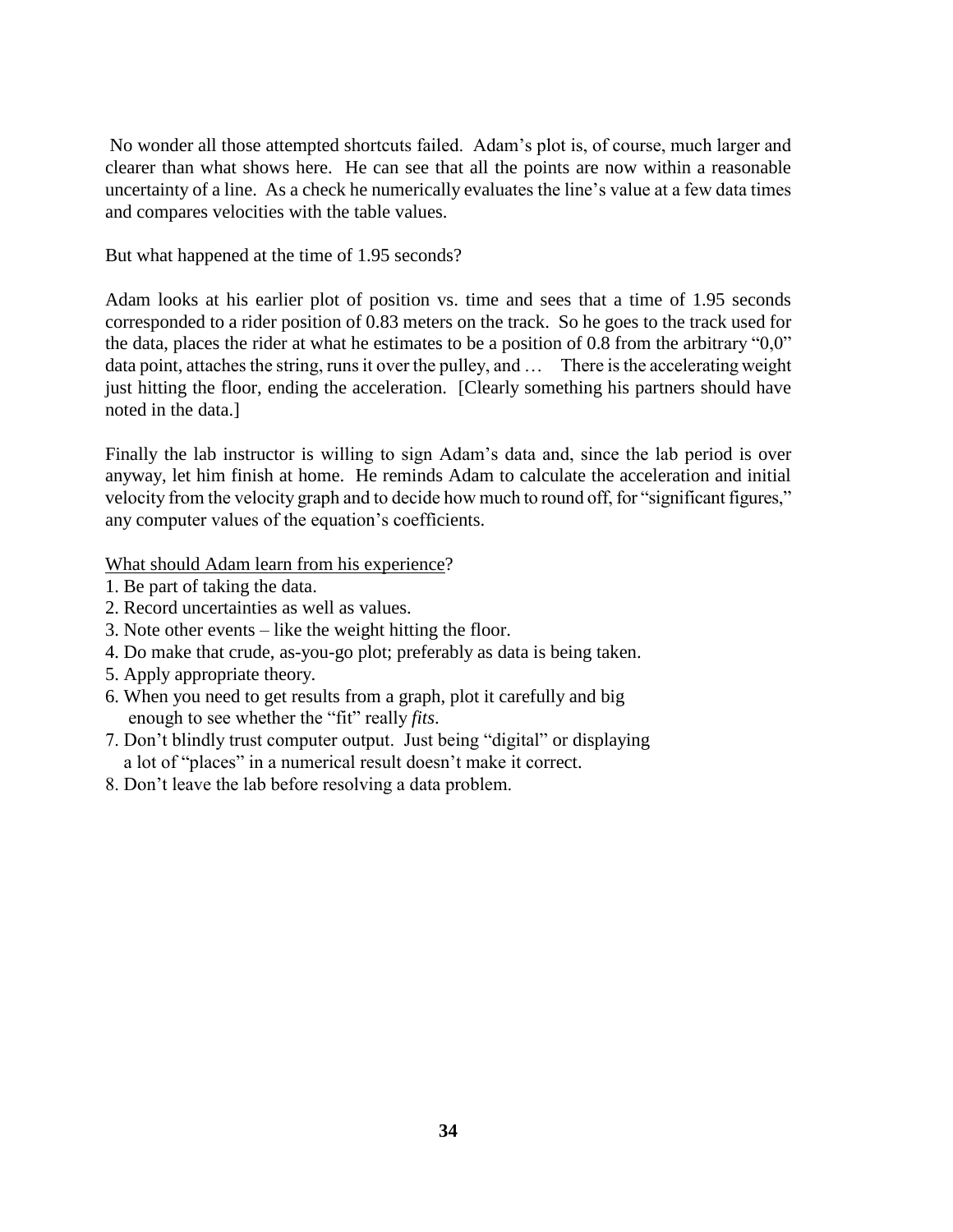# **"Log" PAPERS and SCALES**

Semi-log and log-log papers and scales are used quantitatively to show relations between quantities when theory predicts exponential or power law behavior. They are also used qualitatively to display data that extends over a very large range of the variables.

When a number is plotted on a log scale its position represents the log of that number and the bother of looking up many logs is avoided. **Therefore, when plotting on a "log" scale you must use the printed numbers, multiplying successive "decades" by powers of 10.** For example, you cannot arbitrarily change  $"1"2"3"4"5"6"3"4"5"6"78...".$  Care in plotting is necessary, as the value of intermediate intervals keeps changing.

For ease of reading the graph you should supply the decimal point or powers of 10, so that a typical "x" scale would read:

".1 .2 .3 .4 .6 .8 1 2 3 4 6 8 10 20 30 40 60 .. ". Note that there is no "0" on a log scale (because this would correspond to a position of  $-\infty$ ).

**Semi-log paper** is useful if the theoretical relation is  $H = H_0 e^{bt}$ . Since  $\ln H = \ln H_0 + \text{bt}$ , a straight line with slope "b" will be obtained when (ln H) is plotted

against t.

**Evaluating logs graphically:** The logs (to the base 10) have already been taken by the paper scale itself. That is, the ratio of a distance on the log paper to the length of a "decade", the 1-to-1 distance, is the  $log_{10}$  of the value of the ratio of the endpoints. This process will be made clear in an example below.

| Thus for the semi-log slope:                                                                 |                             | Height time    |          |
|----------------------------------------------------------------------------------------------|-----------------------------|----------------|----------|
| $b = (\ln H_2 - \ln H_1)/\Delta t$                                                           |                             | 18             | $\Omega$ |
| $= 2.3 \{ \log H_2 - \log H_1 \} / \Delta t$                                                 |                             | 17             | 5        |
| $= 2.3 \log (H_2/H_1)/\Delta t$ = 2.3 (D <sub>H</sub> /D)/(t <sub>2</sub> - t <sub>1</sub> ) |                             | 16             | 10       |
| where $D_H$ is the distance (in cm.) between points $H_2$ and $H_1$ on the line and D is the |                             | 15             | 14       |
| decade length (also in cm.) "b" must have units so that the total exponent is unit-less,     |                             | 14             | 19       |
| typically $sec^{-1}$ .                                                                       |                             | 13             | 25       |
|                                                                                              |                             | 12             | 31       |
| <b>Example II, the leaky water bucket.</b>                                                   | 400                         | 11             | 37       |
|                                                                                              | 350                         | 10             | 43       |
| Adam, Bianca and Charles are still working together.                                         | 300<br>250                  | 9              | 51       |
| This time they've recorded the times at which the level                                      | $\frac{8}{5}$ 200           | 8              | 60       |
| in a cylindrical water "bucket" passed each centimeter                                       | 150                         | $\overline{7}$ | 110      |
| mark on the side of the cylinder.                                                            | 100<br>50                   | 6              | 121      |
| It's Bianca's turn to lead the analysis. She, of course,                                     | 5<br>10 <sub>10</sub><br>20 | 5              | 134      |
| begins with a quick, crude plot of the raw data.                                             | height                      | 4              | 150      |
|                                                                                              |                             | 3              | 211      |
|                                                                                              |                             | $\overline{2}$ | 246      |
|                                                                                              |                             |                | 345      |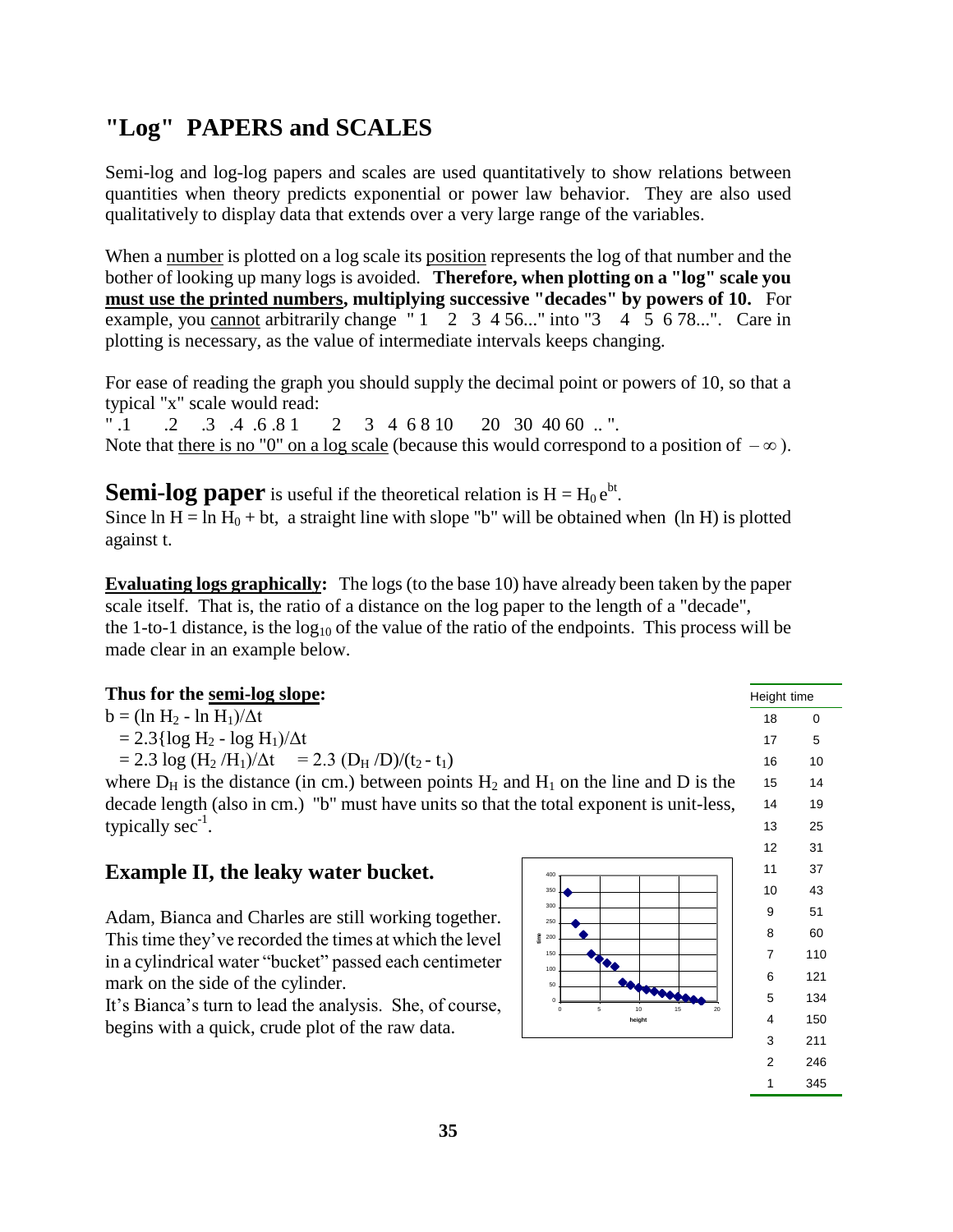The step discontinuities immediately indicate that there is a problem. Bianca realizes that as Charles read off the times, responding to Adam's "2, 1, Now's", Charles's "one minute ten" got recorded at "110", etc. She corrects the data accordingly.

 Although the data was taken with height as the "independent variable", it will be treated in the analysis as if height is "dependent," on the "y" axis, with time "independent" horizontally. Therefore, while correcting the data mistake, Bianca also reorders the data columns to treat it as if height is the dependent, "y", variable.

The corrected data plots as a smooth curve, but it's not obvious how to obtain the numerical relation.

**Water Height in Leaky Bucket** 0 2 4 6 8 10 12 14 16 18 20 0 50 100 150 200 250 300 **Time in Seconds Height in cm**

Looking at the "physics" of the situation, Bianca sees that the rate of flow out the leak, and therefore the rate of change of the height, should be proportional to the height.

|                  | corr.          |                | $\delta H/\delta t = b H$                               | 6                                                                                      |
|------------------|----------------|----------------|---------------------------------------------------------|----------------------------------------------------------------------------------------|
| time             | time           | Hgt.           |                                                         | $\overline{\mathbf{c}}$                                                                |
| $\overline{0}$   | $\overline{0}$ | 18             | re-arranging gives                                      | $\Omega$<br>50<br>150<br>250<br>300<br>$\Omega$<br>100<br>200                          |
| 5                | 5              | 17             | $\delta H/H = b t$                                      | <b>Time in Seconds</b>                                                                 |
| 10               | 10             | 16             |                                                         |                                                                                        |
| 14               | 14             | 15             | which leads to:                                         |                                                                                        |
| 19               | 19             | 14             | $H = H_0 e^{bt}$ or $\ln H = \ln H_0 + bt$              |                                                                                        |
| 25               | 25             | 13             |                                                         |                                                                                        |
| 31               | 31             | 12             |                                                         | Therefore, if (ln H) is plotted against $t$ , a straight line of slope <b>b</b> should |
| 37               | 37             | 11             |                                                         | result. Since H is decreasing with time, <b>b</b> should be negative.                  |
| 43               | 43             | 10             |                                                         |                                                                                        |
|                  |                |                |                                                         |                                                                                        |
| 51               | 51             | 9              |                                                         |                                                                                        |
| 60               | 60             | 8              | At this point Bianca could                              | <b>Water Height in Leaky Bucket</b>                                                    |
| $\overline{110}$ | 70             | 7              | laboriously<br>calculate                                |                                                                                        |
| 121              | 81             | 6              | natural logs of all the                                 | 100                                                                                    |
| 134              | 94             | 5              | height values and plot them                             |                                                                                        |
| <b>150</b>       | 110            | 4              | against time, but she has                               |                                                                                        |
| 2H               | 131            | 3              | the<br>manual. The<br>read                              |                                                                                        |
| 246              | 166            | $\mathfrak{D}$ | instructions ask her to use<br>semi-log paper. Since on | 10                                                                                     |

simply plots the data on the scale provided by the paper, she sees quickly see that her analysis theory is correct. (see next page)

the semi-log paper Bianca

Bianca is initially concerned that the paper seems to be doing  $log_{10}$ , while the theory refers to  $ln$ , i.e.  $log<sub>e</sub>$ .

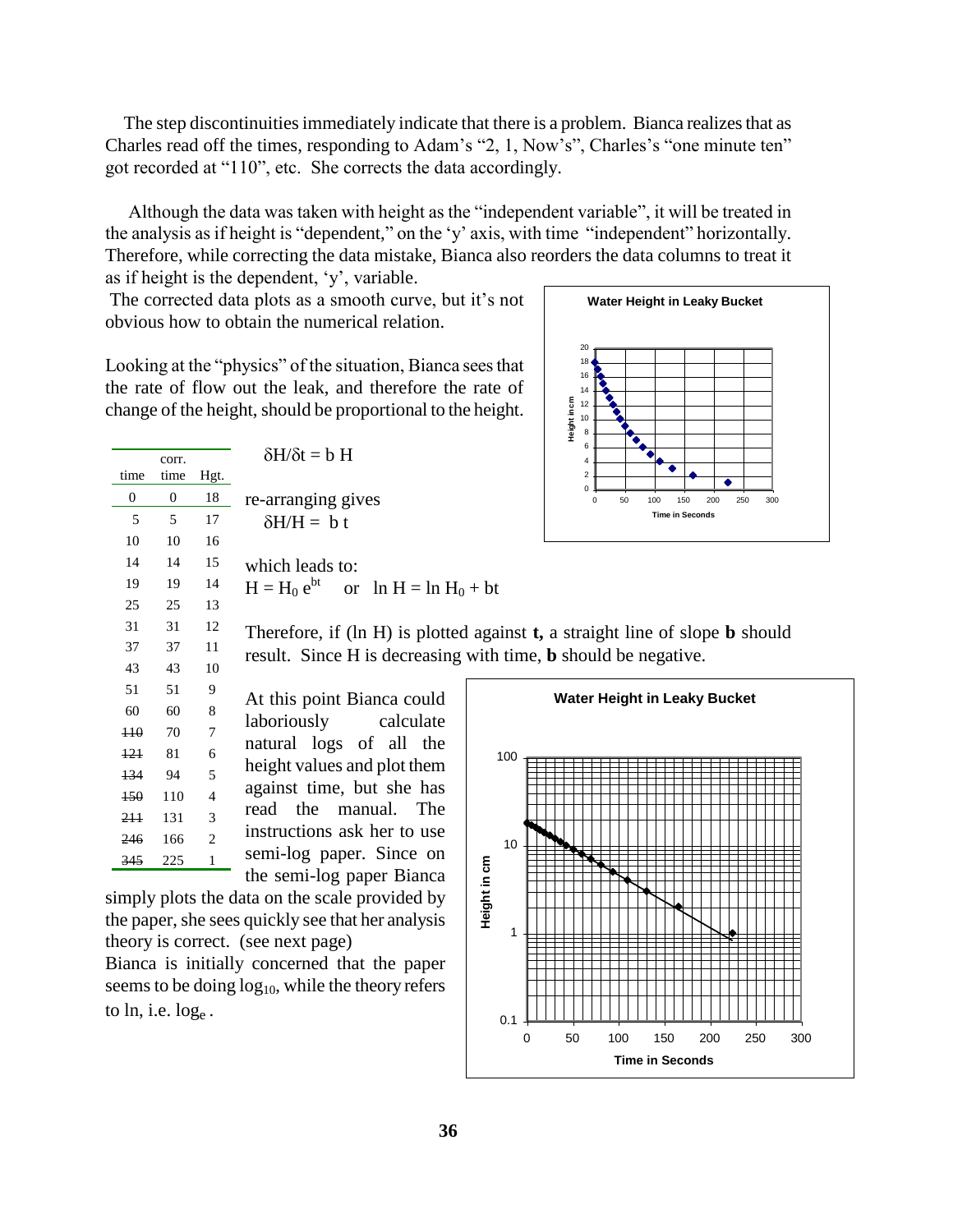Then she remembers that since

#### **ln x = (ln 10)(log x) = 2.303 log x**

the shape of the line is not affected. The factor of 2.303 must be remembered in the analysis, however.

Bianca"s own graph is, of course, full page size and its additional intermediate lines allow plotting of time and position to approximately the accuracy of the data. In drawing a straight line Bianca sees that she has a choice between a reasonably good fit of all points or an excellent fit of all but the first and the last two points. She chooses the latter. Her reasoning, supported by the instructor, is that the first point was taken under different circumstances (starting the clock while releasing the cork), while others were taken "on the fly." The last two were for a very slow water flow and may have been subject to additional slowing from surface tension or other unknown factors.

The slope, which will provide the numerical value of "b" can be calculated two ways.

method 1:  $b = (\ln H_2 - \ln H_1)/(t_2 - t_1)$ 

taking values off her best fit line at convenient times, Bianca gets  $(\ln 1.16 - \ln 18.27)/(200 - 0) = (.1484 - 2.905)/200 = -0.0138 \text{ sec}^{-1}$ 

method 2:  $b = 2.3$  (D<sub>H</sub>/D)/(t<sub>2</sub> – t<sub>1</sub>)

where D is the size, in centimeters, of a "decade" on the paper,

and  $D_H$  is the vertical distance in cm. between points on the line at times  $t_2$  and  $t_1$ . [Note: the ratio  $D_H/D$  gives  $log10$  of the vertical distance between the chosen points.]

By selecting a time interval over which H changed by x10

(i.e. one decade), Bianca easily gets

 $b = 2.3 (-9.5/9.5)/(210 - 44) = -0.0139 \text{ sec}^{-1}$ 

where 9.5cm is the measured vertical length of one "decade" on her graph paper. As a way of estimating the uncertainty, Bianca also measures the slope of the line she would have drawn if she considered all data of equal value.

She gets  $b = -0.0132 \text{ sec}^{-1}$ .

Taking this as her "alternative best fit" for uncertainty estimation, on her "Summary of Results" page she lists the final value of **b** as

 $\mathbf{b} = -0.0137 \pm 0.0004 \text{ sec}^{-1}$ .

**[**Note that the statement of uncertainty is consistent with the statement of the value, and that both have the same units.]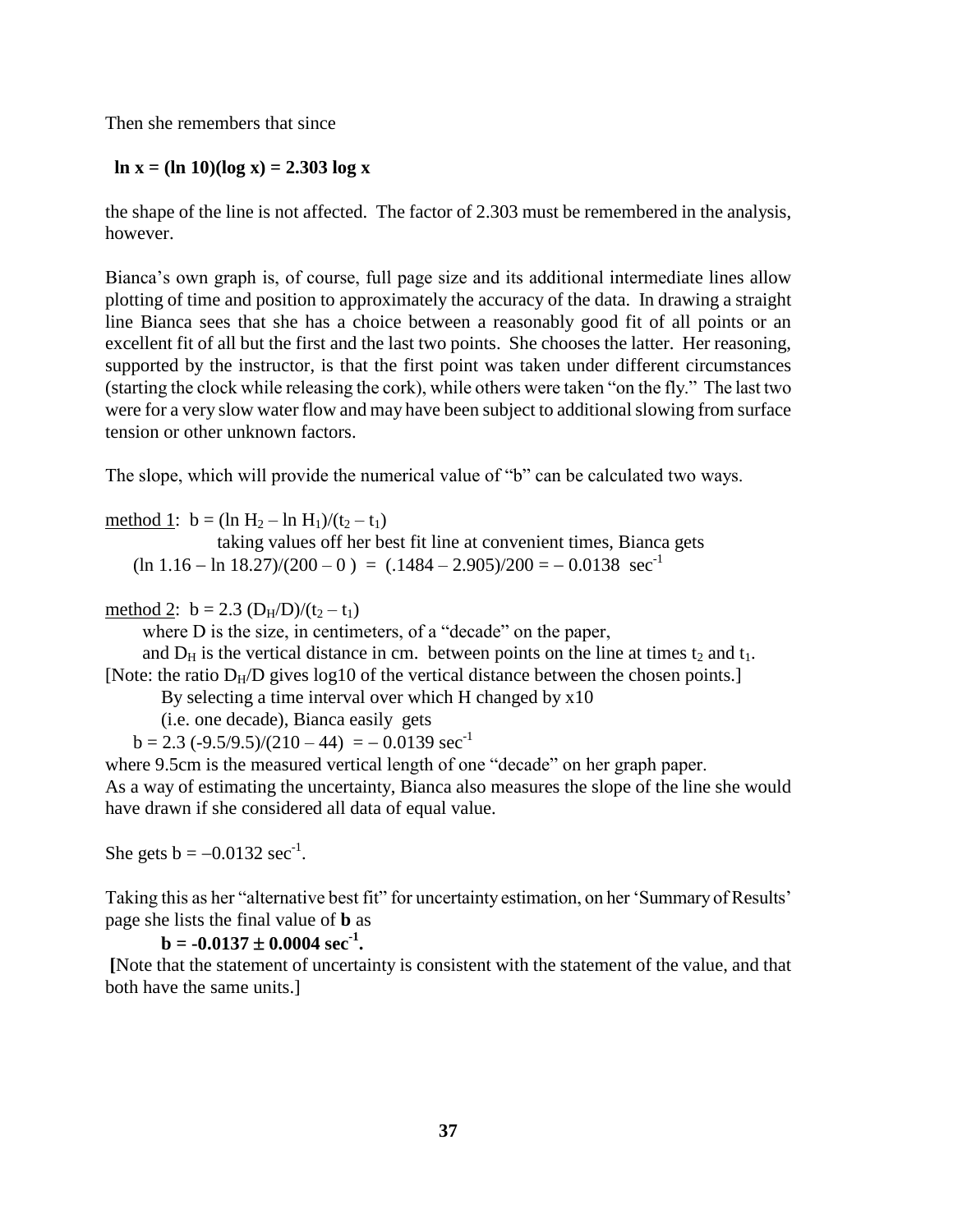**Log-log paper** is used to demonstrate the relation:  $I = I_0 r^P$ .

Since  $(\log I) = (\log I_0) + P (\log r)$ , the log-log plot of **I** vs. r is a straight line with slope P and intercept (log I<sub>0</sub>) {*read the <u>value</u> of I<sub>0</sub> <u>directly</u> on the printed scale* <u>at  $r = 1$ , (i.e.log  $r = 0$ )</u>}.

**Evaluation of the slope for log-log paper** to get the power P is:

 $P = (\ln I_2 - \ln I_1) / (\ln r_2 - \ln r_1)$  $=[2.3 (D<sub>Y</sub>/D)/(2.3 D<sub>X</sub>/D)]$  which is just  $= D_Y/D_X$  {both measured in cm.)

i.e. the loglog slope is measured with a ruler, NOT by reading the scale values. *This assumes you are using good quality log-log paper with the same "decade" size (in cm) both directions.*

#### Note that the power P carries no units.

#### **Example: Light intensity vs distance from a small source**

The  $\alpha \beta \gamma$  team, as they now call themselves – to sound more scientific – is still together. They have made measurements of the light intensity (brightness) at a detector that is moved farther and farther from the light source. It's Charles's turn to lead the analysis of the team's data.

Charles knows that light from a "point" source should obey the "inverse square law," a power law that can be evaluated using log-log paper.

Never one to "waste time" on hand graphing when a computer is available, Charles enters the data into a spreadsheet, asks it to add a trendline best fit, and prints out the result. He then dutifully measures the slope with a ruler, getting approximately –1. Except for wondering why the computer statement of exponent is about  $-1.7$ , compared to his –1, Charles is satisfied.

> But Adam and Bianca disagree with Charles immediately.

"The line misses several points by

more than 15%," says Bianca, "and our light meter claimed 5% accuracy. Therefore, the trend line is not a satisfactory fit"

Adam points out that the computer's printout of the graph doesn't have the same decade sizes in y and x. This would explain the discrepancy between slope calculations.



| Distance rIntensity |  |  |  |
|---------------------|--|--|--|
| ft cndls            |  |  |  |
| $\pm 5\%$           |  |  |  |
| 60                  |  |  |  |
| 16.0                |  |  |  |
| 7.4                 |  |  |  |
| 4.3                 |  |  |  |
| 2.1                 |  |  |  |
| 1.3                 |  |  |  |
| .74                 |  |  |  |
| 0.55                |  |  |  |
|                     |  |  |  |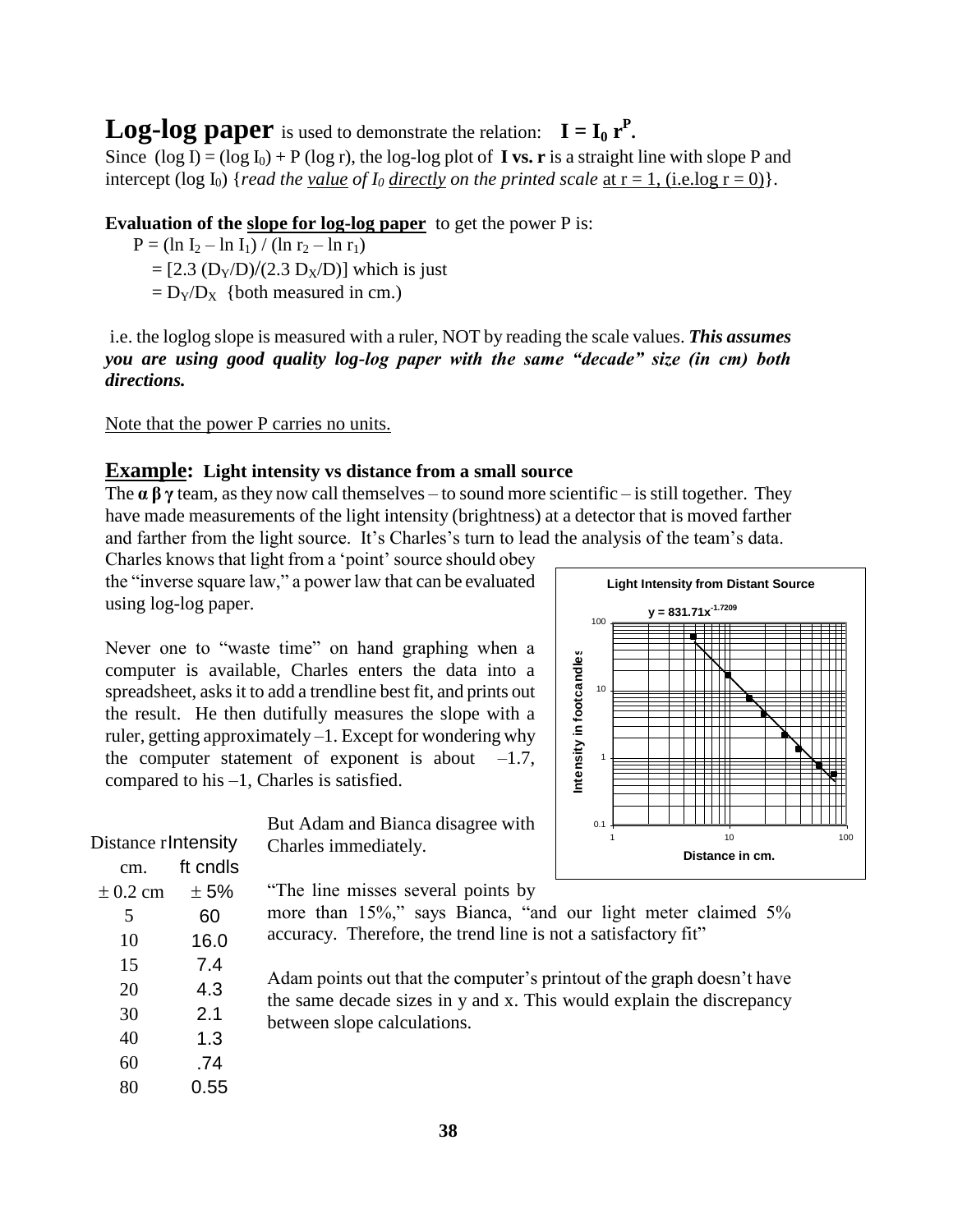Charles counters that, since the data are not, in fact, in a straight line it will be impossible to get a "satisfactory" fit. The group brainstorms on this problem for a few minutes and concludes:

1. Stray light from the room would make the distant dim values read high. Thus the last three data points should be ignored.

2. At the closest distance, the distance was not "many times" the size of the source. Thus the source might not be acting as a "point" source obeying the inverse square law. Therefore the closest data value also should be ignored.

3. They need to hand-plot on "good" paper so that the "decade boxes" are square.

When this is done and they draw a "best fit straight line" ignoring the first, and the last three points, they get a full page version of the graph at the right.

Measurement of the slope, with a ruler on their 'good' graph, gives a value for P of -1.90. (The computer now gets  $-1.867$ ). Adam and Bianca are satisfied, but Charles decides he needs to redeem himself for the initial mistakes – and get some use out of the spreadsheet after all. He suggests, "If stray light made the last points too high, maybe it affected all the values, just

**39**



more subtly. On the spreadsheet I can easily subtract a fixed value from all the intensity points and see what it does to the fit."

His first try, subtracting 0.5 ft cndl from all points gives the lower points of the graph at the left.

Clearly an overkill, but it shows what a large effect

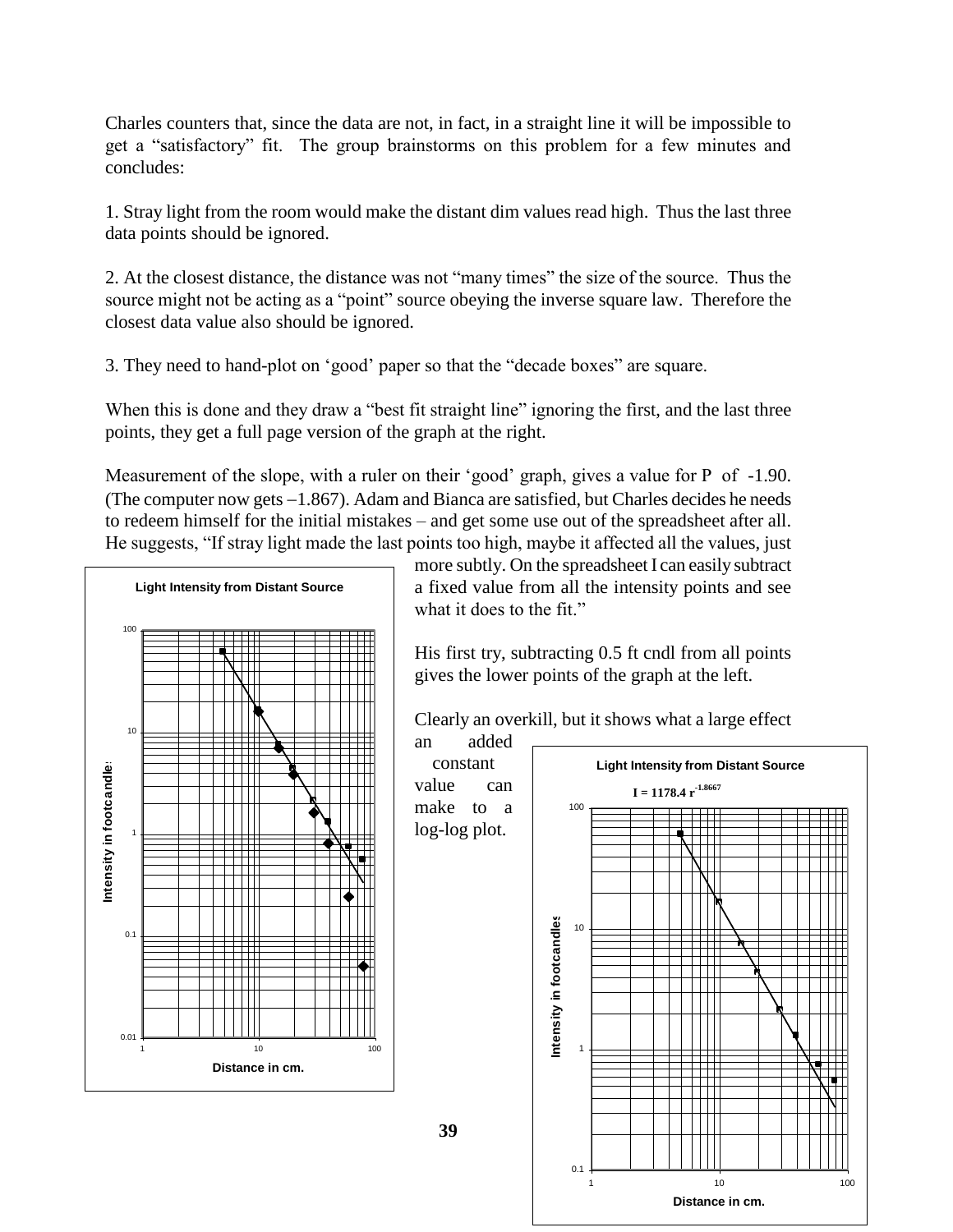By trial and error, Charles finds that a subtraction of 0.3 foot candles, representing a constant stray light contribution, gives the best fit. The group adds this information to their hand-plotted graph at the right.

Their graphical measurement of the slope now agrees with the computer's trend line (and with expectations of the theory) as  $P = -2.00$  [no units].

They decide to state the final result for the power law as:

$$
P = -2.00 \pm 0.05,
$$

with the uncertainty based largely on how quickly the slope changes when differing values of stray light are assumed. That this uncertainty is less than the light meter's specification of 5% does not, and should not concern them. It is reasonable to assume that the light meter's constancy is better than its accuracy - and if it consistently reads, say, 5% too high, this would have no effect on the slope and power law calculation.

*Note on log-log paper intercepts:* On log paper the distances in cm are proportional to the logs and each decade is a power of 10. Hence  $10^{-6}$  is 6 decades left of  $10^0 =$  l, and thus zero =  $10^{-\infty}$  is  $\infty$  decades away, far off the paper to the left or bottom. Remember that the equation  $I = I_0 r^P$ , plots as a straight line only in the form  $\log I = \log I_0 + P \log r$ . Thus the intercept, giving



1 10 100 **Distance in cm.**

0.1

**Intensity of Light from a Distant Source**

**y = 1599.1x-1.9999**

**log I<sub>0</sub>** is found where **(log r)** = **0**, i.e where **r** = 1, not where **r** = 0. Therefore, the **I**<sub>0</sub> value can be read directly on the graphed scale at  $r = 1$ . [1600 in the example above]

Alternatively, after you have solved for the power P, the constant  $I_0$  can be found by picking a specific point  $(x_R, y_R)$  on the experimental line, reading  $I_R$  at point R, and calculating  $I_0$  from  $\mathbf{I}_0 = \mathbf{I}_R \, \mathbf{R}^{-P}$ .

**IN SUMMARY**: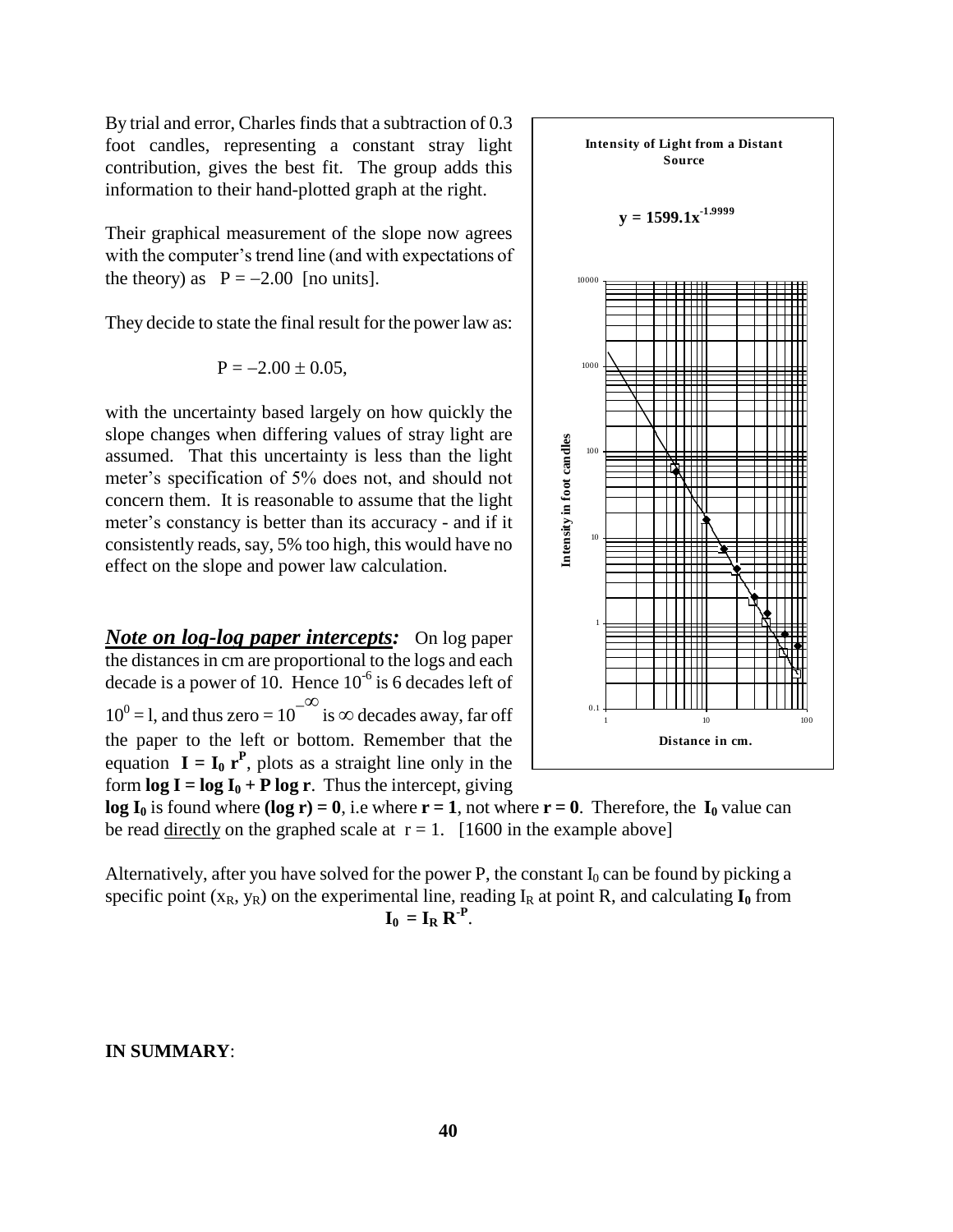**Semi-log**: to evaluate  $H = H_0 e^{bx}$  type relations (plotting log of "y" coord)

- $H_0 = (y \text{ value at } x = 0)$  read number off the scale, not distance, don't take log.
- exponent "b" = 2.30  $(D_Y/D)/\Delta X$ or  $(\ln Y_2 - \ln Y_1)/(X_2 - X_1)$  where D's are distances, but X and Y are numerical values.

**log-log**: to evaluate  $I = I_0 x^P$  type relations

 $\overline{I_0}$  = (I value at x=l) read number off the scale, not distance, don't take log.

Power  $P = \Delta y / \Delta x$  both measured in distance, **not** numbers on the scale.

Be sure to use 'good' graph paper on which the 'decade' size is the same in both directions.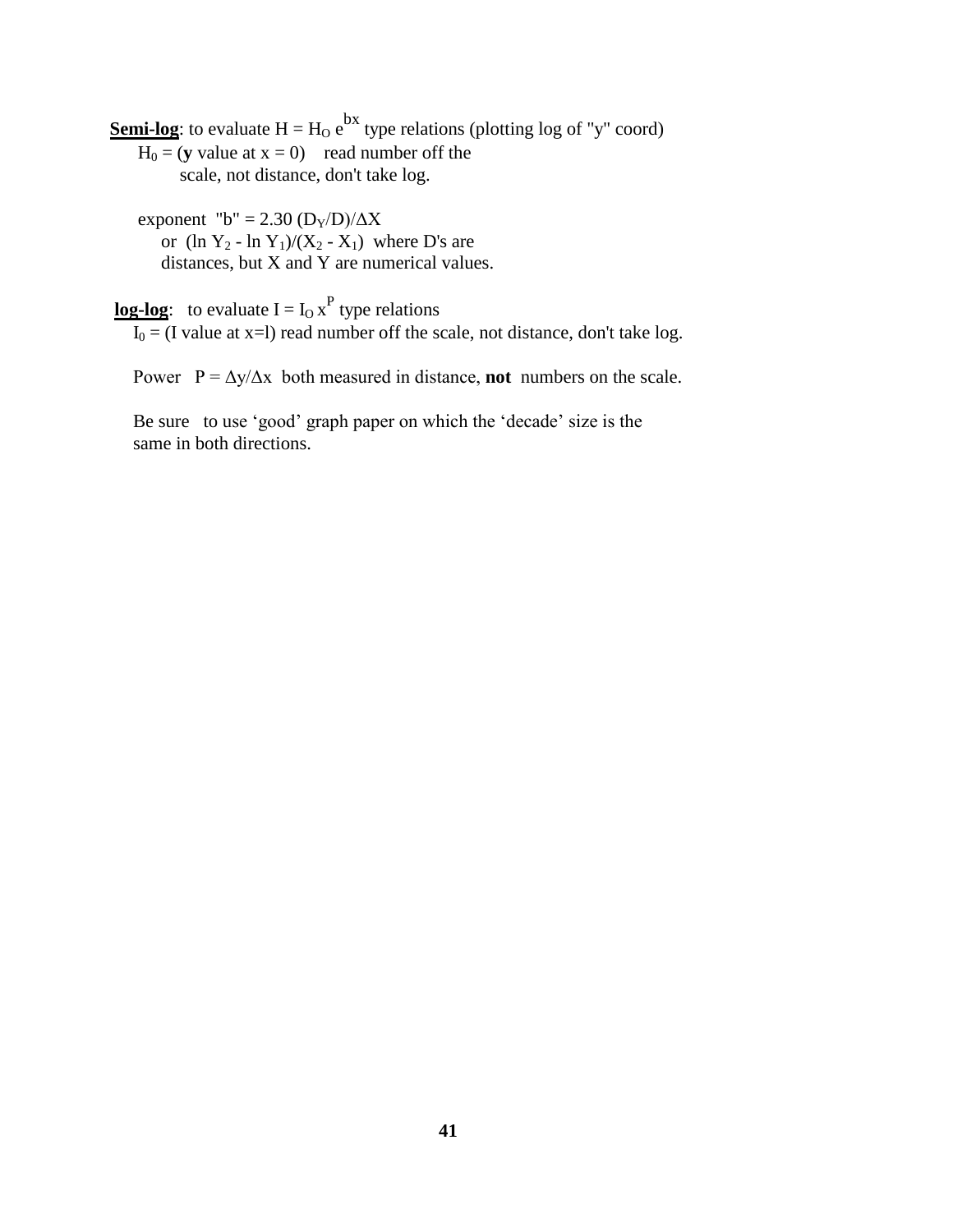#### **NUMERICAL CALCULATION OF SLOPES AND INTERCEPTS**

Most scientific/engineering calculators now provide linear regression "best fits" for the basic straight line relation. Some calculators, and most of the computers in the labs also provide least squares fits for a few other 2-parameter equations and/or least squares fits for a polynomial of several terms. Often a "coefficient of fit" is given; the most common form of which reports "1.00" for a perfect fit (all points exactly on the line) and down to "0" for no correlation between the two variables. Very few provide a standard error estimate for the coefficients defining the best fit.

The equations which produce these values are as follows [for the  $y = a + bx$  line]:

 $a = [y][xx] - [x][xy]$   $b = n[xy] - [x][y]$  $n[xx] - [x][x]$   $n[xx] - [x][x]$ 

where: n is the number of data  $x_i, y_i$  pairs taken,  $[y] = \sum y_i$  of all data,  $2^{2}$  of all data,

 $[xy] = \sum x_i y_i$  etc. and one is assuming that the x values are accurate and that the scatter is in the y values.

FOR A NUMERICAL EXAMPLE OF THE USE OF THESE FORMULAE AND BOTH GRAPHICAL AND NUMERICAL ESTIMATES OF THE UNCERTAINTIES IN GRAPHICALLY OBTAINED VALUES, REFER TO THE "ERRORS" SECTION OF THIS BOOKLET.

#### **DIFFERENCE GRAPHS**

When the accuracy of the data is greater than can be displayed on a moderate sized graph, the "difference plot" becomes a way of magnifying and making visible the difference between the data and the smooth line, or between the data and a theoretical fit. This is particularly useful

for computerized plots, where the graph resolution is almost always poor and unreadable. For example, if in "Example I" Adam had done a difference plot between his data and his quadratic fit, he would have had the lower line in the graph at the right. (The "wavy" difference has been magnified by 10 for the plot.) He would have seen immediately that the differences were many times the expected uncertainty, and that they were clearly systematic, not random.

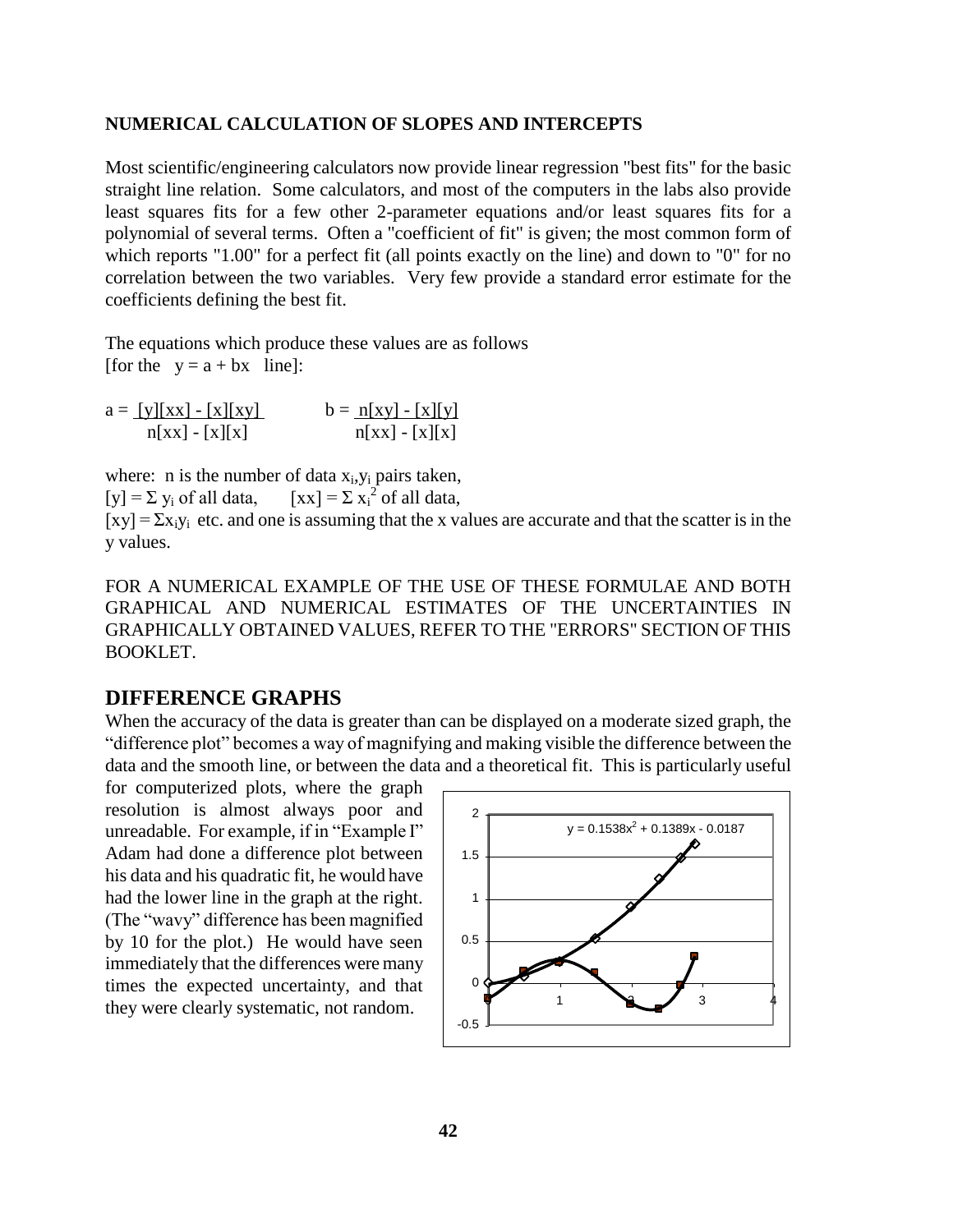## **GRAPHING NON-LINEAR RELATIONSHIPS**

Graphs are also useful to display relationships between variables even when the relation cannot be reduced easily to a linear one. Often a smooth curve is drawn to guide the eye along the data. **A better treatment is to plot a theoretical graph on the same coordinates as the data,** adjusting the parameters of the theoretical equation to make it fit the data points. Computer spreadsheets are particularly useful for this approach.

Example: Current vs frequency for an RLC resonant circuit. In this example log scales are used simply to display a huge range of values on a single graph.

### **FREQUENCY DISTRIBUTIONS:**

A less common type of graph used by scientists is the frequency distribution. Here "what you observed" is plotted on the horizontal "x" axis, and "the number of times you observed that value" is plotted on the vertical "y" axis.

 $0.1$ 

 $0.01$ 

 $0.001$ 1000

Current in ma.

**HISTOGRAMS** When the "x" values are grouped together so that the graph becomes a vertical-bar graph, the plot is known as a histogram. A typical example is the exam score distribution for a class. Here an "x" label of 10 includes scores from 6 to 10, etc. When plotting a histogram, care must be taken not to "double count" the ends of an interval. For example, do **not** make one bar represent the number of students scoring 10, 11, 12, 13, 14, or 15; and the next 15, 16, ... 20; and so on. This would count those scoring 15 twice.



10000

Frequency in Hertz

Theory

Data ×

10000

Another example is the plot of the count rate from a constant radioactive sample (x) and the number of times that rate was observed, when many observations have been made.

*Frequency distributions in which the observed quantity should have been a fixed value, but its measurement varied, are the basis of the error analysis of the first section of this booklet.*

Resonant Circuit (current vs freq.)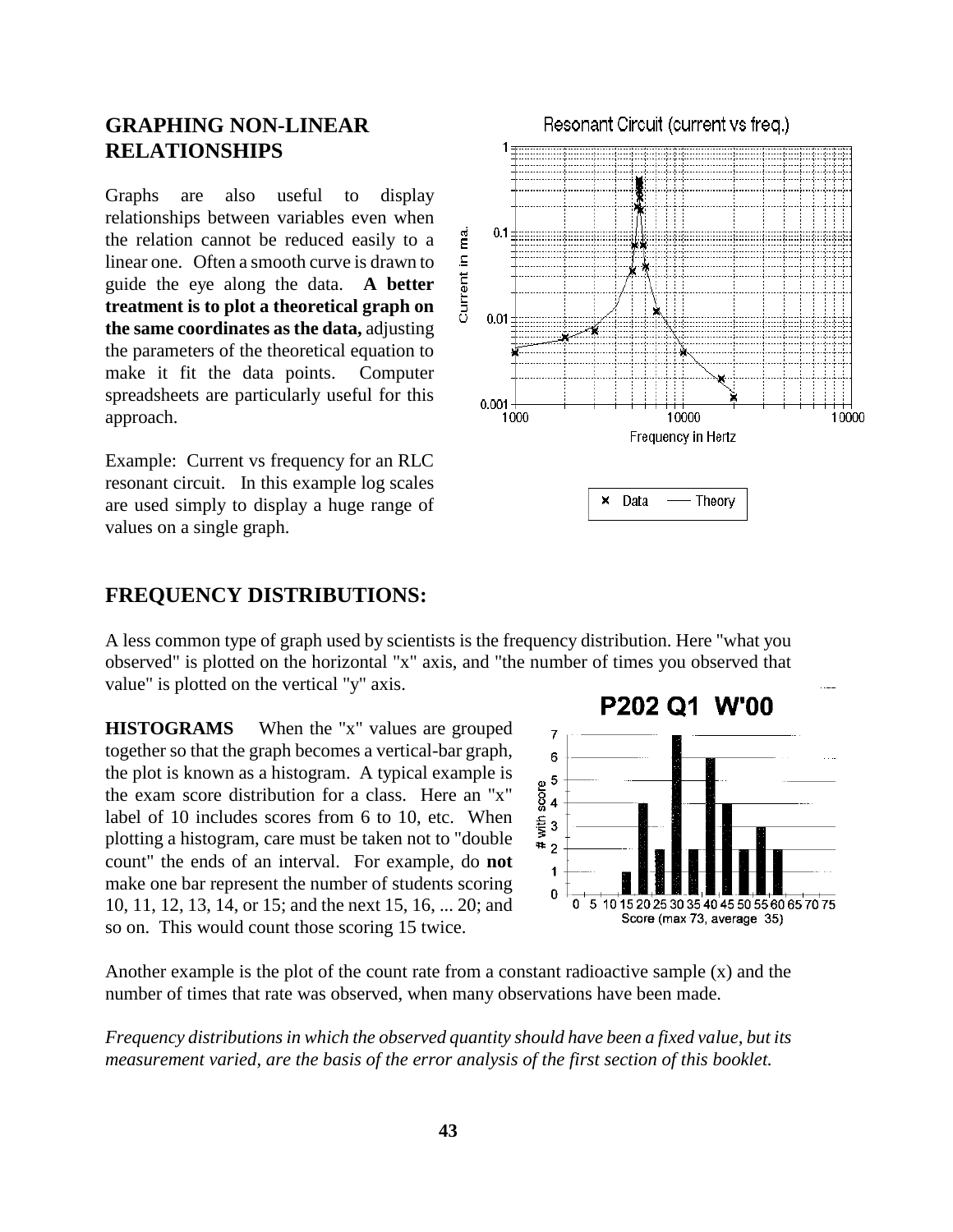**SPECTRUM** When the "x" axis of a histogram is grouped so finely that it becomes effectively a continuous variable, the frequency distribution is known as a spectrum. In a typical spectrum, at the right, the "x" value is the wavelength of light from a hot object and the "how often a photon of that wavelength was observed" becomes the intensity of light "at" that wavelength. In this case the frequency distribution is treated as a normal XY plot.



**CALCULATOR LINEAR REGRESSION "BEST FITS"** The basic rule in physics instructional labs is that you should not use a calculator result without an accompanying graph that demonstrates that the numerical result really fits the data. Without a graph that includes the plotted best fit line there is no way to check whether the data "makes sense," or even if a mistake has been made in entering the data into the calculator*. However*, a calculator"s use is perfectly acceptable, even desirable, to check a slope or intercept calculation from a handplotted graph.

When using a calculator's result one must be careful not to confuse "number of places" displayed" with "accuracy of result." The latter must be estimated separately [and is the subject of the first section of this booklet].

**COMPUTER PLOTTING (Spreadsheets)** The basic rule (default condition) is that computer-generated graphs are acceptable in addition to, but not as a replacement for handplotted graphs in the physics instructional labs. An obvious exception is for those labs in which the primary data is taken by the computer and goes directly into a dedicated computer analysis and plotting program.

It is true that modern computer spreadsheets such as Excel or QuatroPro make producing goodlooking graphs very easy – perhaps too easy. Instructionally, that is one count against them. There is nothing about keyboard numerical entries or mouse clicks that helps one appreciate how a graph displays the relation between physical quantities, or that teaches the skills of plotting or reading results from a graph. The other instructional deficiency is that the printout of a computer graph rarely has the resolution to verify whether a "best fit" line really fits within the accuracy of the data, or to allow precise reading of interpolated or extrapolated values.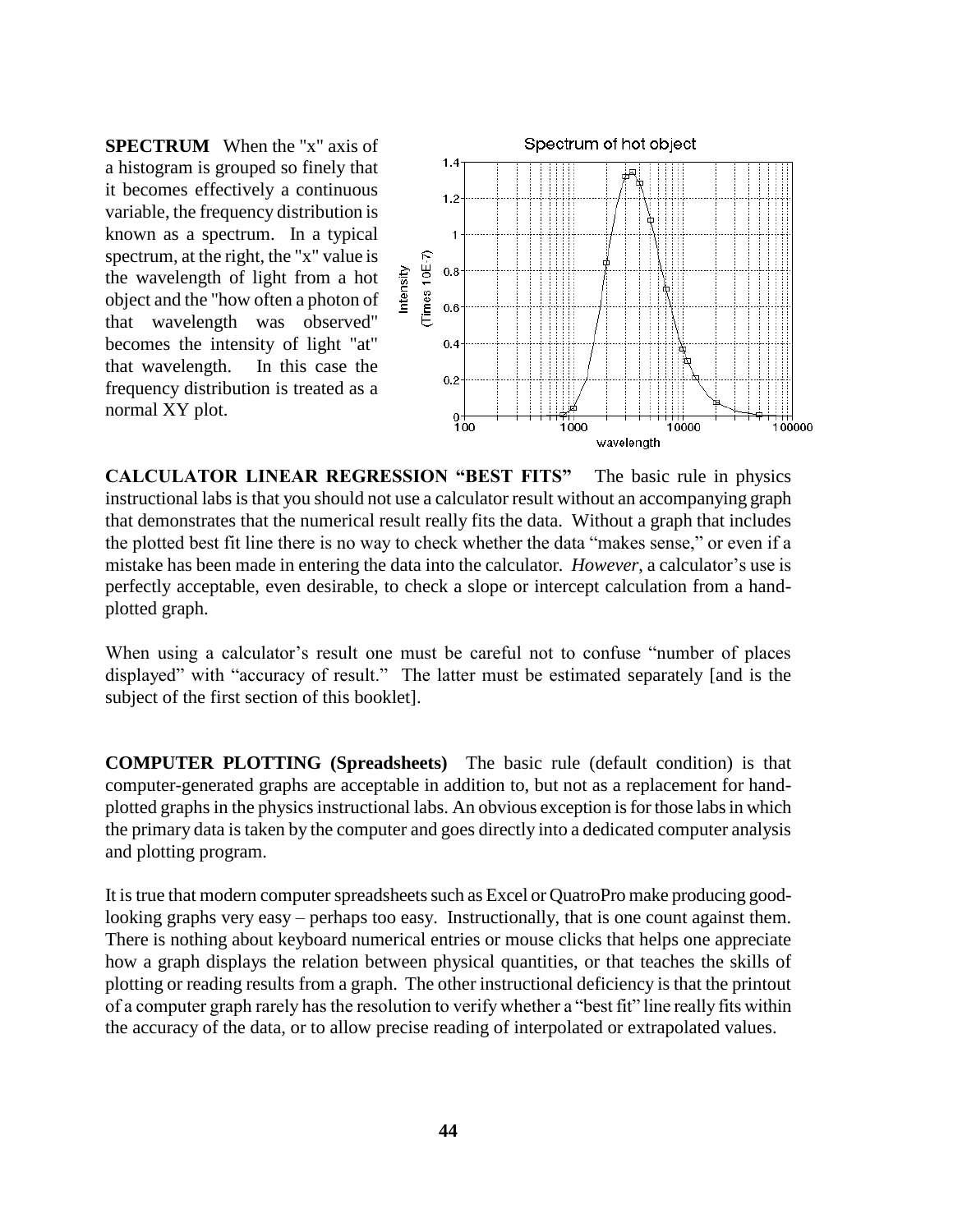On the positive side, spreadsheets are very useful for examining "what if" situations, such as the effect of stray light in the log-log graph example above, starting page 38. Computer graphs are also handy for getting a quick plot to see whether the data makes sense, or for easily switching between regular and logarithmic plot axes. A spreadsheet also makes it easy to generate a "difference plot," which displays the difference between the data and the trend line. This can facilitate discovery of systematic errors or mismatches between the experiment and the theory being applied. And, finally, the easily accessible "trend line" on the computer graph is a good check on what has been calculated from the hand plot. (One needs to be careful not to believe all the displayed "places" of the trend line equation, however.)

#### **A FEW QUICK HINTS ON COMPUTER PLOTTING.**

a) **Very important:** one must specify the "x,y (scatter)" type plot for most physics lab graphs. The "line", "area", and "stock" types have some options that look superficially like x,y graphs, but these all determine the horizontal position from the data number  $(1<sup>st</sup> reading,$  $2<sup>nd</sup>$  reading ...), all equally spaced, rather than from the 'x' data value.

b) To display all the data, but calculate a "trend line" which ignores some points, as was done in several of the above examples, copy the part of the data to be fit into a new column and make it into an additional "series" for the plot. Then make those points themselves small and colorless using the right click "format data series" menu.

c) If you wish to reformat the display of a particular data series, but are having trouble finding it for "right click" selection, temporarily move one of the data points dramatically to an easily found location. Remember to move it back after the change has been accomplished.

d) Note that the drop-down menu from "Chart" after a "left click" selects the whole graph, is slightly different from the ones available from clicking, left or right, at various places on the graph.

e) When using a computer"s trend line, be sure to restrict the fit to something justifiably related to the theory. Higher order polynomial fits will, for example give better coefficients of fit, but produce nonsense extrapolations. Furthermore, the coefficients are no longer easily identified with velocity, acceleration, etc. in simple kinematics situations.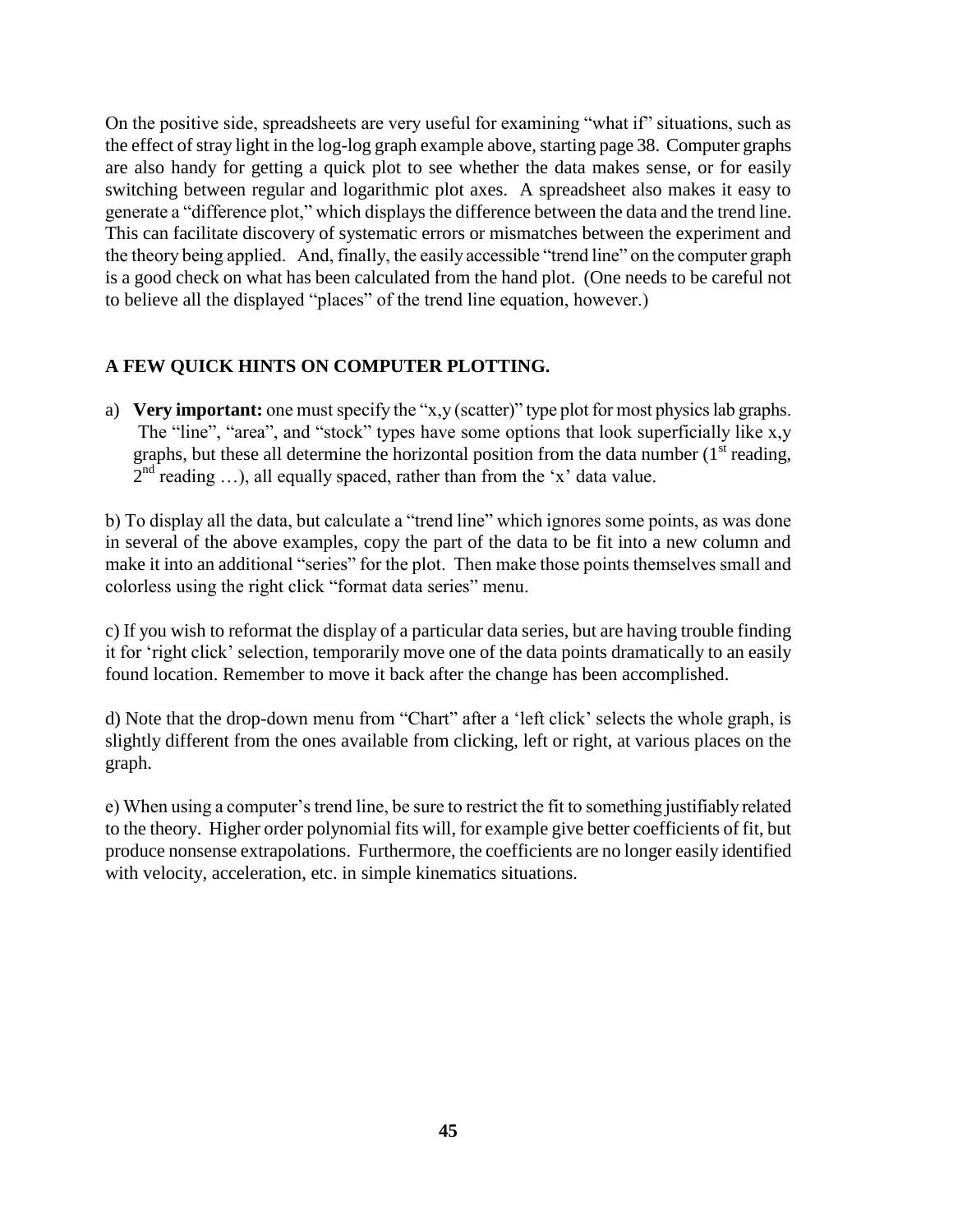# **Three Sample problems for your Spreadsheet.**

| 1. The data to the right describes an object found in many beginning horizontal vertical |                |             |
|------------------------------------------------------------------------------------------|----------------|-------------|
| physics labs. Describe the object.                                                       | 8              | 18          |
|                                                                                          | 1              | 4           |
|                                                                                          | 5              | 21          |
|                                                                                          | 3              | 8           |
|                                                                                          | 6              | 14          |
|                                                                                          | $\overline{2}$ | 6           |
| 2. What is the relation between period (year length)                                     | size           | days in yr. |
| and orbital size for the planets?                                                        | 0.387          | 88          |
|                                                                                          | 0.732          | 225         |
|                                                                                          | 1.000          | 365         |
|                                                                                          | 1.520          | 686         |
|                                                                                          | 5.200          | 4329        |
|                                                                                          | 9.540          | 10770       |
| 3. A leaky bucket again, but this time your partners measured height                     | cm. height     | time        |
| from the table top, instead of above the hole. How far is the hole                       | 20             | 1           |
| above the table?                                                                         | 19             | 5           |
|                                                                                          | 18             | 10          |
|                                                                                          | 17             | 14          |
|                                                                                          | 16             | 19          |
|                                                                                          | 15             | 24.5        |
|                                                                                          | 14             | 30          |
|                                                                                          | 13             | 37          |
|                                                                                          | 12             | 43.5        |
|                                                                                          | 11             | 51          |

10 60 8 80.5 6 110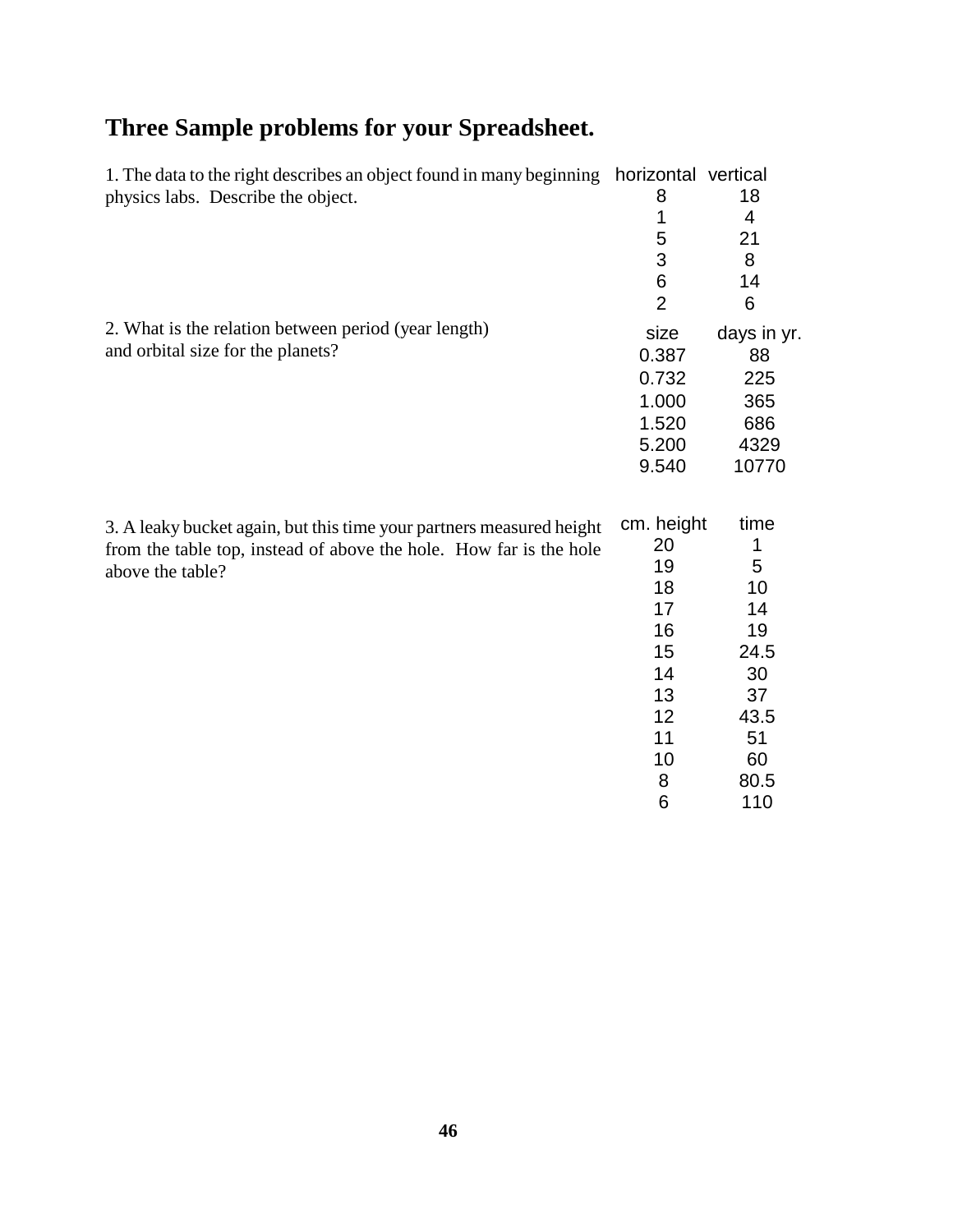Answers:

1. If you got the graph at the near right, you did a "line" plot, rather than "x,y."

If, however, you did an x,y plot, and realized that the y value for  $x=5$  was in error (digits transposed), then you identified the object as an inclined plane with a slope of 2 and a starting height, at x=0, of 2.

2. Period proportional to (orbit size) $^{3/2}$ , and Kepler discovered it without calculators, computers, or even log tables!





3. 2.0cm. Unfortunately, the coefficient of fit,  $R^2$ , can't distinguish among 1.8 through 2.2.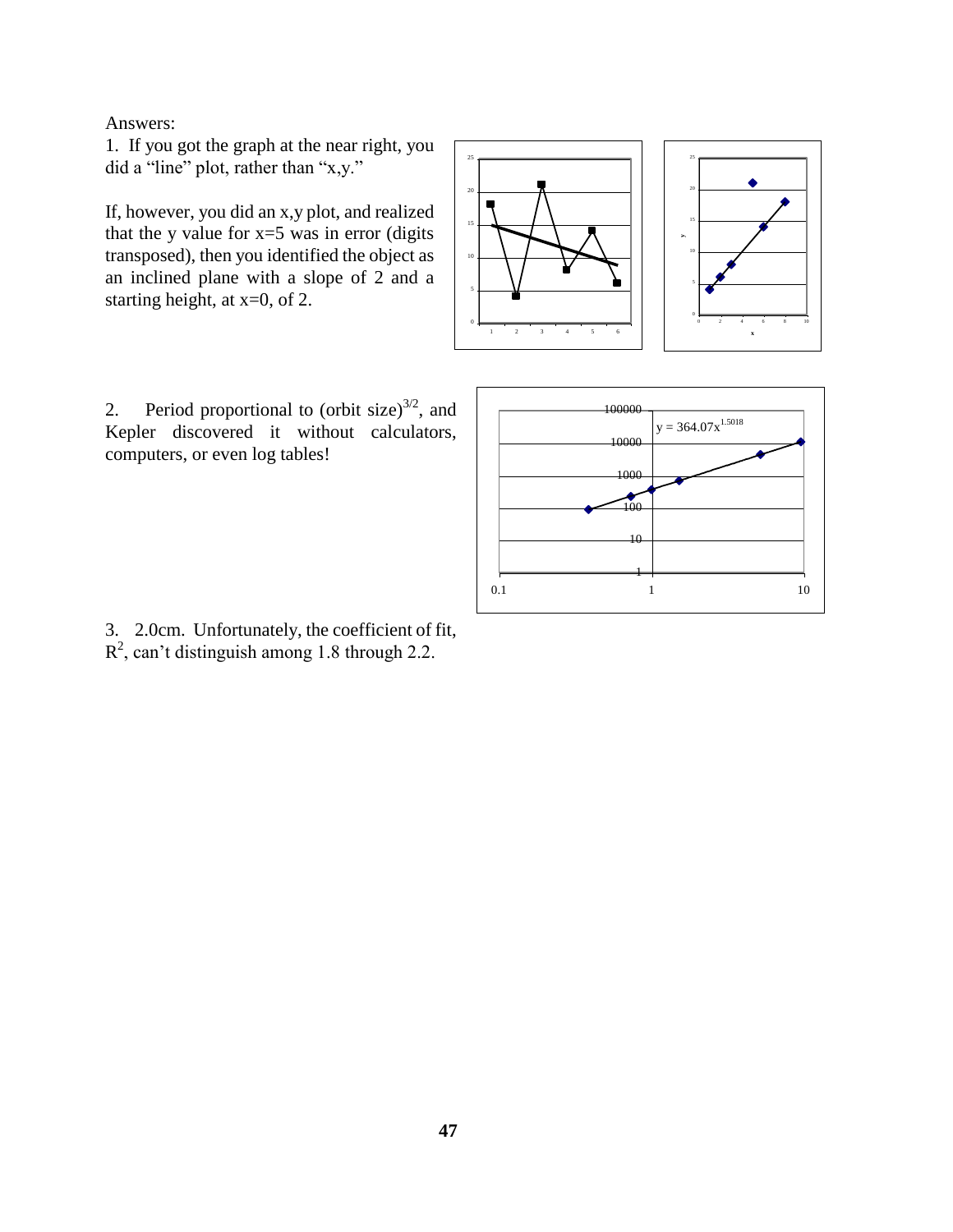#### **"UNITS" ARE IMPORTANT**

"A journey of a thousand millimeters begins, and ends, with a single step"

Units are important throughout any scientific measurement, from data to calculated results. The value (number) of a result or a piece of data is nullified if your don"t know what it was measured "in." Furthermore, if the units of a final result are not appropriate for its function, you know it must be wrong. Units have, in effect, veto power over the correctness of an answer – whether it is the answer to a homework problem or the culmination of weeks of research. If the units are wrong, the answer is wrong.

Unfortunately, having the desired units does not prove a result is correct, but it is a good indication that any calculation error is a unit-less one such as a factor of ½, or 4, or pi.

#### **UNIT CONVERSIONS; UNITS ALGEBRA**

In "units algebra," just as in "numbers algebra," you can always multiply by "one" without changing anything. So, for example:

hanging anything. So, for example:  
\n
$$
1\text{ kph}\left(\frac{1000\text{ m}}{1\text{ km}}\right)\left(\frac{100\text{ cm}}{1\text{ m}}\right)\left(\frac{1\text{ in}}{2.54000\text{ cm}}\right)\left(\frac{1\text{ ft}}{12\text{ in}}\right)\left(\frac{1\text{ mile}}{5280\text{ ft}}\right) = 0.62137\text{ mph}
$$

note that the value of each ratio in parenthesis is exactly one. The extra trailing zeros on the inches/cm bracket are just to emphasize that this, too, is a precise, defined ratio that is good to any number of places.

Many "real life" situations do not require an exact conversion. For example, if you are driving a car with an American-made speedometer in Europe, note that 0.6214 is close to 5/8 and between 0.6 and 2/3. So if the speed limit says 50, drive 30; 80, drive 50; 90, drive under 60; etc.

 Some other useful approximations: a liter is about 10% larger than a quart, a meter is about 10% larger than a yard, and 1 mile  $\approx$  1600 meters.

For the more complicated conversions that come up in calculations, keep in mind a few basic equations.

> $\overline{\phantom{a}}$ J

> Ì

Newton's F = ma gives you as a valid "one" bracket, 
$$
\left(\frac{\text{Newton sec}^2}{\text{Kg meter}}\right)
$$
  
and Einstein's E = mc<sup>2</sup> supplies you with:  $\left(\frac{\text{Joule sec}^2}{\text{Kg m}^2}\right)$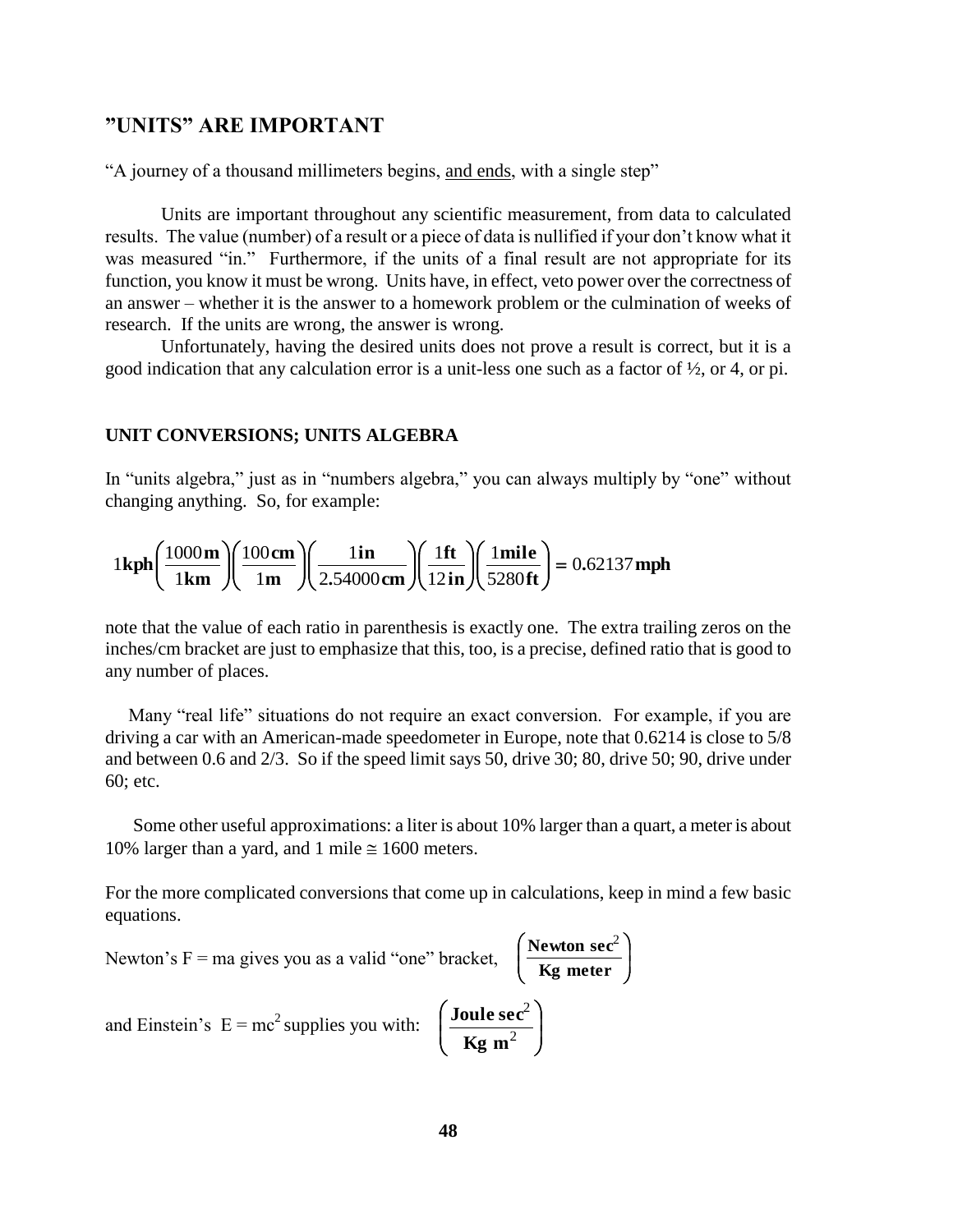In a consistent set of units, e.g. SI, a number one (1) is understood to be in front of each unit word in the above parentheses. When mixing families of units, numerical values appear in the conversions again,

which may ramifies to this, find  
\nconversions again,  
\nas in  
\n
$$
\left(\frac{1 \text{horsepower}}{746 \text{ Watts}}\right) \text{ or } \left(\frac{1 \text{ gallon}}{3.7853 \text{ liter}}\right) \text{ or } \left(\frac{1 \text{electronvolt}}{1.60 \text{ x } 10^{-19} \text{Joule}}\right)
$$

--------------------------------------------------------

Always remember that the argument of a trig function, logarithm, or any exponential must be, as a whole, unit-less. You cannot raise 10 to a meter power, calculate the log of a Joule, or find the sine of a kilogram!

--------------------------------------------------------

#### **Two units are worthy of special mention: the degree (temperature) and the radian.**

Kelvin, Celsius, and Fahrenheit degrees are all equally good for comparing two temperatures to state which is hotter and by how much. But only Kelvin can be used for calculations leading to energy or speed of molecules where, combined with other constants, it is involved in being raised to a power or fractional power.

One revolution =  $360^\circ$  =  $2\pi$  radians. Thus degrees of angle and radians are both defined as fractions of "once around" and have no real units to call their own. However, radian is the unit which must be used in dynamic calculations such as  $F_{\text{CENTRIPETAL}} = m r \omega^2$  to avoid further conversions. You can take the sine of a radian, or have radians in an exponent, etc. It is wise to carry the radian unit through all calculations, dropping it only at the end if the final answer is not a statement of angle.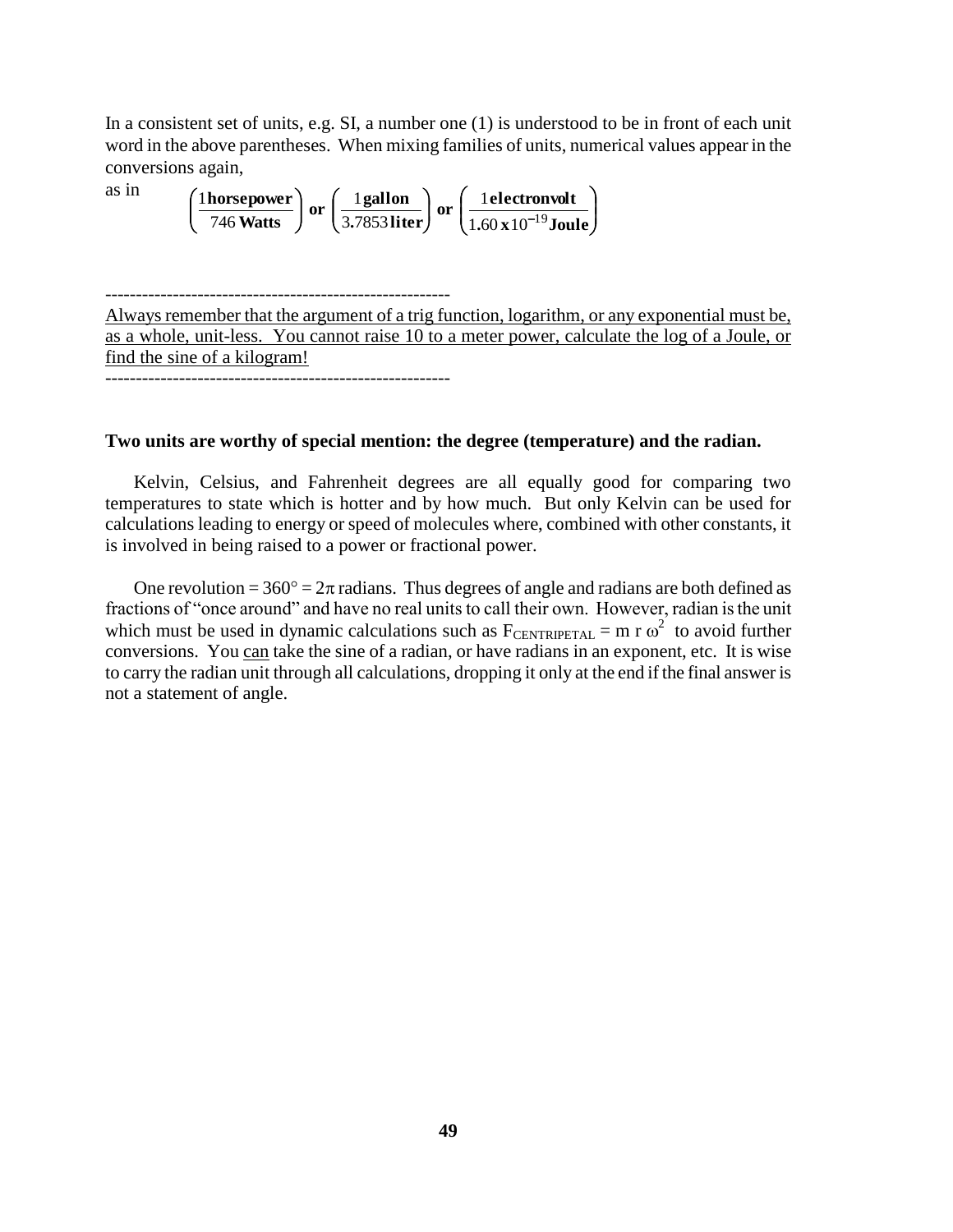# SOME HINTS ON TAKING GOOD DATA

ALWAYS KEEP A TIME LINE. For the instructional lab, just the date is usually enough. But for "real world" research a more detailed record of time of data is important. For example, the first firm evidence that "cosmic rays" were of extraterrestrial origin was from correlating count rate to time of day.

#### DISTANCE MEASUREMENTS:

 1. Meter sticks: Use on edge, with the markings touching the object being measured, if possible. Don't trust the stick's ends. If you have to use the end, such as measuring the distance from a wall, first check with a second meter stick that the end of the one you're going to use is neither short nor extended.

If you absolutely can't get the markings next to the object, find some reliable way to avoid parallax (the dependence of the reading on the position of your eye): a drafting 'square', a bubble level, a plumb bob. Even just sighting across the width of the meter stick to use the mm markings themselves is better than nothing. Best is to arrange a mirror behind the object. When you position your eye so as to line up the markings, the object, the reflection of the object, the reflection of the scale markings, and the reflection of your eye pupil, you are viewing exactly perpendicular to the mirror. The mirror must, of course, be in the same plane at both ends of the measurement. Usually this works best using a single flat mirror larger than the object.

 2. Vernier calipers: The function of the vernier is to reliably sub-divide the least count of the main scale. The basic reading is the location of the "0" mark of the vernier against the main scale. Any time the total reading disagrees with what you would have read without interpreting the vernier, you have made a mistake. The vernier only gives you what would have been estimation places without it.

Special care in interpreting a vernier is needed in three cases:

- a) The "0" mark is just beyond a numbered main scale mark, before the first minor tick. Don't lose the zero when adding the vernier value.
- b) The main scale is itself subdivided and the vernier range represents half, typically, of a main scale division. You must decide whether the "0" mark is in the first or second half of the main scale division.

c) The vernier extends beyond one main scale major division.

At the right are illustrations of regular and 'problem case' vernier readings.

Notice that since the vernier lines are slightly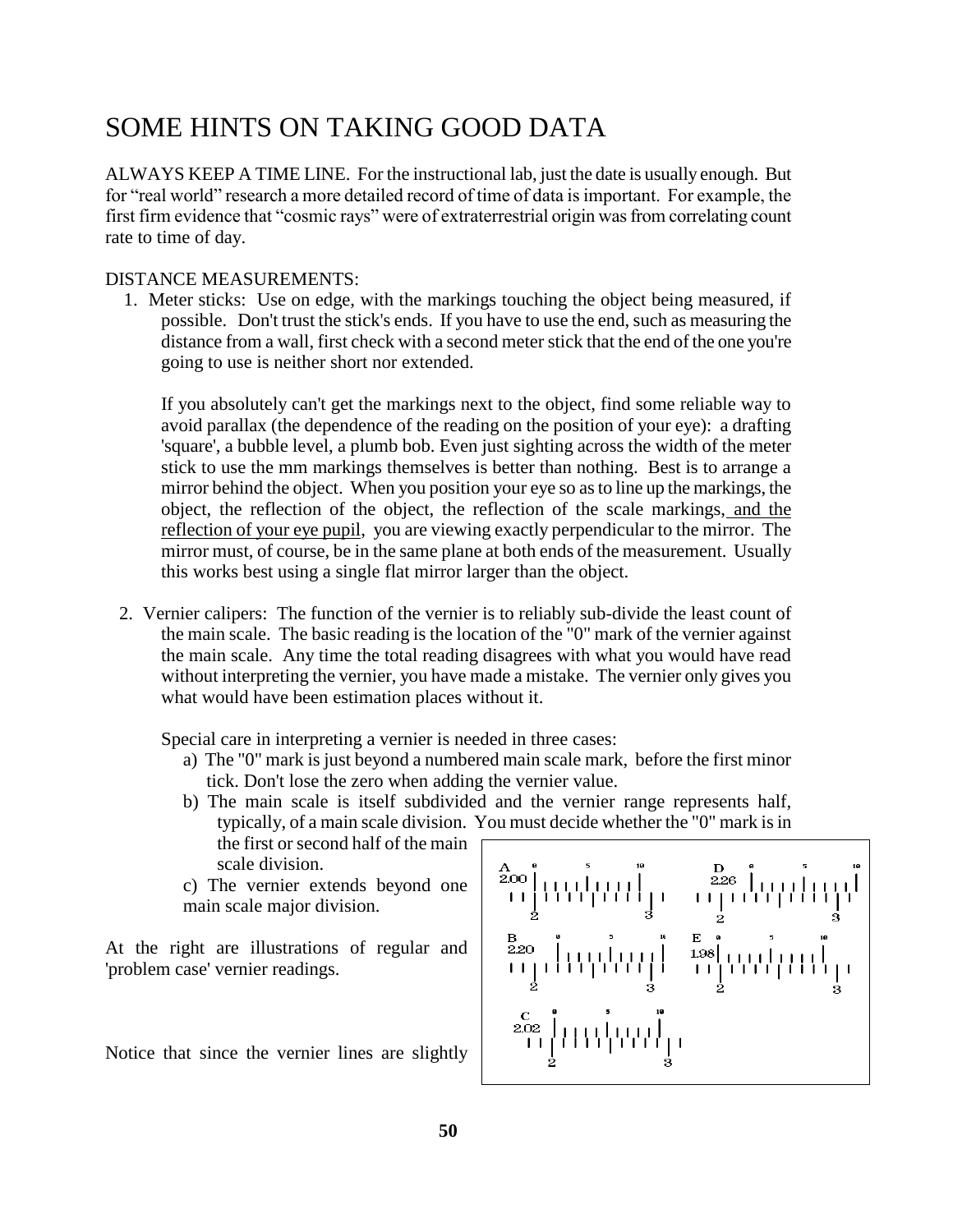closer together than the main scale markings, when the best lineup has been selected the slight offset of neighboring vernier lines seem to "lean in" towards the best choice. If you do not see this symmetrical misalignment neighboring the chosen "best" lineup, then the choice was wrong. Try using this test on your choice of best alignment in the examples below.



#### DISTANCE MEASUREMENTS with Vernier (continued):

.

.

Estimated uncertainties for vernier readings are discussed in the answer to self-test question #5, pages 24-25 above.

Most vernier calipers have prongs sticking out the back for inside diameter measurements, and some have an extending shaft for depth-of-a-hole measurement.

3. Micrometer: A micrometer is not a C-clamp. It must be used gently, preferably utilizing the slip clutch, to avoid squashing the sample. It is important to check the "zero", i.e. take a reading with no sample and the same pressure as used on the sample.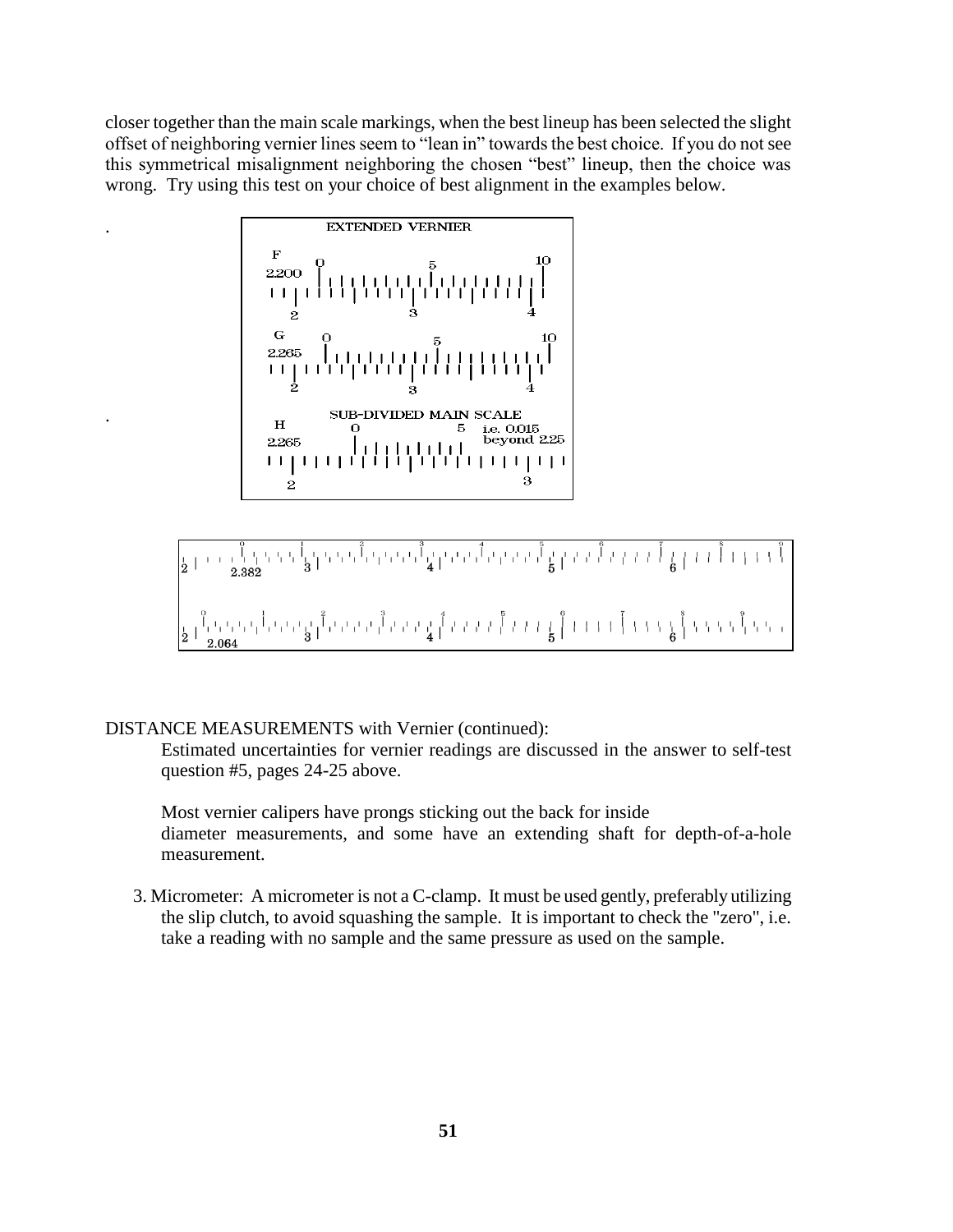Since most micrometers use a sub-divided main scale, the key to correctly reading one is to decide which lines on the main scale have been uncovered. This is particularly tricky when one is just short of a main division. The only way to be sure is to: look carefully at the appearance when the "zero" is checked; and observe how far you have to open the jaws, after taking the reading, until the next main scale mark or half-way mark is uncovered.

The direct reading, least count, of a typical micrometer is

to  $\pm$  0.01mm, i.e. 10 times more precise than the 10:1 vernier caliper. The estimation place is thus  $\pm 0.001$  mm, though on most samples the readings will not be repeatable to this value.

("cheap" micrometers especially) Sometimes the numbers on the main scale are misleading. For example, enough of the 2, of 20, is uncovered when the actual size is still 19, to fool you - unless you then open the micrometer most of a millimeter until the real 20 appears.



Note: easy to misread as 20 because 2 is already showing.

#### TIMING MEASUREMENTS:

- 1. The student controlling the timer must be the one observing the action timed. Cooperation in labs is encouraged, but not to the extent of having one student hold the stopwatch and the other tell him or her when to start and stop it. Get the cooperation by taking turns timing successive events or repeated trials.
- 2. Whenever possible time between similar events. Avoid "sports" timing, between a gunshot and reaching a tape, where reaction time enters only at one end of the interval (since one watches and anticipates the approach to the tape).
- 3. On repetitive motions (e.g. pendulum swinging) remember the cycle count must start with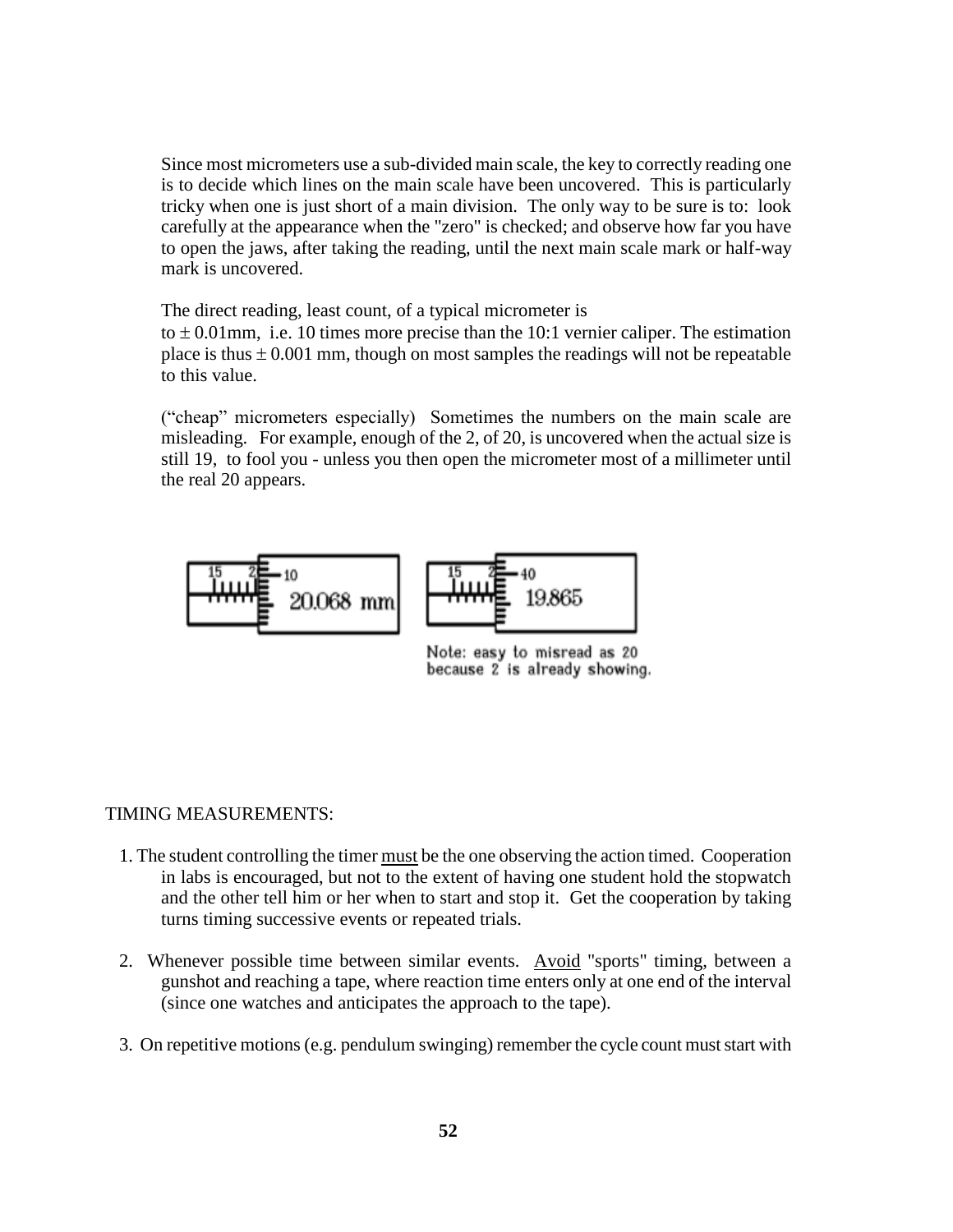zero as the watch is started. A good way to do this is a countdown while watching the motion. For example: 3, 2, 1, 0 (starting timer), 1, 2, etc. Of course, again time between similar events, e.g. top-to-top of a bounce, not release-to-top.

4.*How many swings or 'bounces' should I time?* First you must establish your timing reliability - by successively timing something that is always the same, such as the same mass "bouncing" the same amount while hanging from a spring. [Just because the watch reads to 0.01 seconds doesn't mean your timing is that good. The weak link is in observing the motion and pushing the button.] Practice until your successive trials are consistently within  $\pm 0.2$  sec, and usually within  $\pm 0.1$  sec of the average. Then if you want, say, 1% accuracy in the period you must time for a total of at least 100 times your timing uncertainty (a minimum of 10 sec. in the example). If you want  $\frac{1}{2}$  % accuracy, time for at least 200 times your uncertainty, etc. Note that it is the total time interval measured that counts. It makes no difference whether this was 1 cycle of a slow motion, or 20 of a fast one (unless the timing uncertainty is larger for the slow motion.)

Remember, the gain in accuracy from a long time interval including many cycles of the motion applies only to truly repetitive motion. You can't use it with something whose period is changing, such as a bouncing ball.

- 5. Do repeated measurements whenever you can. This is not for a statistical reduction in uncertainty, but just to catch a mistake, such as a counting error.
- 6. (Specific to certain digital stop watches) Take care when reading the stopwatch if the total time is over one minute. The display is confusing.
	- A reading of 0154 62 is one minute, 54 sec, 62 hundredths (i.e. 114.62 sec) , NOT 154.62 sec.

#### MASS MEASUREMENTS

- 1.Old double-pan balances: Use dynamically, averaging the left and right swing positions. Don't waste time centering the swing without the sample, just note where the no-load balance point is. It is important to place the objects on the center of the pans.
- 2.Digital balances: Don't drop the sample onto the plate, place it on carefully and wellcentered. Check that the expected units are displayed; most digital balances are multiscale.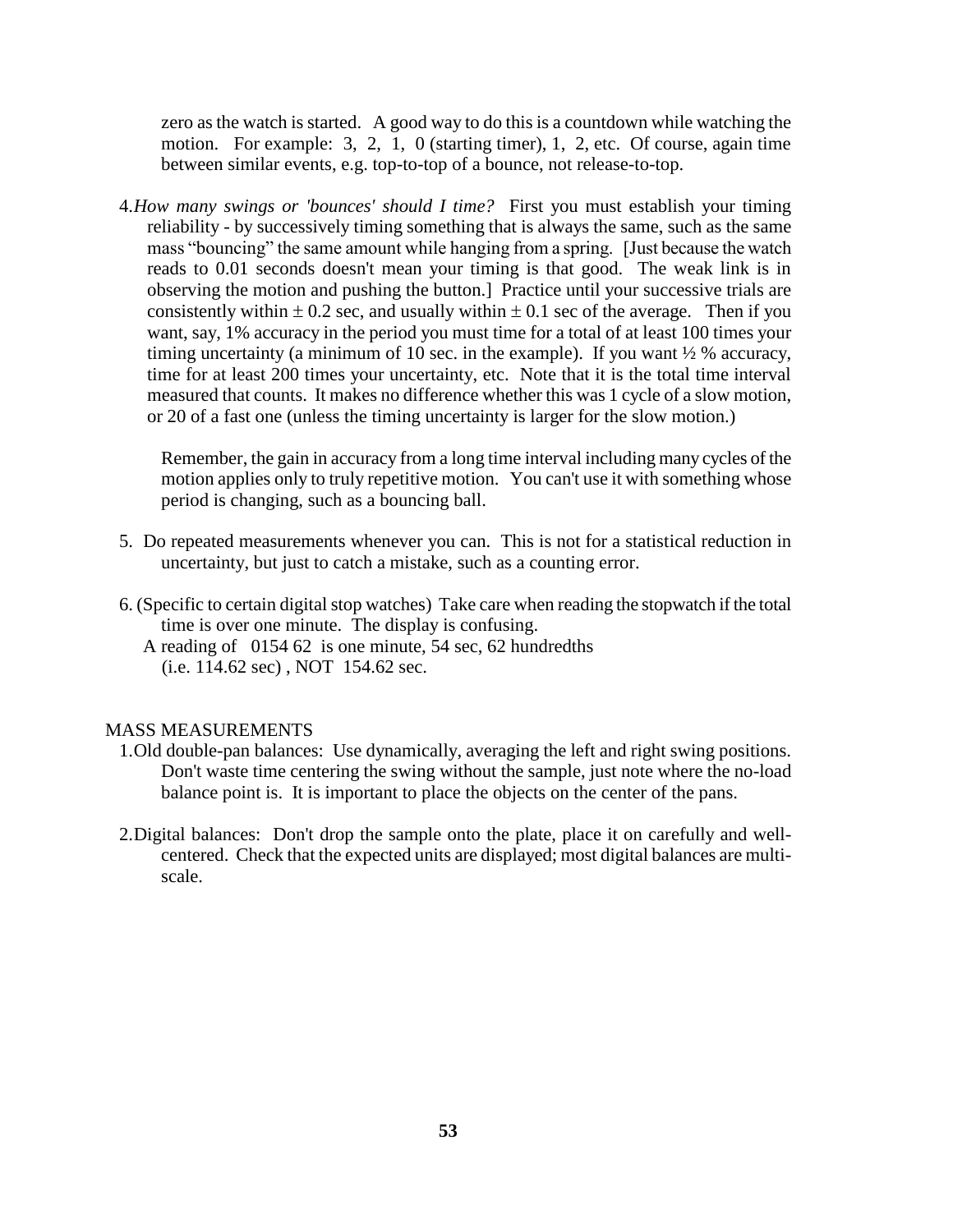# MULTIMETERS (Volts, Amps, Ohms)

To use a multi-function meter you have to make two choices: function selection and range.

The **function selector** tells the meter whether you are measuring voltage, current, or resistance. This should always be set before connecting the meter to whatever is to be measured.

The **range** should be chosen to be larger than the maximum reading expected. It, too, should be chosen before connecting the meter. The range and function selection together determine the "units" of the measurement.

On **analog meters** the range switch tells which of the several printed scales to read. There are several scales, for example: 0 to 5, 0 to 10, and 0 to 25. One reads the scale that ends with the range selected. For example, if the needle position is half of full scale on a range of 10, one reads the scale ending with 10 and gets a value of 5. The same needle position on a range of 25 would be the result of an input of 12.5. If the range is set on 100, one reads the "10" scale and mentally moves the decimal to make the reading 50. And a midway position on the 2.5 range would be read as 1.25 on the "25" scale. It is up to the user to read the correct scale and place the decimal point appropriately. Generally, for greatest accuracy, one should choose a range that puts the needle position in the upper half of the selected scale. If the range switch is set too low the needle goes off scale, potentially damaging the meter mechanically if it hits the end too hard.

On **digital meters** the range selection is one digit more that the maximum value readable on that range. For example, on a range of 20 volts, the maximum readable voltage is 19.999V. If the value being measured is larger than the range, an error is indicated by a flashing display, or an "e", or, most often, by a reading of " $1_{\text{max}}$ ", depending on the meter maker. The meter places the decimal, and the user needs only to note whether the range label is, say, millivolts, volts, or kilovolts.

*Unless the multimeter is a "permanent" part of the setup, it should always be disconnected and left on "OFF" or a high "Volts" range to protect it against the next user's thoughtless connection before selections.*

#### **OVERALL DATA REMINDER**

Always record the value, units, and estimated error. Then look at what you've written down and ask yourself, "Is this reasonable?" It's easy to correct a data error "on the spot"; it's very hard to correct it a week later when writing the report!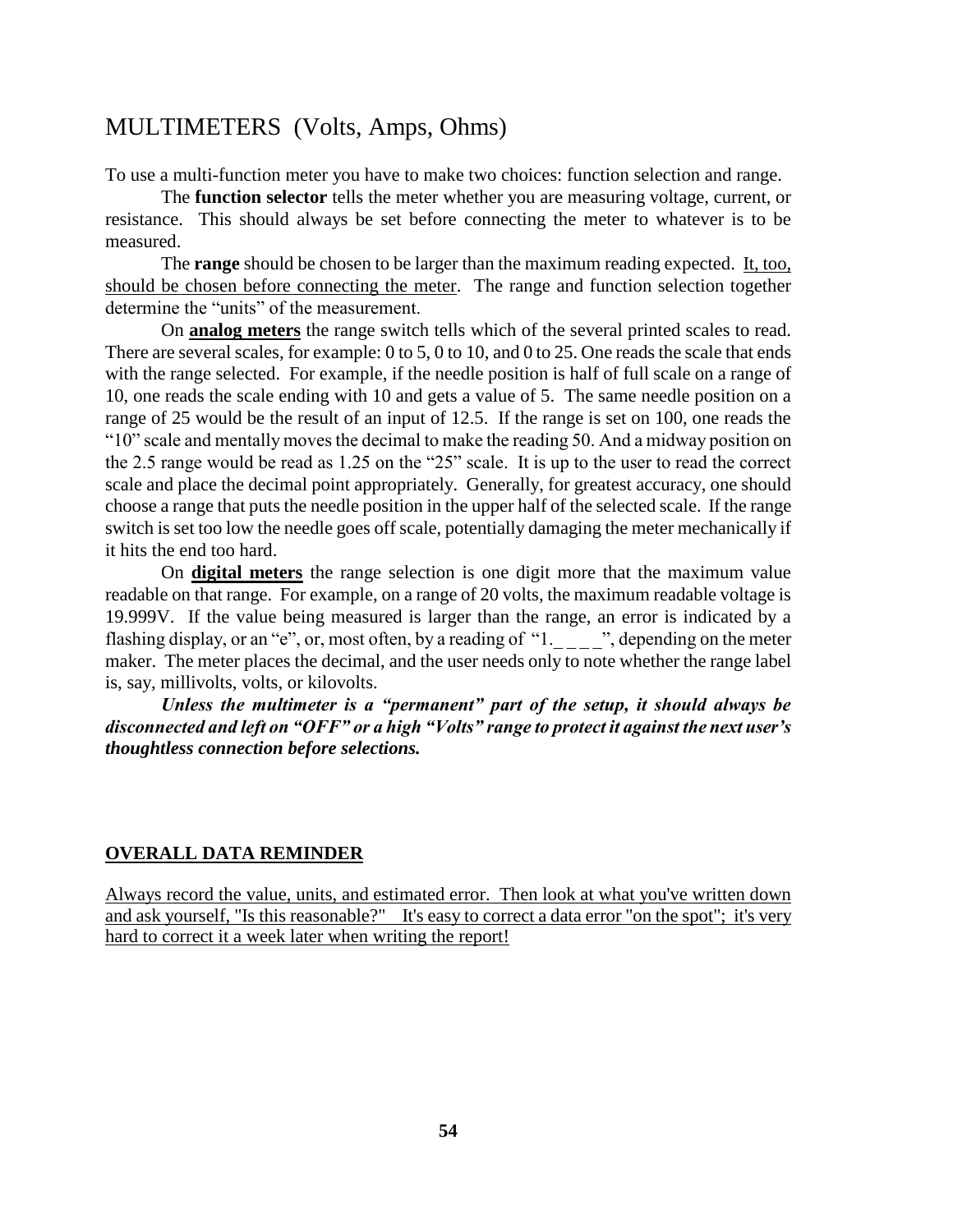#### MORE SELF-TEST QUESTIONS

- 1. The motor displacement on a typical 1960"s "muscle car" was 440 cubic inches. What is this in the more modern statement of liters?
- 2. You measured the "small angle" period of a pendulum twice. At the count of ten swings you had 13.52 sec; for the count of 20 you had 28.48 sec. What is the period.
- 3. You"ve measured the volume of a cylinder with an axial hole two ways: by measuring its dimensions, and by measuring the bouyant force on it when immersed in water and using Archimede's principle. Are the two results "consistent"? Here is your data. outside diameter  $3.816 \pm 0.004$  cm hole diameter  $0.42 \pm 0.02$  cm cylinder length  $3.902 \pm 0.004$  cm scale reading dry  $356.2 \pm 0.2$  grams scale rdg. submerged  $312.5 \pm 0.3$  gma density of water  $1.00$  gms/cm<sup>3</sup> (assumed)
- 4. Theory says that the period of oscillation T of a mass on a spring is  $2\pi(M_{\text{TOT}}/k)^{1/2}$ , where  $M_{\text{TOT}}$  is the total mass (i.e. added mass M plus effective mass m of the spring), and k is the spring "stiffness."

Plot the following data to find m and k

| M (added) | т           |
|-----------|-------------|
| 50 grams  | $0.548$ sec |
| 150       | .775        |
| 250       | 1.054       |
| 450       | 1.223       |
| 1950      | 2.450       |
| 2950      | 3.000       |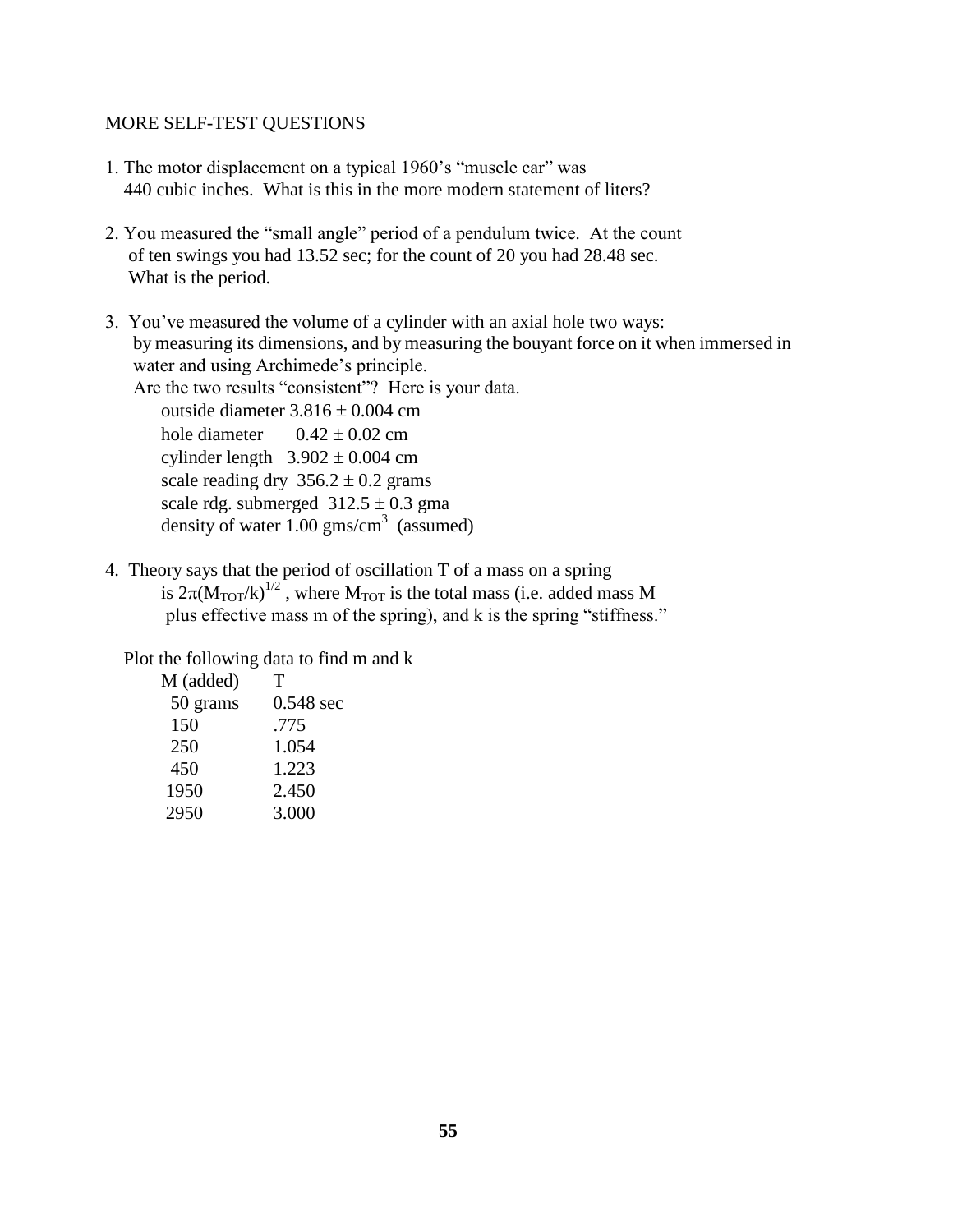MORE SELF-TEST ANSWERS:

1. 
$$
440 \text{ in}^3 \left( \frac{2.54 \text{ cm}}{1 \text{ in}} \right)^3 \left( \frac{1 \text{ liter}}{1000 \text{ cm}^3} \right) = 7.21 \text{ liter}
$$

2.  $13.52/10 = 1.352 \pm .02$ ;  $28.48/20 = 1.424 \pm .01$ 

 $[\pm$  values based on generous 0.2 sec timing uncertainty estimate] Clearly inconsistent. You probably started counting with 1 instead of 0. This assumption would give you  $13.52/9 = 1.502$  and  $28.48/19 = 1.499$ . These are consistent, but if this were a real situation you better go back and re-time to be sure.

3. Volume by dimensions  $44.09 \pm .11$  cm<sup>3</sup>

important intermediate steps:

 $\Delta(D^2) = 2 D \Delta D = 0.0305$ ; similarly  $\Delta(d^2) = 0.0168$  $\Delta V/V =$  sqrt ${(\Delta H/H)}^2 + [\Delta(D^2 - d^2)]^2$  = .0026 Volume by immersion:  $43.6 \pm 0.2$ difference of 0.5 cm3 is greater than sqrt(.11<sup>2</sup> + .2<sup>2</sup>) = 0.3 therefore not "consistent", though close

(better check on that assumed water density)

4. Clearly the best way is to square both sides of the theory equation and then recognize that since  $T^2 = (4\pi^2/k)(M+m)$ , plotting  $T^2$  vs M will give a straight line of slope  $4\pi^2/k$  and x-intercept (at T=0) of -m.

First, note that the data point for  $M = 250$  is significantly off the line, and should be discarded. Then, planning ahead for the negative mass intercept, you get  $m = 50$ gm and  $k = 1.316$  x  $10^4$  dynes/cm.

 If you do this on a spreadsheet, you will take the numbers off the trend line equation. But for the satisfaction of seeing the intercept plotted you can use the trend line's "forecast" option, or simply add a negative "M" data point (e.g.  $-$ 100) with empty T value and force the computer to extrapolate its drawn line.

There are two other interesting options if doing the plot on a spreadsheet. Both require adding a column to allow adding a constant to the M data, for example  $(M_{\text{COLUMN}} + \text{SE$1})$ to use as the "x" variable. Then you can do either a power law fit, or a log-log plot, adjusting the value in \$E\$1 for a best trendline fit as measured by the  $R^2$  fit parameter. (Incidentally, you will want to "format data labels" for several decimal places.) Then, by trial and error, you will find **m** must be between about 46 and 54 grams for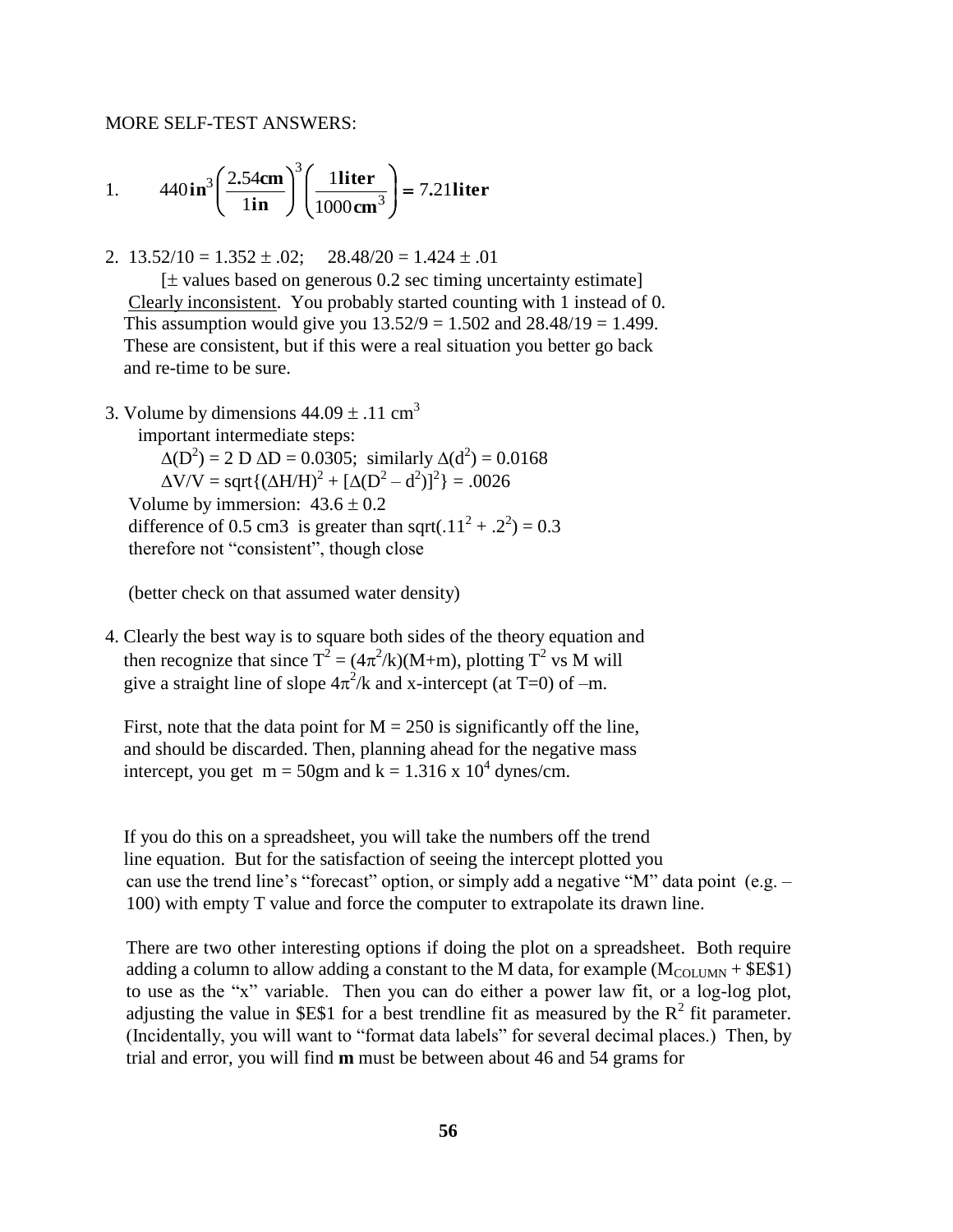$R^2 \approx 1$ , and you have the satisfaction of "discovering" that the power is close to the theoretical 0.5.

One other "discovery" you can make on the spreadsheet is to let it fit a polynomial to the T vs M data. By the time you get to a 4<sup>th</sup> power polynomial, the fit as measured by  $R^2$  is excellent. But look at that fit line. Obvious nonsense!

#### A FINAL "ANALYSIS" CONCLUSION.

#### ALWAYS:

Check the answer for appropriate units.

Verify that the  $\pm$  estimate is consistent with the "significant figures." Verify that appropriate theory has been used to guide analysis.

#### USUALLY:

Compare your answer to "accepted" values, or to other measurements. Attempt to account for a difference in the above, either through carefully estimated uncertainty in the measurements or by analysis of possible systematic errors.